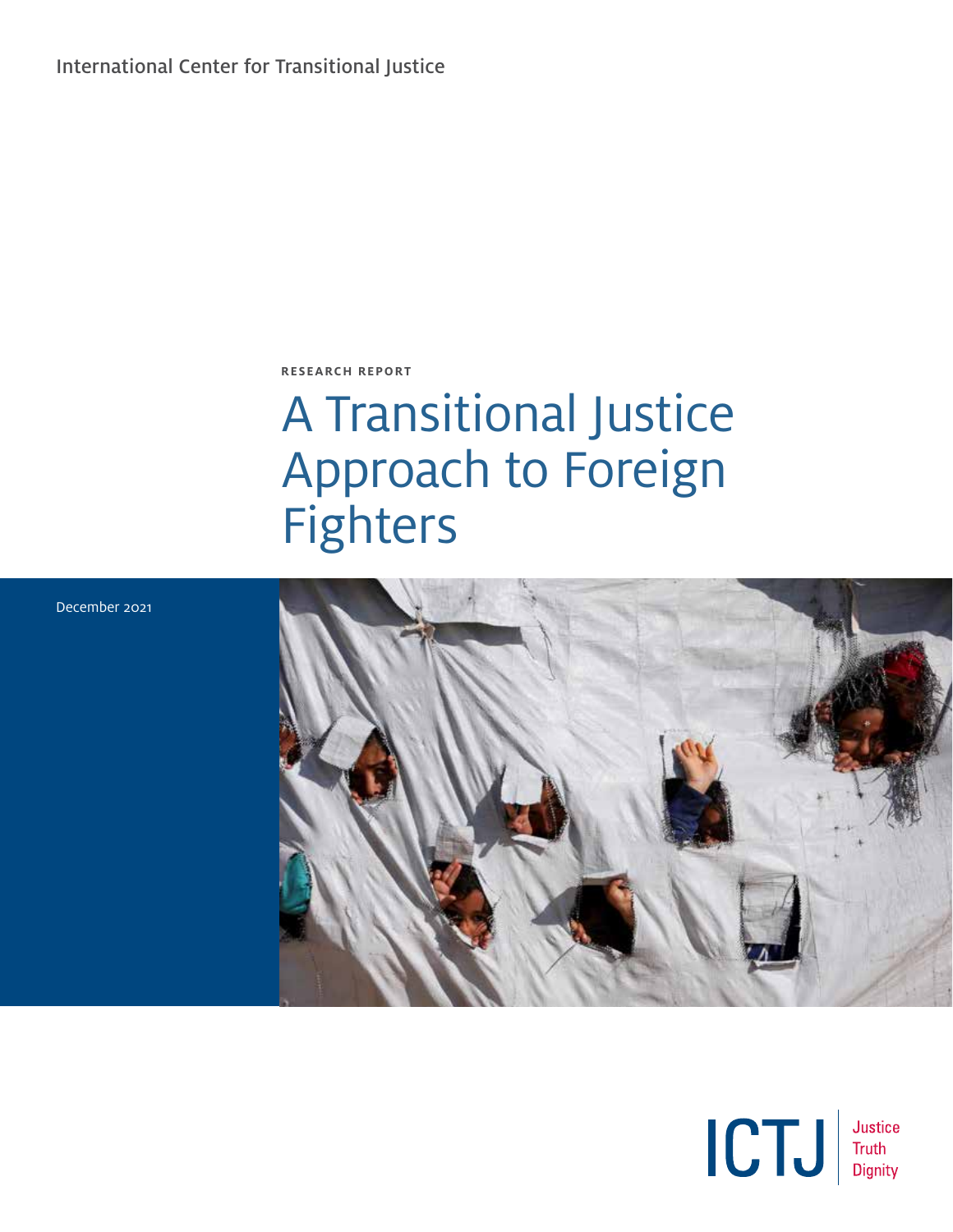**Cover Image:** Children look through holes in a tent at al-Hol displacement camp in Hasaka governorate, Syria, on April 2, 2019. Al-Hol hosts some 62,000 family members of Islamic State fighters and others, including women and children, detained during the collapse of its self-declared caliphate. Tens of thousand are foreign nationals representing at least 60 countries. A comprehensive solution requires not only repatriating these individuals, but upholding the rights of all those affected by the conflict. (Ali Hashisho/Reuters)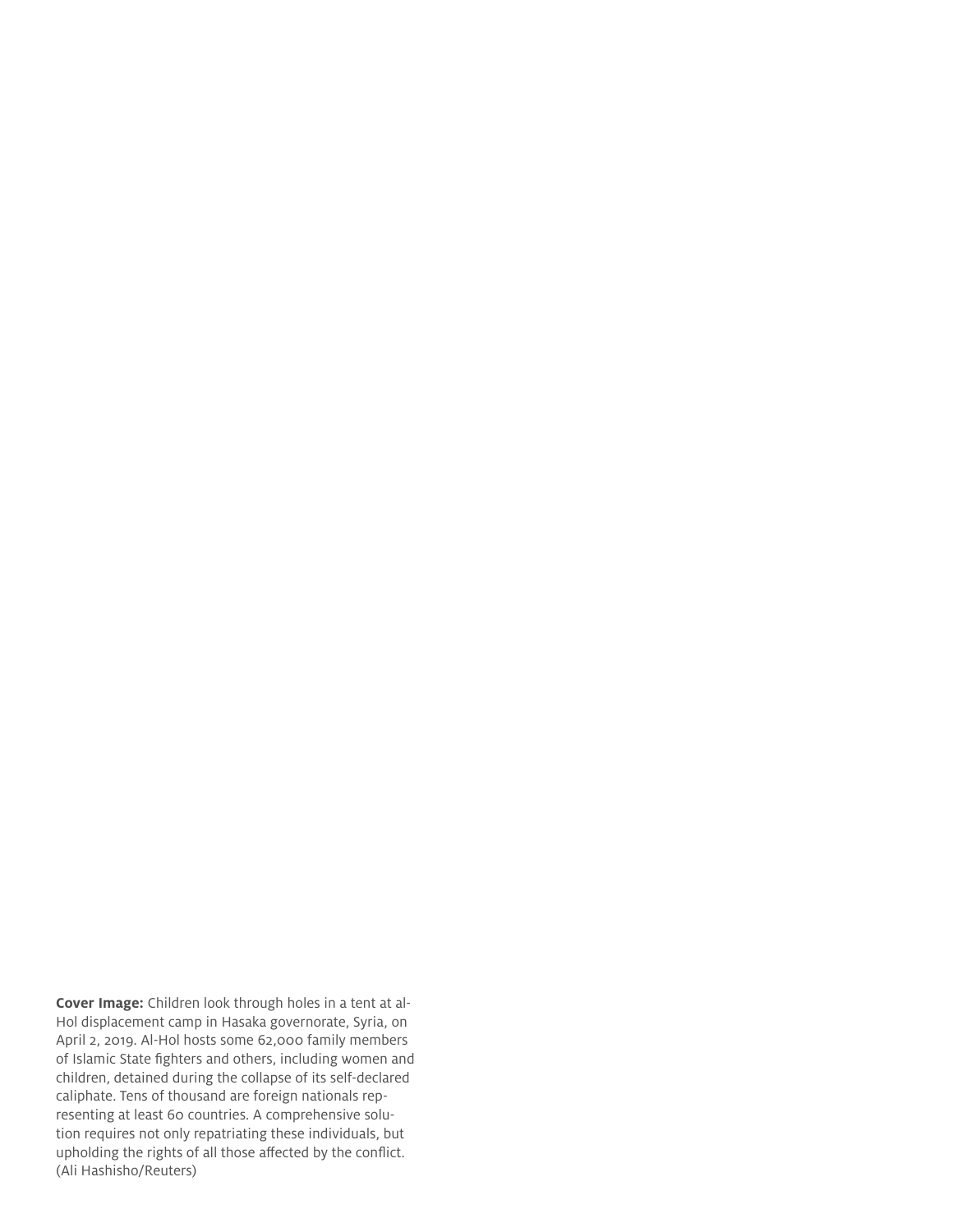**RESEARCH REPORT**

# A Transitional Justice Approach to Foreign Fighters

December 2021 **Cristián Correa** 

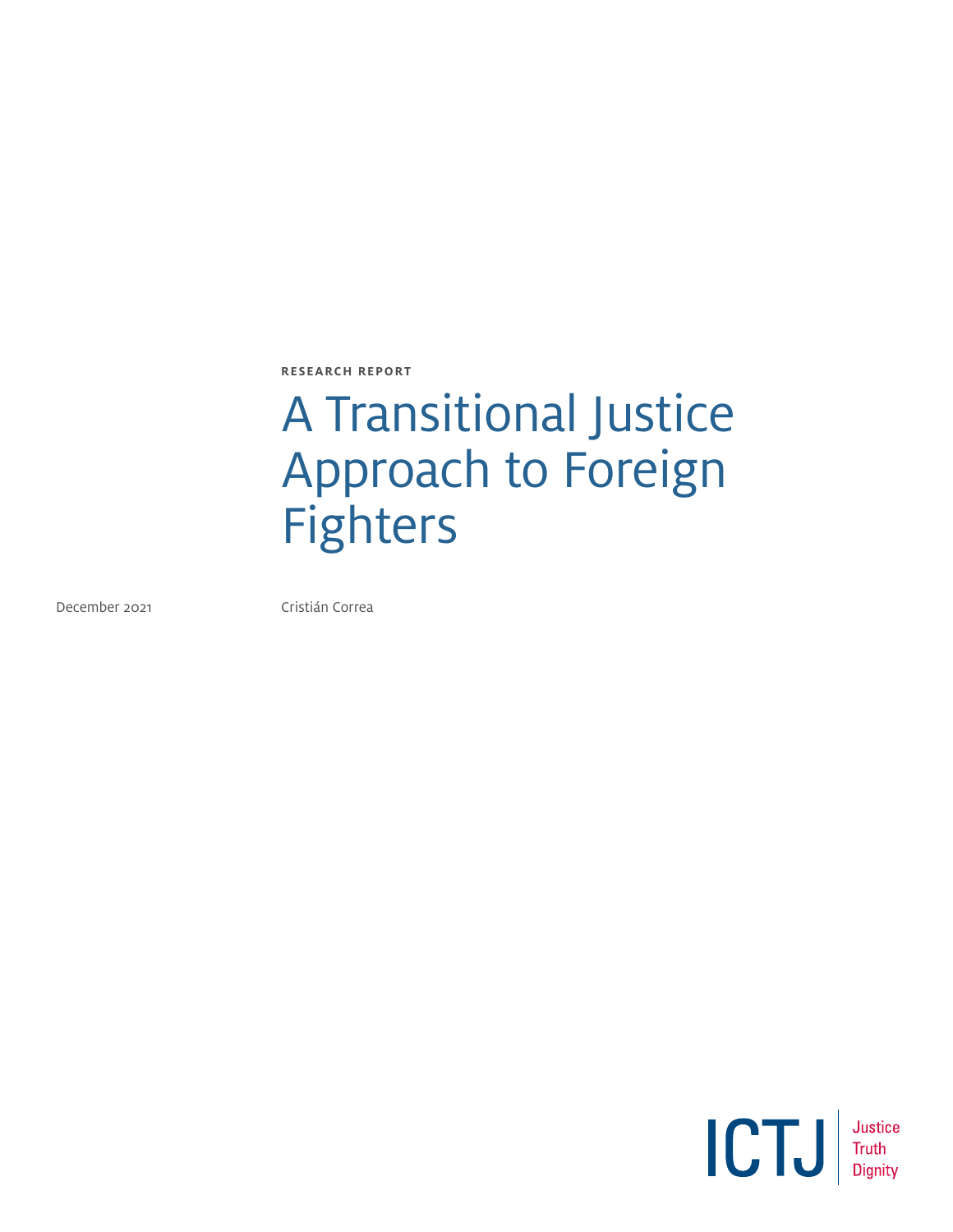#### **About the Author**

**Cristián Correa** is a senior expert at ICTJ focusing on reparations programs for mass human rights violations as well as broader transitional justice strategies. He has advised civil society organizations, victims' groups, governments, and state institutions on wide-ranging transitional justice issues in numerous countries around the world. Previously, he was legal advisor for a commission of the Presidency of Chile responsible for defining a human rights policy and searching for victims of forced disappearances. He also served as the legal secretary of the Commission of Political Imprisonment and Torture of Chile, and subsequently worked for the government to implement reparations recommended by the commission.

#### **Acknowledgments**

The author would like to express his deep gratitude to Roger Duthie at ICTJ for his guidance, contributions to the research, critical feedback, and assistance in writing this report. He would also like to thank Agatha Ndonga and Modong Taban at ICTJ, who helped conduct interviews, supported the research, and provided helpful insight on policies in Kenya, Nigeria, and other countries. He is also indebted to those who agreed to be interviewed for the study and who gave so generously of their time and wisdom, including Haid Haid, Qutaiba Idlbi, Zaina Kombo, Hanny Megally, Tanya Mehra, Habib Nassar, Allan Ngari, Fionnuala Ní Aoláin, Frances Topham Smallwood, and Sam van Vliet. Finally, the author wishes to thank Dr. Céline Glutz, Serge Rumin, and Ambassador Stephan Husy at the Swiss Federal Department of Foreign Affairs (FDFA) for their valuable input. ICTJ is grateful to the Swiss FDFA for support that made this study possible.

#### **About ICTJ**

The International Center for Transitional Justice works across society and borders to challenge the causes and address the consequences of massive human rights violations. We affirm victims' dignity, fight impunity, and promote responsive institutions in societies emerging from repressive rule or armed conflict as well as in established democracies where historical injustices or systemic abuse remain unresolved. ICTJ envisions a world where societies break the cycle of massive human rights violations and lay the foundations for peace, justice, and inclusion. For more information, visit **www.ictj.org**

© 2021 International Center for Transitional Justice. All rights reserved. No part of this publication may be reproduced, stored in a retrieval system or transmitted in any form or by any means, electronic, mechanical, photocopying, recording or otherwise, without full attribution.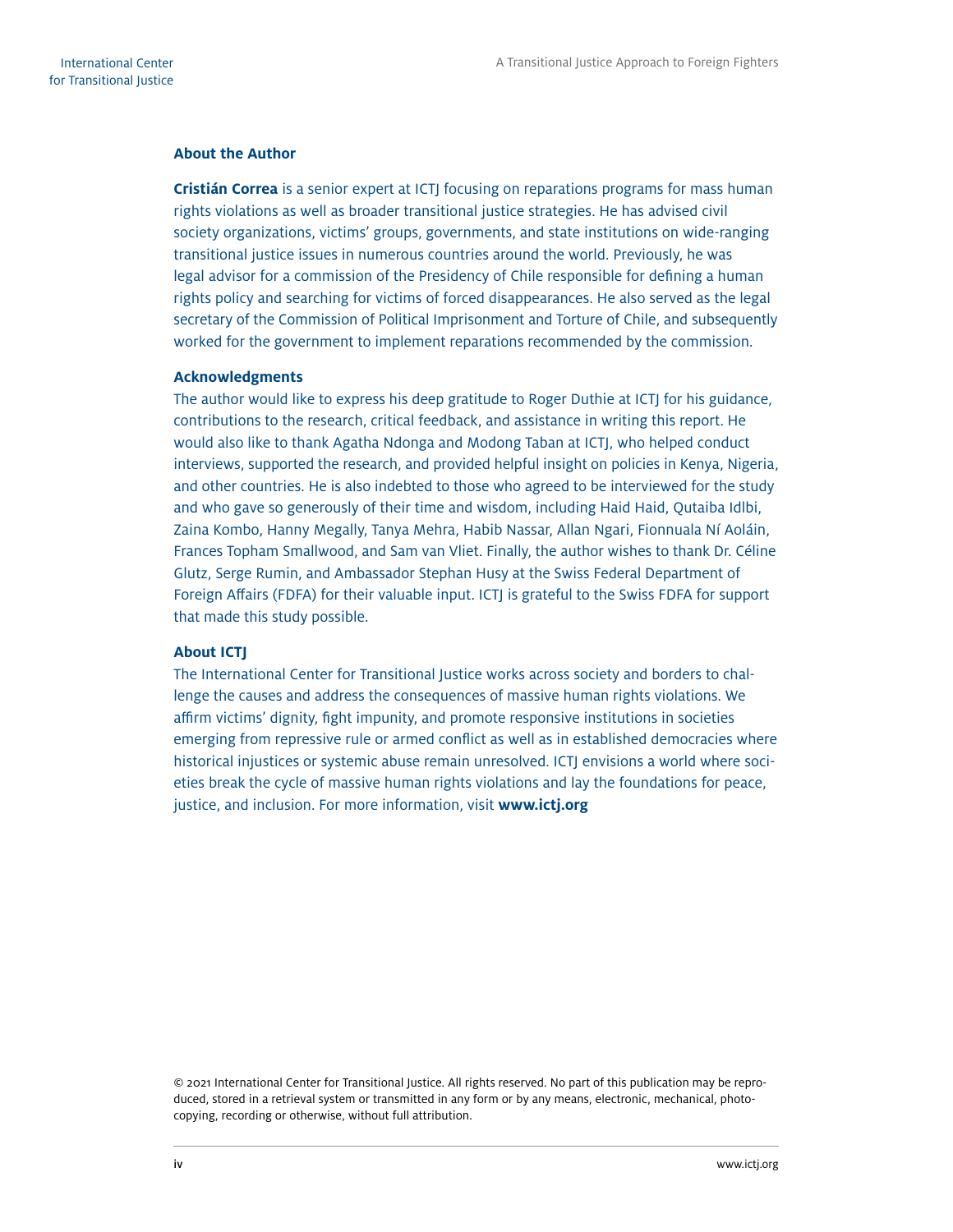#### **CONTENTS**

| Determining Interventions Adequate to the Scale and Nature of the Violations  21     |
|--------------------------------------------------------------------------------------|
|                                                                                      |
| Acknowledging and Assessing the Contributions and Roles of Different Stakeholders 24 |
|                                                                                      |
|                                                                                      |
|                                                                                      |
|                                                                                      |
|                                                                                      |
|                                                                                      |
|                                                                                      |
|                                                                                      |
|                                                                                      |
|                                                                                      |
|                                                                                      |
|                                                                                      |
|                                                                                      |
|                                                                                      |
|                                                                                      |
|                                                                                      |
|                                                                                      |
|                                                                                      |
|                                                                                      |
|                                                                                      |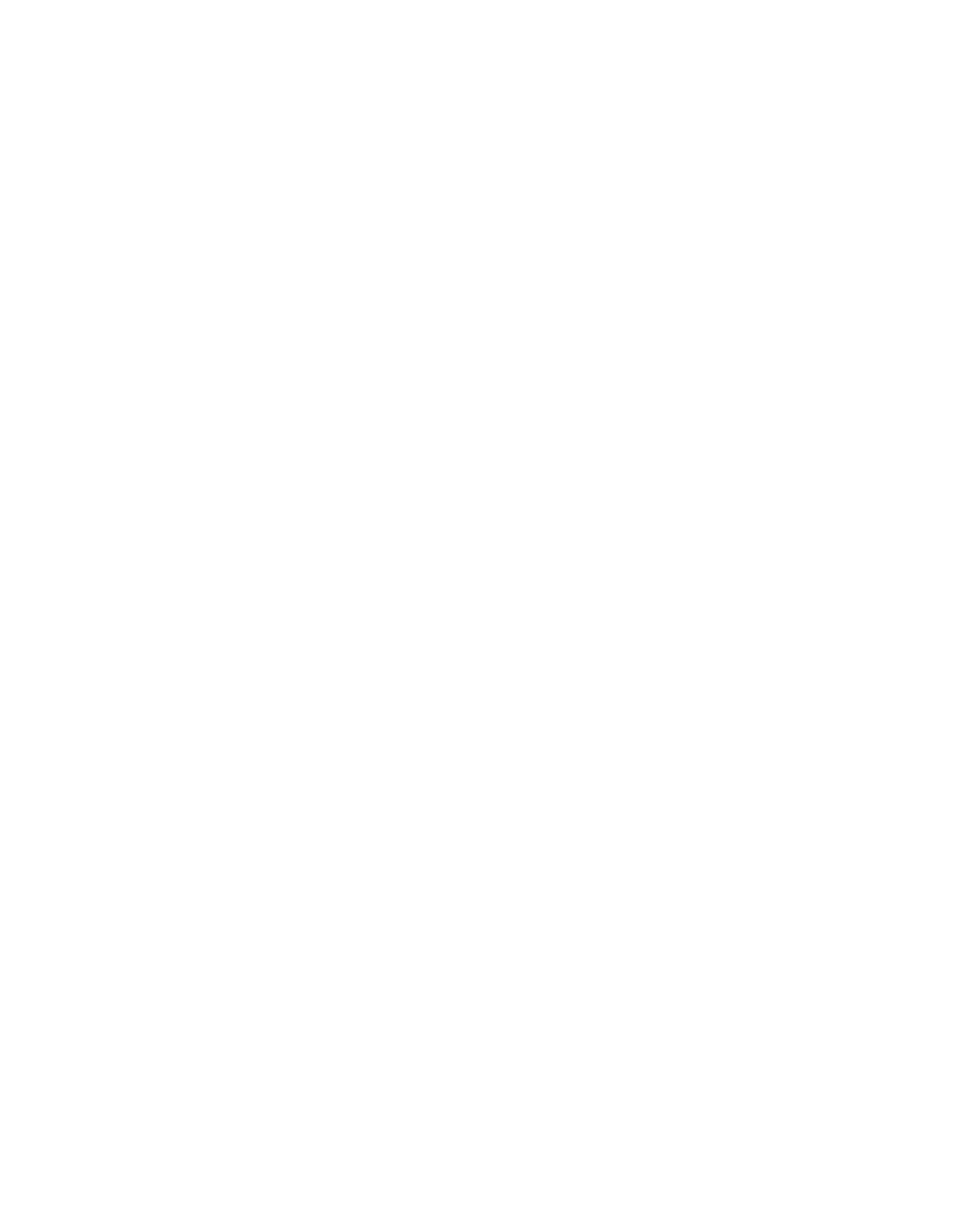## <span id="page-6-0"></span>Executive Summary

People have long traveled to other countries to participate in armed conflicts, but it is only in recent decades that the issue of foreign fighters has become prominent on the international agenda. In contexts such as Afghanistan, Bosnia, Chechnya, Somalia, Iraq, and Syria, significant numbers of people have crossed national borders to become affiliated with armed groups during wars in which multiple parties have committed serious and often massive international crimes. Iraq and Syria, in particular, have seen unprecedented numbers of foreigners travel to their territory in order to join the Islamic State (ISIS) during conflicts characterized by shocking levels of brutality and violence. Some of those who travel to engage in violent conflict go on to commit acts of violence in their countries of origin or elsewhere, making the issue a prominent security matter. Usually referred to collectively as "foreign fighters" or "foreign terrorist fighters," despite their diverse identities and roles in conflict, many of these individuals have committed abuses and suffered harms themselves. Victim populations and affected communities are typically given far less attention than the foreigners who travel to engage in violence. The issue of foreign fighters is a complex challenge for achieving justice and peace.

The armed groups that foreigners join, support, or are associated with, sometimes under coercion, often employ political violence that can be characterized as terrorism or motivated by violent extremism, and can represent a threat to national and global security. As a result, the predominant international frameworks for responding to the issue of foreign fighters are those of counterterrorism and countering violent extremism. Marked by a virtually exclusive focus on radical Islamic armed groups since the launch of the so-called war on terror, these frameworks are problematic from a human rights and rule-of-law perspective because they are based on notions lacking legally agreed definitions and overly broad discourse, focus on securitized and punitive measures, prioritize short-term nation-state interests over sustainable collective peace, disregard the consequences and victims of violations, and frequently lead to other human rights violations and further undermine the rule of law.

A transitional justice approach to the issue of foreign fighters requires addressing the serious human rights violations committed in violent conflicts where significant numbers of foreign fighters are present. It means developing justice responses to the causes and consequences of those violations, with a particular focus on the situation of victims. It is based on the common responsibility of states to meet their obligations derived from international human rights law, international humanitarian law, refugee law, and international criminal law. Transitional justice can help to center human rights obligations in responses to foreign fighters—shifting the focus from security and punishment to justice and the rule of law. It can also help to create a more comprehensive and coordinated set of responses that account for the roles and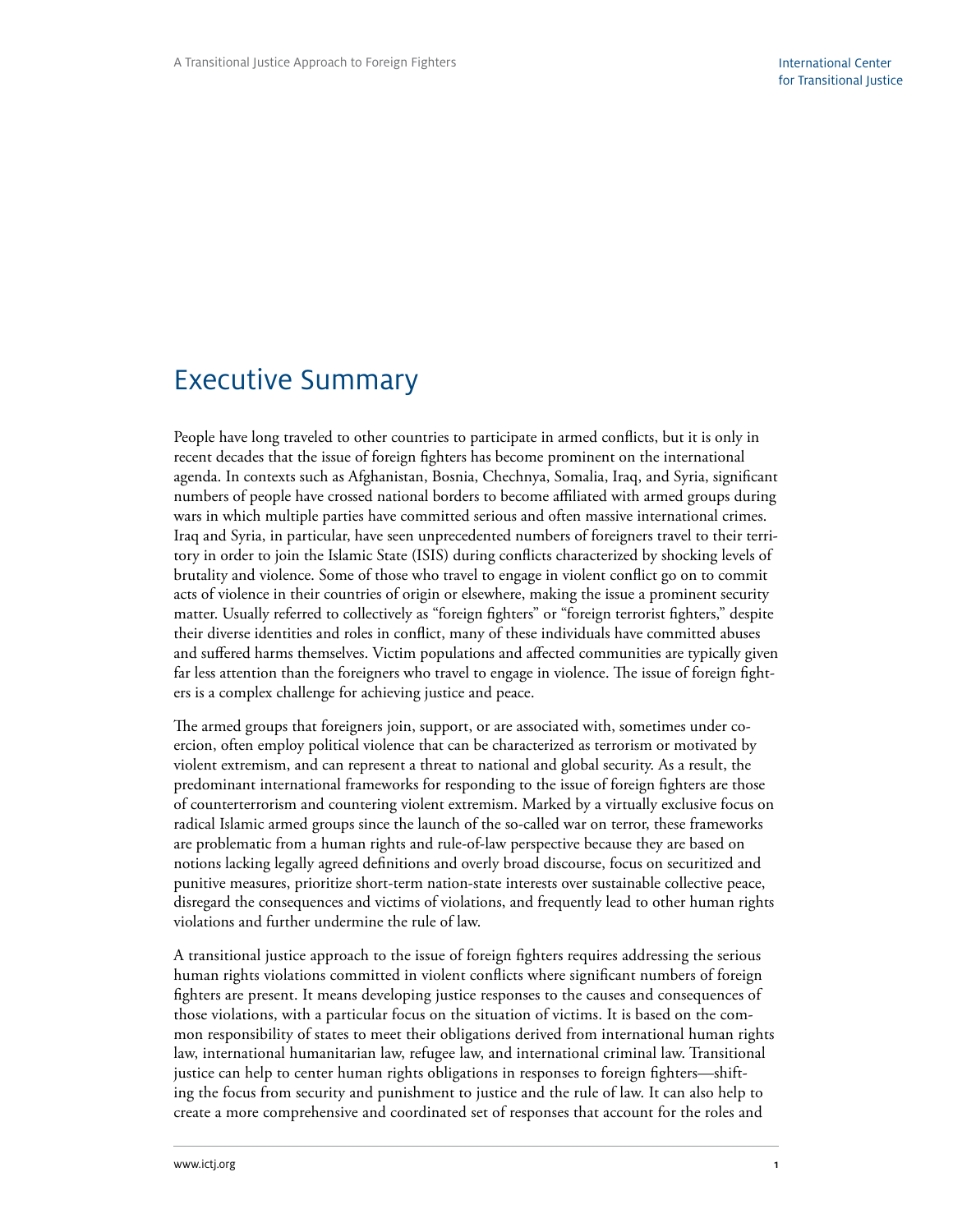responsibilities of not just individuals, but a range of actors. Finally, by offering a broader notion of justice and societal reform, transitional justice can contribute to long-term prevention of violence and abuse.

The interventions that constitute a transitional justice approach include those that promote accountability, truth, reparation, rehabilitation, reintegration, memorialization, and reform, which can be implemented in foreign fighters' countries of origin, the countries where violations were committed, and third countries exercising universal jurisdiction. The forms of justice that are appropriate in either context should be determined according to local and national needs, priorities, concerns, and dynamics and through processes of consultation and meaningful participation by victims and affected communities. From a preventive standpoint, in both contexts, reforms at the institutional and structural levels can be important to reducing the exclusion and discrimination that can make people vulnerable to both harm and recruitment by violent actors, including the negative effects of repressive policies. The transitional justice processes that are determined to be appropriate should be implemented and led by bodies and institutions that are independent of political interference and committed to the protection of human rights, in partnership with civil society and human rights actors. In the context of foreign fighters, this can help to prevent their misuse for purposes of securitization or abusive governance and to ensure that justice policies are trusted among affected communities, and, as such, are more effective in contributing to long-term prevention and security.

For countries of origin, justice requires repatriating citizens, pursuing accountability against those allegedly involved in serious crimes, and developing reintegration and rehabilitation strategies. The prosecution of returned fighters (whether repatriated, extradited, or returned by their own means) who may bear criminal responsibility for crimes that constitute grave breaches of international humanitarian law or serious violations of human rights must be conducted in full adherence with due process of law and based on human-rights-compliant criminal and procedural law. Screening processes should help identify those involved in serious crimes, making sure that those who had no involvement in criminal activity are not placed on surveillance lists, particularly children or those forced to travel. Reintegration programs should distinguish between different levels of involvement in the commission of serious crimes and focus on preventing future engagement in political violence or violent crime. Institutional and societal reforms at the community and national levels in countries of origin, including security and justice sector reform and, at a broader level, social and economic inclusion and equality measures, can reduce the grievances that contributed to citizens' decisions to engage in violence.

In countries where foreign fighters participated in armed conflict, justice requires addressing the consequences of the violations that they committed, in particular, the situation of victims. Victims and affected communities have the right to know about the violations they suffered, receive reparations for the harm caused by those violations, and see that perpetrators face the consequences of their wrongdoing. In this sense, a transitional justice approach requires dealing not just with foreign fighters themselves but with the broader violent conflict in which those fighters engaged as well as the abuses committed by the groups with which they were associated and by other state forces or armed groups. This should include cooperation with repatriation or extradition efforts, in full compliance with the prohibition of refoulment or of practices like rendition or other transnational transfers. It should also include responding to states' obligation to provide effective remedies, including but not limited to criminal justice, to the violations committed by the different armed actors involved in the conflict. Additionally, it should involve community-level truth seeking and reintegration processes, reparations and property restitution, and inclusive reconstruction.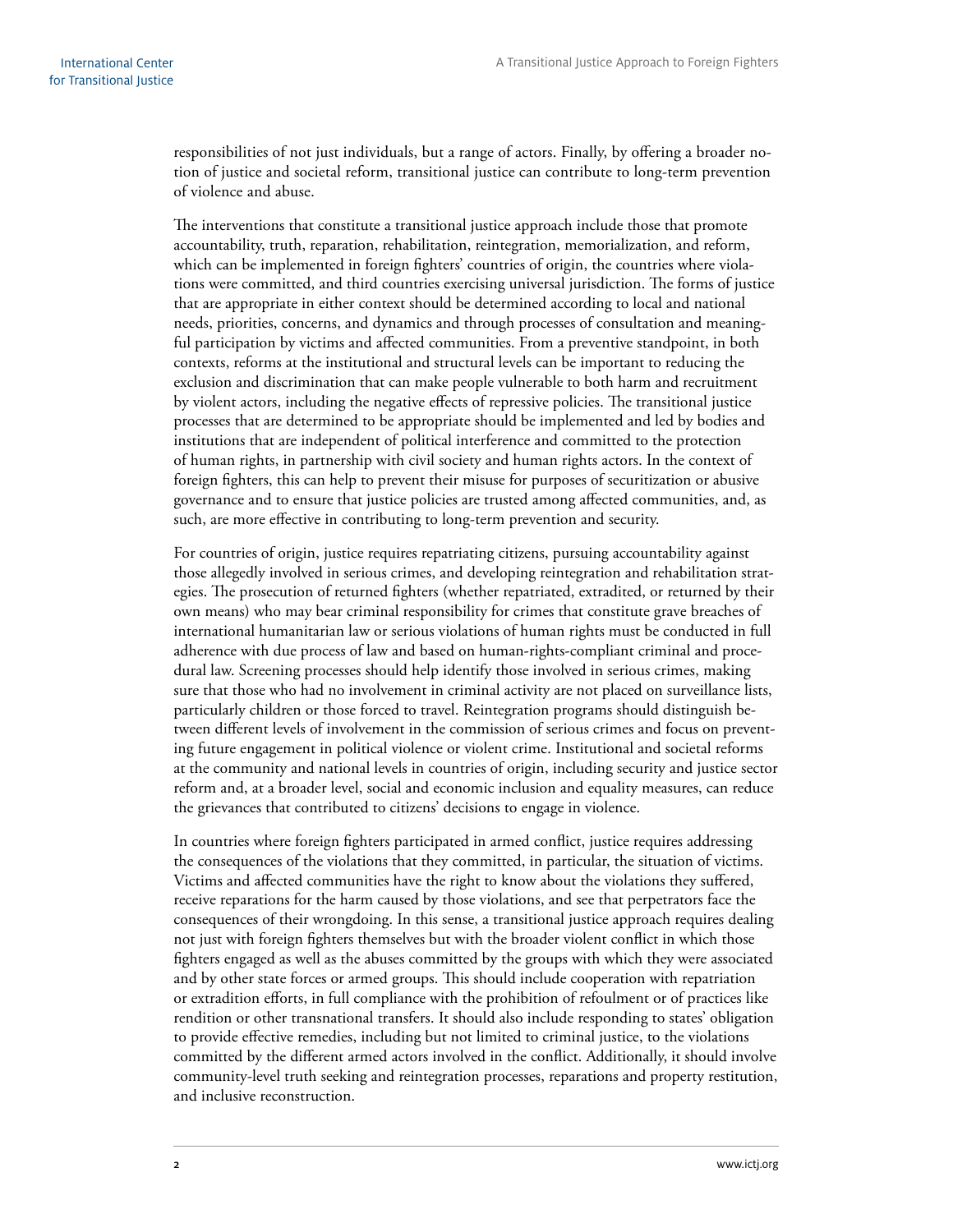The issue of foreign fighters presents particular challenges for transitional justice, including transnational dynamics and the association of foreign fighters with terrorism and violent extremism. The term itself does not distinguish between those whose association with an armed group was voluntary and consenting and those whose association was coerced. The notions of terrorism and violent extremism, especially when translated into broadly defined norms, create obstacles for both seeking justice for all violations committed in a conflict and attaining justice-related goals, such as reconciliation and long-term prevention. The transnational element of the issue complicates the process of determining the responsibilities of different states for crimes that happen abroad when their ramifications are perceived to affect national security at home and in repatriating, holding accountable when appropriate, and reintegrating those who traveled to conflict areas but also experienced discrimination or exclusion in their countries of origin, often as members of immigrant communities, including second and third generations.

The international community can promote justice by supporting the reconstruction of areas affected by conflict involving foreign fighters in inclusive ways and by promoting transitional justice principles and participatory processes in countries of origin and conflict-affected countries as well as their collaboration. It can also encourage and provide assistance for the voluntary repatriation of citizens, especially children and women, to their countries of origin and investigate the involvement of states' own agents in violations, particularly states that intervened in an armed conflict in which foreign fighters engaged or provided direct assistance to any parties.

Despite efforts to include a human-rights and rule-of law-approach in the existing counterterrorism and countering violent extremism framework, it remains based on an overemphasis on repression and securitization. To fully ground responses to foreign fighters in human rights and the rule of law, in compliance with existing legal obligations, the focus should be on guaranteeing the rights of all stakeholders involved and creating conditions for long-term security and peace. This requires policies to be defined in open forums with the participation of national and international civil society actors from the human rights and peacebuilding fields, among others. It is critical that transitional justice principles, discourse, tools, and actors are not coopted under current frameworks to justify and expand securitized and repressive policies. On the contrary, security needs to be understood as dependent on the provision of justice for all those involved: victims of serious human rights or international humanitarian law violations, individuals responsible for such crimes, communities affected by the armed conflict, individuals seeking to return, those interned in camps despite not bearing criminal responsibility, governments in countries of origin, and the communities where those who traveled belong in their countries of origin.

#### **Recommendations**

Transitional justice involves building inclusive democratic societies and accountable institutions to prevent future abuses and conflict. As such, it is based on compliance with human rights obligations. The following recommendations, therefore, do not offer alternatives to human rights compliance but rather potential mechanisms to ensure compliance. The recommendations are articulated in general terms. As with any transitional justice processes, they should be adapted to the particular context of each relevant country. This is particularly important regarding countries where the violations occurred or are occurring, for example, where the lack of a clearly established and legitimate government may affect the feasibility of the proposals.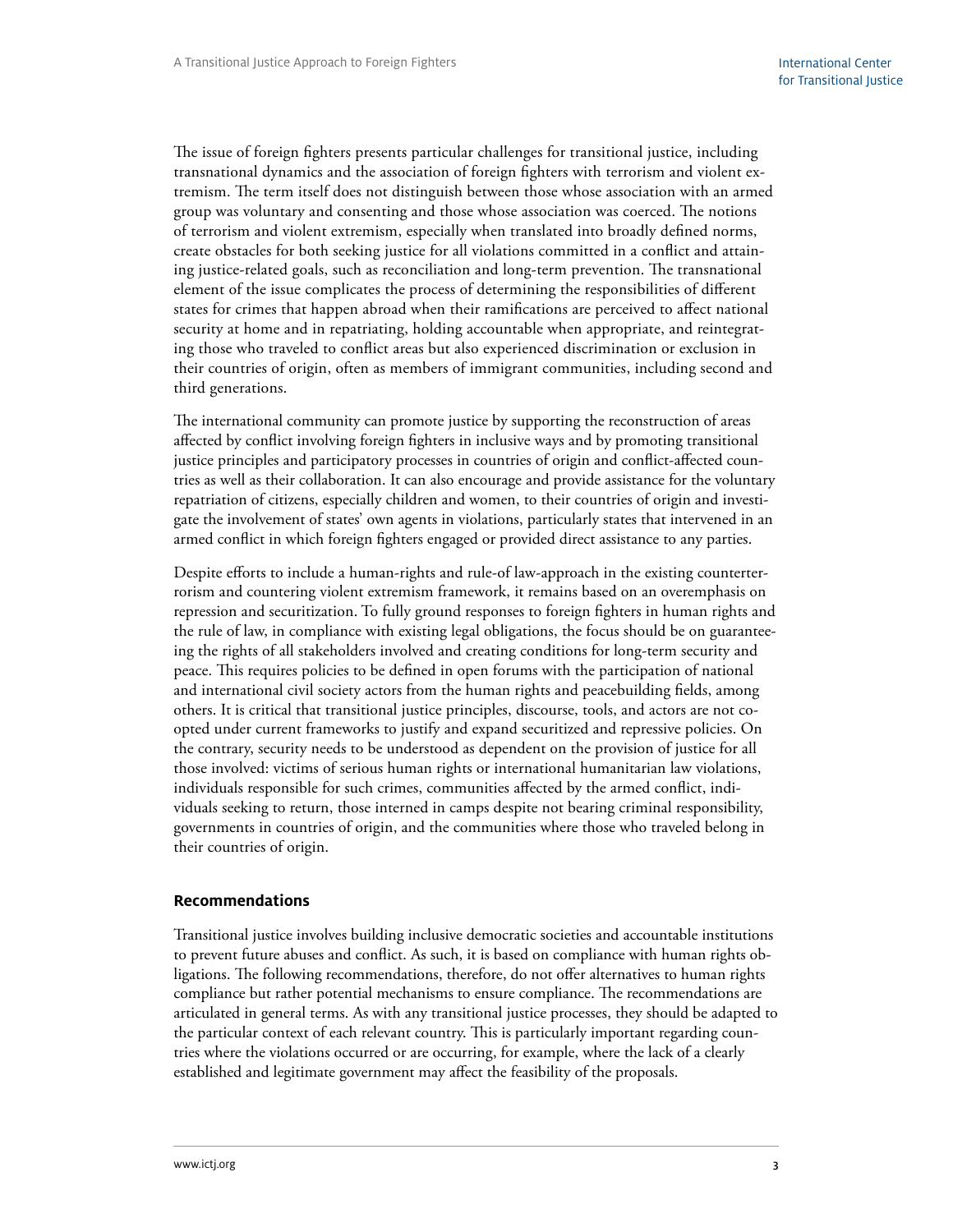#### **For countries of origin**

- Repatriate citizens and those with a legitimate claim of citizenship in full compliance with human rights obligations, providing for the immediate reintegration of those who bear no responsibility in serious violations of human rights law or international humanitarian law, while holding accountable and reintegrating those who are found responsible for such crimes.
- Immediately repatriate children, in compliance with the Convention on the Rights of the Child, consistent with the obligation to proceed based on their best interest, respectful of their right to not be separated from their parents, and mindful that they should be presumed as victims of a situation of abuse and illegal detention while interned in camps.
- Immediately repatriate women, mindful that a high proportion of them are likely to not be responsible for crimes under international law nor to represent a serious threat to commit acts of violence, and mindful of the risk of serious harm they face while interned in camps.
- Implement a screening process of those adults who were repatriated or who have returned, identifying those for whom there is credible evidence that they may be responsible for crimes under international law or that they represent a serious threat to commit acts of violence. Avoid subjecting all those not identified to any form of surveillance or security records.
- Adopt a discourse that facilitates reintegration and reduces stigmatization of those who returned by rejecting the inappropriate application of terms like "foreigners," "terrorists," and "fighters."
- Develop national frameworks and institutional settings to address the challenges of return, justice, and reintegration, in full compliance with human rights obligations and with the integration of human rights institutions and civil society actors into the processes.
- Implement outreach and consultations to articulate the need for a long-term, human rights-based approach to foreign fighters that addresses the needs of communities of origin or return.
- Proactively provide consular and other services to expeditiously repatriate citizens and individuals with legitimate claims to citizenship.
- Implement reintegration programs for those not involved in crimes under international law, focusing on preventing their involvement in violence, engaging with their families or communities of origin to prepare for their reintegration, including those repatriated as well as those returning voluntarily. Draw on reintegration lessons from economic programs, psychosocial support, health care, skills development, and social cohesion, with the participation of communities where they will be reintegrated.
- Implement truth seeking to identify the factors that led citizens to engage in violence abroad, including possible grievances resulting from police misconduct and broader social exclusion and structural discrimination.
- Implement institutional and structural reform at the community and national levels to address the factors that contributed to the problem of foreign fighters, including reforms that promote inclusion and equality.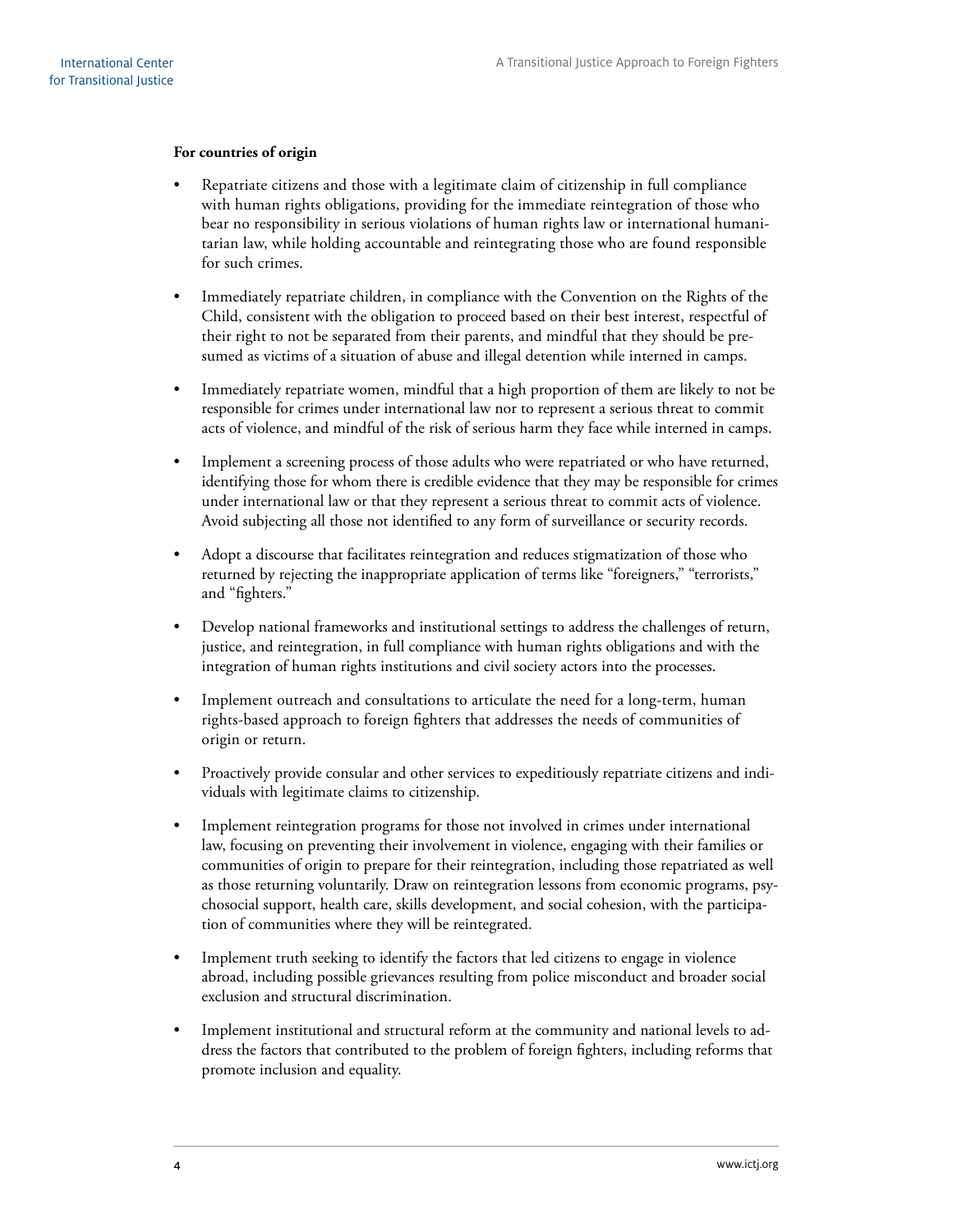- Avoid using counterterrorism legislation or powers to interfere with or repress legitimate political engagement aimed at the betterment of communities of origin or at reducing discrimination and exclusion against religious- or ethnic-minority or immigrant communities.
- Implement prosecutorial strategies for returnees who may bear criminal responsibility for crimes under international law, with mechanisms in place for victims' participation, in full compliance with due process of law.
- Develop systems for reduced or alternative sentencing as incentives for collaboration, provision of information, reparations, acknowledgment, and apologies, in full compliance with human rights obligations.
- Identify mechanisms through which the convicted can provide material or symbolic reparations and information to help the search for the missing and forcibly disappeared.
- Implement a reintegration process for those being investigated, tried, and sentenced for their involvement in the commission of crimes under international law, including after completing a prison term.
- Promote and support efforts in countries where returnees engaged in conflict to address the consequences of human rights violations through accountability, reparation, truth seeking, and reform, based on obligations under international human rights law and international humanitarian law, and implemented and led by bodies and institutions that are independent of political interference and committed to the protection of human rights, in partnership with civil society and human rights actors.

#### **For countries where violations were committed**

- Cooperate in the immediate human rights and international law compliant repatriation of women and children internees to their countries of origin, if they can be guaranteed due process of law and full compliance with human rights norms.
- Cooperate with the countries of origin of persons detained in camps or prisons who were involved in crimes under international law, to ensure their conditions of imprisonment meet human rights standards, screen and conduct investigations, share information, cooperate on legal and judicial matters, and help victims and affected communities to participate in these efforts.
- Implement consultations with victims and affected communities about justice measures and coexistence under conditions that respect and guarantee human rights, as safety and conditions allow.
- Screen internees to identify their possible involvement in crimes under international law, based on the identification of specific evidence of such involvement, with the participation of affected communities and victims, as security allows, and resettle those for whom there is no evidence of criminal involvement.
- Redefine existing criminal justice approaches to guarantee due process of law and respect for human rights, and focus criminal investigations on determining responsibilities for crimes under international law.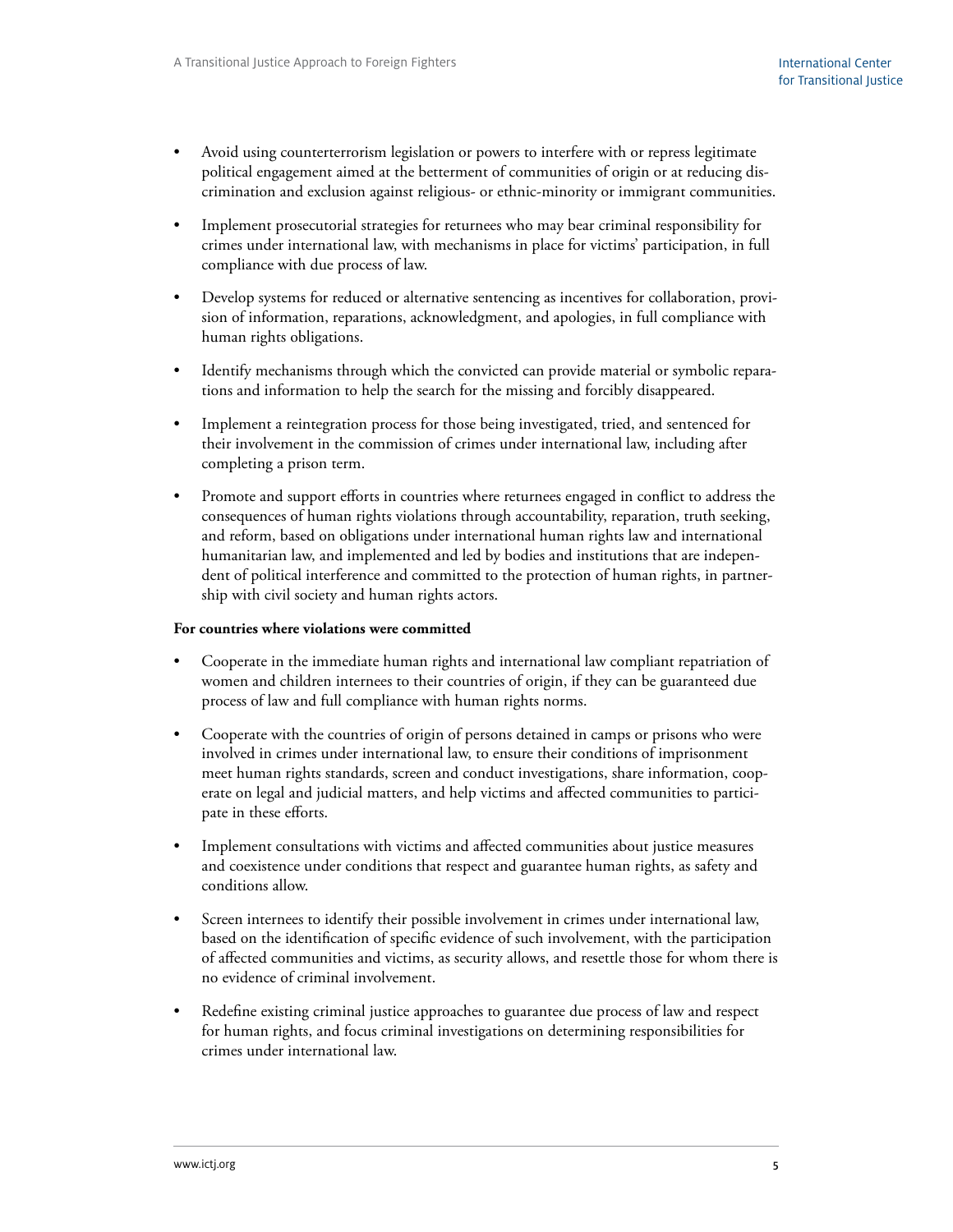- Collaborate with international human rights bodies and civil society groups to help introduce reforms, monitor trial and detention conditions, and search for the missing and forcibly disappeared.
- Implement a comprehensive transitional justice process in areas affected by armed conflict, based on the protection of human rights, the rule of law, and the promotion of sustainable peace. This process should be implemented and led by bodies and institutions that are independent of political interference and committed to the protection of human rights, in partnership with civil society and human rights actors, and respond to victims' needs and the specific characteristics of the context, paying special attention to the following:
	- reintegrating those in camps who cannot be repatriated, consulting with receiving communities to help reduce stigmatization or threats of revenge, minimizing the likelihood of future engagement in violence, and facilitating peaceful and safe coexistence;
	- remedies for victims of abuses committed by actors engaged in combat or operations under a counterterrorism or countering-violent-extremism framework;
	- reforms to prevent the abuse of power, corruption, and forms of exclusion that contributed to fighters engaging in or supporting certain communities in armed conflict.

#### **For the international community**

- Adopt a comprehensive, rights-based, rule-of-law approach to the phenomenon of foreign fighters as an integral element of peace and security.
- Ensure that the international approach to foreign fighters is defined by transparency and civil society participation, including human rights actors.
- Critically assess the role played by the United Nations (UN) Security Council on the issue of foreign fighters and its decisions under Chapter VII of the UN Charter, including the effects on human rights protections by an independent panel that could make recommendations to the council.
- Revise the discourse on foreign fighters to reduce their association with terrorism and violent extremism and emphasize state obligations to their own citizens in regard to repatriation, reintegration, and justice.
- Commit to exercising jurisdiction over citizens responsible for serious crimes, with full respect for the rights of victims and due process of law and the repatriation of those in conflict zones.
- Promote the expeditious voluntary repatriation of children and women associated with foreign fighters to their countries of origin, based on the best interest of each child.
- Avoid undermining states' ability to define legislation under democratic and constitutionally defined processes, respectful of existing constitutional checks and human rights obligations, through the imposition of norms and obligations primarily focused on security.
- Support the reconstruction of areas affected by conflict involving foreign fighters, to help to improve living conditions, reduce corruption, facilitate inclusion, and address grievances, with a special focus on victims and affected communities.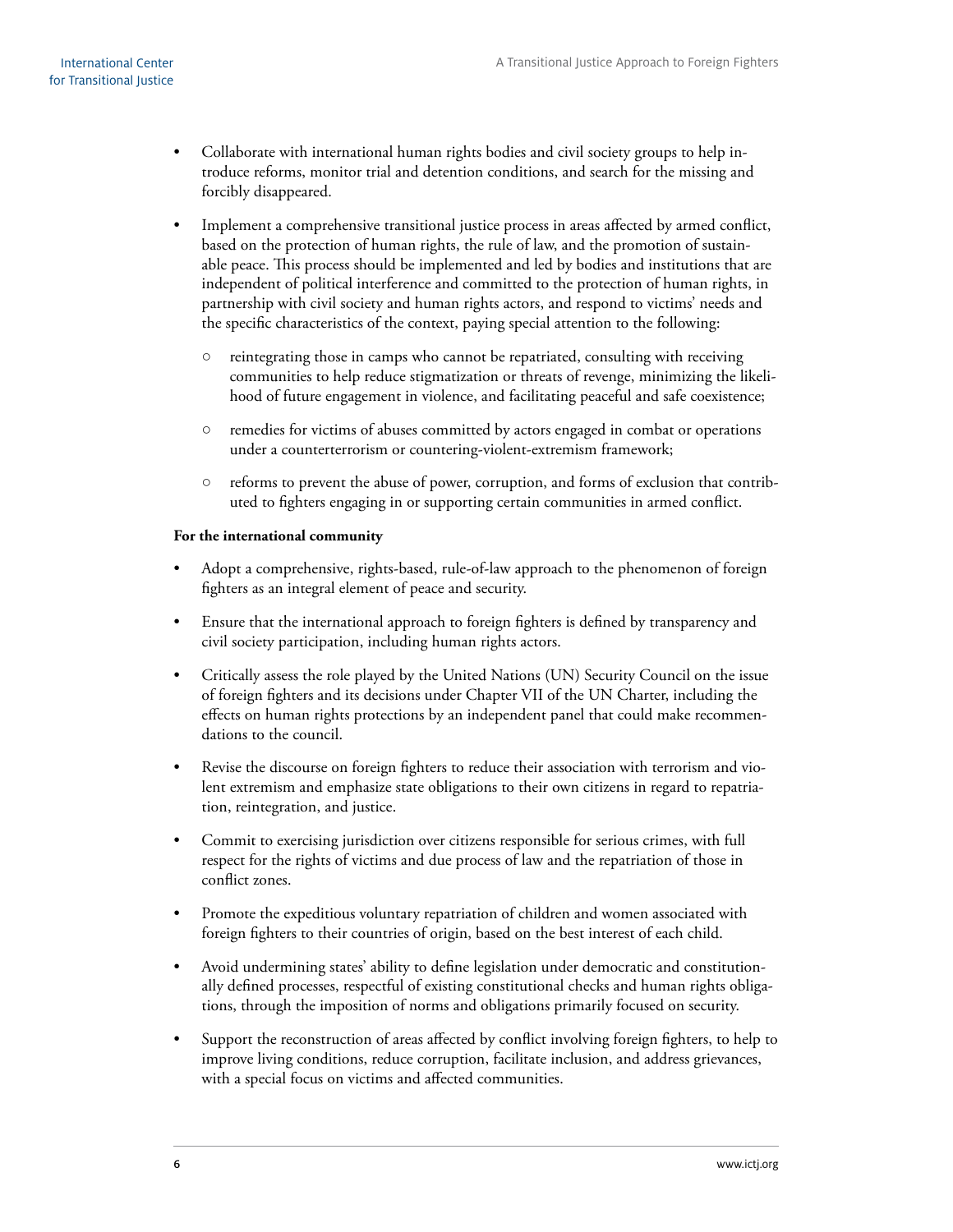- Promote and support transitional justice, including criminal justice, reparations, truth seeking, reintegration, and reform, in countries in conflict and foreign fighters' countries of origin, encouraging collaboration among those countries.
- Investigate all crimes under international law committed in conflict by all parties, including those attributed to state agents and paramilitary groups or militias that supported any of the parties (whether state or nonstate entities)—supporting and strengthening the International, Impartial and Independent Mechanism established by the UN General Assembly—and implement corresponding reforms for the prevention of recurrence.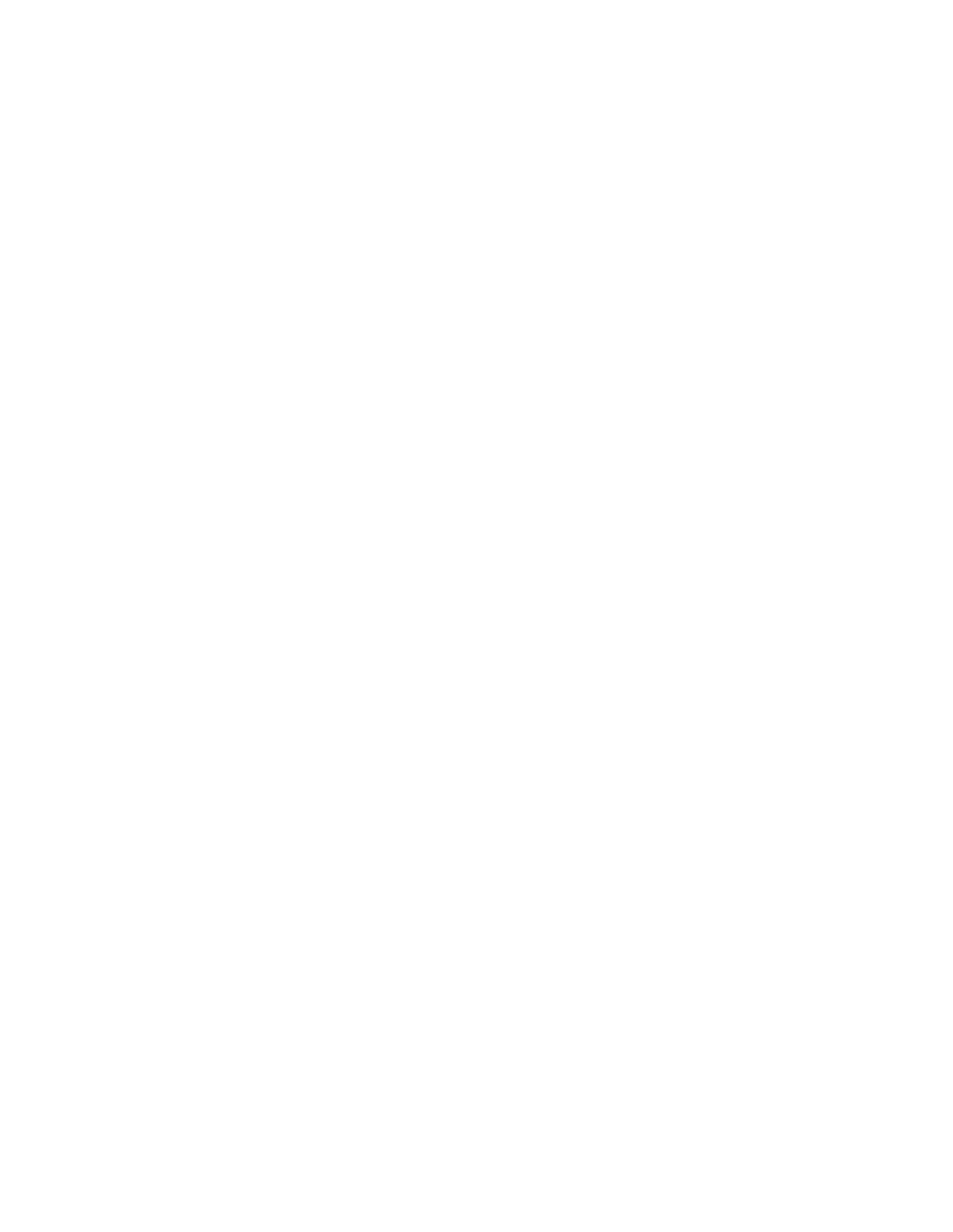### <span id="page-14-0"></span>**Overview**

This research study examines the value of a transitional justice approach to the issue of foreign fighters in violent conflict. Transitional justice offers a comprehensive approach for addressing the causes and consequences of massive human rights violations from a human rights and a prevention-and-sustainable-peace perspective. Current strategies for dealing with foreign fighters, which mostly focus on the national security of individual states, are often neither effective nor rights based. The overemphasis on security threatens the values on which the United Nations (UN) is based, while nation-state-centered policies miss important elements of effective collaboration and prevention. Approaches based on the short-term security interests of individual states are part of a broader response to transnational terrorism or violent extremism that contributes to the erosion of international and national human rights structures. The great advance of human rights as a pillar of the international global order is being eroded by blunt responses to transnational terrorism threats.

The need for a transitional justice approach to foreign fighters has been highlighted by experts working to address the phenomenon with greater adherence to the rule of law and human rights. Fionnuala Ní Aoláin, the Special Rapporteur on the promotion and protection of human rights and fundamental freedoms while countering terrorism, $^1$  for example, stated that tools beyond criminal justice are needed: "This is not a compromise on accountability, but it means that transitional justice measures where appropriate must be an equal partner in the accountability space, including truth processes, amnesty, reparations, acknowledgment, memorialization, and rehabilitation."2 Similarly, the Criminal Justice and Rule of Law Working Group of the Global Counter Terrorism Forum stressed that in situations where terrorism and mass atrocities intersect: "States are recommended to consider transitional justice strategies that will help find the truth, provide reparations, address non-recurrence, and facilitate reconciliation between victim communities and the offenders."3

Transitional justice does not offer a magic solution to the difficult problems of foreign fighters or transnational terrorism or violent extremism. However, by embracing the complex dilemmas between peace and justice and security and rights, national and local efforts to address the lega-

Hereinafter, Special Rapporteur on human rights and counterterrorism. Established by the Commission on Human Rights, Resolution 2005/80 (April 21, 2005). Ní Aoláin and her team were interviewed for this project and, drawing from the reports and public statements published as part of her mandate as Special Rapporteur, made important contributions to its findings.

<sup>2</sup> Fionnuala Ní Aoláin, Just Security, "The Challenges of a New UN Security Council Resolution on Foreign Fighters,"

<sup>(</sup>August 17, 2020), www.justsecurity.org/72052/the-challenges-of-a-new-un-security-council-resolution-on-foreign-fighters/ 3 Criminal Justice and the Rule of Law Working Group, "Memorandum on Criminal Justice Approaches to the Linkages between Terrorism and Core International Crimes, Sexual and Gender-based Violence Crimes, Human Trafficking, Migrant Smuggling, Slavery, and Crimes against Children" (September 2021), para 139.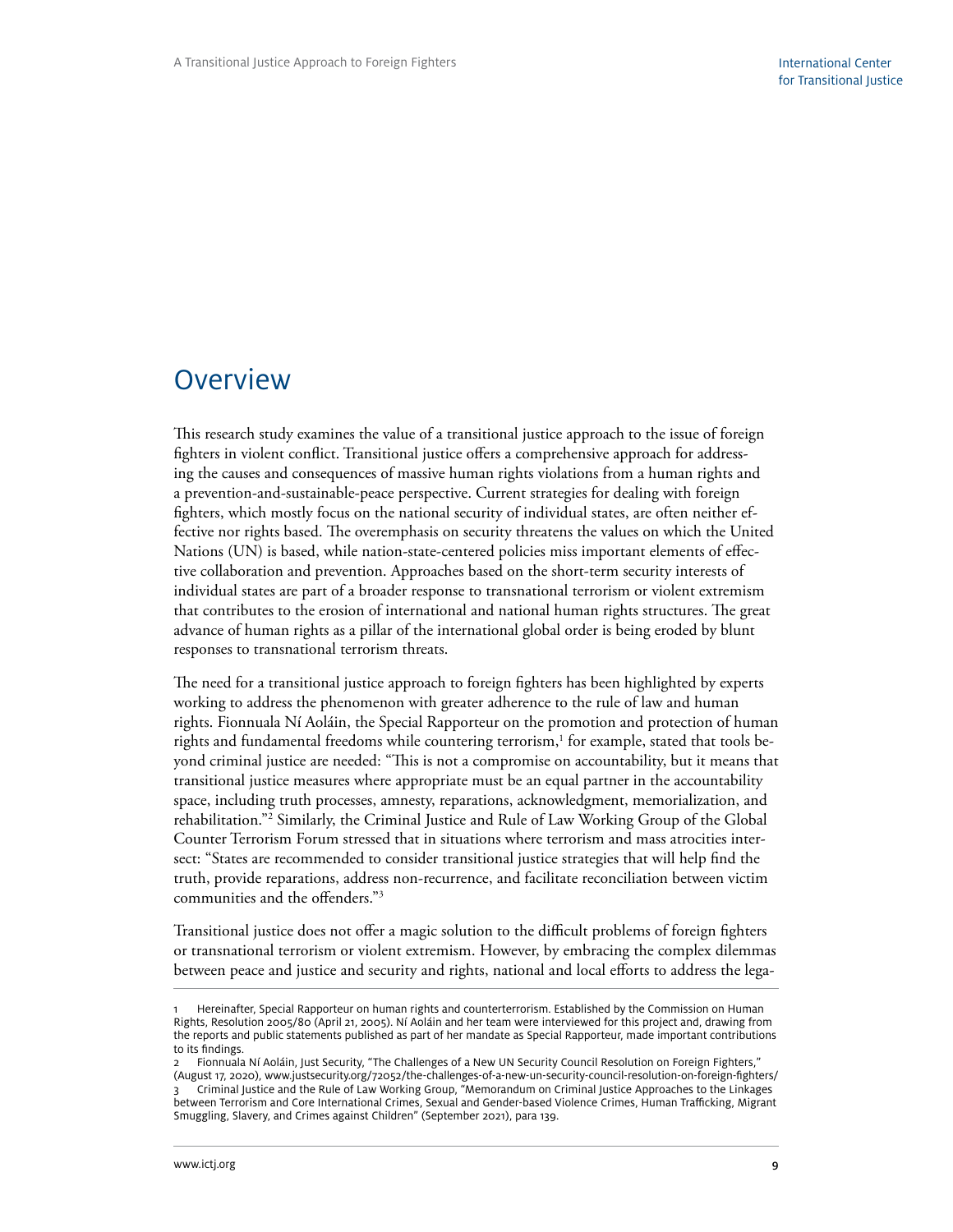cies of the past offer insights, lessons, and tools that can help states to develop better policies for responding to them. Additionally, transitional justice provides instruments for fulfilling the obligations of states to comply with international human rights law, and need to be strongly based on them, instead of being used for purposes of security or crime prevention devoid of those obligations.

A number of core elements of transitional justice underscore its relevance to foreign fighters:

- 1. Addressing massive violations requires identifying responses that are adequate to their scale and nature as violations committed by organized structures for political purposes;
- 2. Confronting the different dimensions of such violations and violent phenomena (institutional, political, social, economic, cultural) requires a comprehensive and coordinated response;
- 3. Crafting justice measures in such complex contexts requires acknowledging and assessing the contributions and roles of a range of stakeholders, including victims, perpetrators, women, children and youth, those providing different forms of support or funds, civil society, and state and international institutions; and
- 4. Achieving a fundamental objective of transitional justice requires designing responses that help to prevent the recurrence of injustice, interrupt cycles of violence, and contribute to sustainable peace and development, which necessarily needs to be based on strict adherence to international human rights law.<sup>4</sup>

A transitional justice approach to foreign fighters would be aimed at addressing the legacies of massive and serious human rights violations committed in contexts in which significant numbers of people travel to another state to engage in violent conflict, but also including those who traveled for other reasons or were coerced to do so, as well as children born in conflict areas to those who traveled. Such an approach is based on the common responsibility of states to meet their obligations derived from international human rights law and international humanitarian law to the best of their capacities. It can help to center human rights considerations into responses to the issue, on the understanding that prevention of terrorism and violent extremism need to be based on a long-term approach built on the respect for human rights, thereby shifting the focus of responses from security and punishment to justice and prevention. Transitional justice is relevant to the issue of foreign fighters because it can help to create a more comprehensive and coordinated set of responses to violations of the most serious nature committed on a massive scale in a way that accounts for the roles and responsibilities of a range of actors. In addition to providing a broader notion of justice to victims, transitional justice can also contribute to the long-term nonrecurrence of the violence and abuses that foreign fighters are often involved in.

The types of interventions that constitute a transitional justice approach include those that promote accountability, truth, reparation, rehabilitation, reintegration, memorialization, and

This understanding of prevention is different from the one derived from a simplistic interpretation of transitional justice as either based only on criminal justice or on a transaction between justice and amnesty. Over its 30 years of evolution, transitional justice has been understood in some contexts in a reductionistic and mechanistic way as a toolbox that can guarantee nonrepetition or reconciliation. See, for example, Roger Duthie, ICTJ, "Transitional Justice and Prevention: Summary Findings from Five Country Case Studies" (2021), www.ictj.org/publication/transitional-justiceand-prevention-summary-findings-five-country-case-studies; Working Group on Transitional Justice and SDG16+, "On Solid Ground: Building Sustainable Peace and Development After Massive Human Rights Violations" (2019), [www.ictj.](https://www.ictj.org/publication/solid-ground-building-sustainable-peace-and-development-after-massive-human-rights) [org/publication/solid-ground-building-sustainable-peace-and-development-after-massive-human-rights;](https://www.ictj.org/publication/solid-ground-building-sustainable-peace-and-development-after-massive-human-rights) and Naomi Roht-Arriaza and Javier Mariezcurrena, eds., *Transitional Justice in the Twenty-First Century: Beyond Truth versus Justice*  (Cambridge: Cambridge University Press, 2006).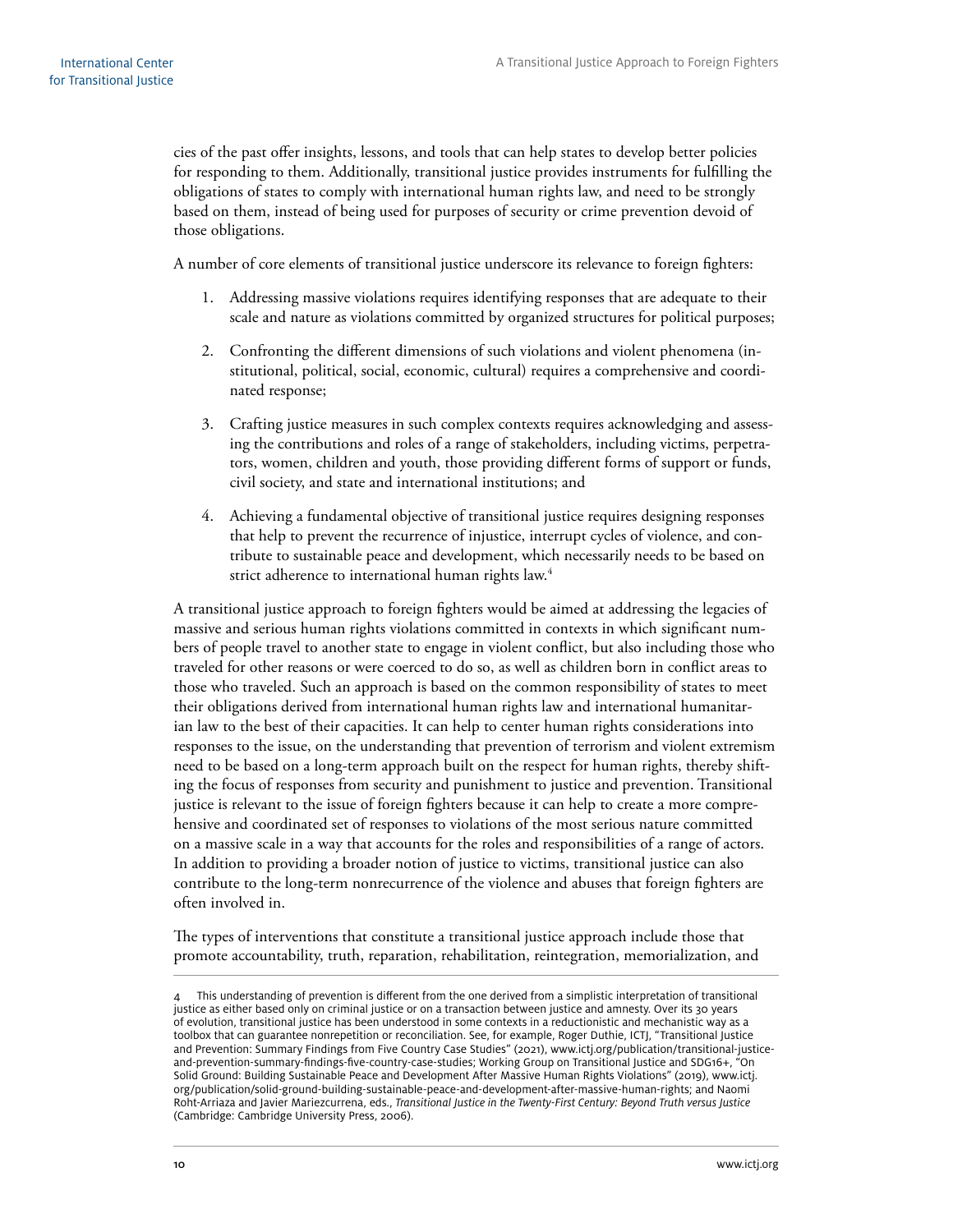reform; and they can be implemented in countries of origin and countries in or emerging from conflict. This study emphasizes that such an approach to foreign fighters requires addressing the consequences of the violations committed during the conflicts in which they took part. That conclusion is grounded not only in a basic notion of justice, which demands responding to victims, but also in a sound prevention approach, which seeks to prevent the repetition of new cycles of violence.

While this study articulates the value of transitional justice in contexts of foreign fighters, it also acknowledges the challenges that it faces in such contexts, in particular those related to the association of foreign fighters with notions of terrorism and violent extremism as well as the phenomenon's transnational dynamic. Notions of terrorism and violent extremism in both political discourse and applicable legal frameworks pose obstacles for seeking justice for all of the serious violations committed in a particular conflict and the attainment of justicerelated goals, such as reconciliation and long-term prevention. The transnational nature of the phenomenon adds additional obstacles, including determining the responsibility of different states for crimes that happen abroad when the ramifications of which are perceived to affect national security at home and reintegrating those who travel to conflict areas as foreigners but also experience discrimination or exclusion in their countries of origin, often as members of immigrant communities.

Although the study focuses on the specific issue of foreign fighters, its scope extends to the wider issue of transnational terrorism and violent extremism. Addressing the problem of foreign fighters cannot be disentangled from current responses that are based on counterterrorism and countering-violent-extremism frameworks. This requires examining policies implemented by countries facing the threat of such violence without excluding the domestic components of foreign fighters for home countries. It also involves examining the domestic grievances that motivate or lure disaffected citizens or residents to engage in political violence either at home or by traveling abroad, including the potential grievances that counterterrorism and countering-violent-extremism policies can cause among certain communities inside the country, particularly their use to curtail dissidence and the work of human rights defenders and civil society more generally. Finally, it means that those advocating for transitional justice in contexts involving foreign fighters take steps to encourage greater transparency and participation in counterterrorism and countering-violent-extremism frameworks and to prevent their own discourse and practices from being co-opted to expand securitized and repressive state policies.<sup>5</sup>

This study provides an overview of the problematic nature, from a human rights and justice standpoint, of current approaches to foreign fighters. It then examines the value and content of a transitional justice approach to foreign fighters. After exploring the broad implications of the core elements of a transitional justice lens, the report draws on the experiences of different countries and communities to identify the types of national and local initiatives that could be incorporated into a transitional justice approach. While the study focuses on foreign fighters engaged with ISIS in Syria and Iraq, the research covers the responses and obligations of countries of origin and the lessons learned from other relevant contexts to propose a comprehensive strategy that combines local and national responses with international cooperation.

<sup>5</sup> "Governments see civil society actors as a vehicle for advancing policy aimed at countering violent extremism and have co-opted the efforts of civil society into a top-down agenda for preventing and countering violent extremism for political or security objectives," UN Human Rights Council, "Report of the Special Rapporteur on the Promotion and Protection of Human Rights and Fundamental Freedoms while Countering Terrorism," A/HRC/43/46, February 21, 2020, 16. See also UN General Assembly, "Report of the Special Rapporteur on the Promotion and Protection of Human Rights and Fundamental Freedoms while Countering Terrorism," A/74/335, August 29, 2019, 18; Saferworld, "Generation of Law through Silence: The Global Counterterrorism Forum and Its Good Practices" (July 2021).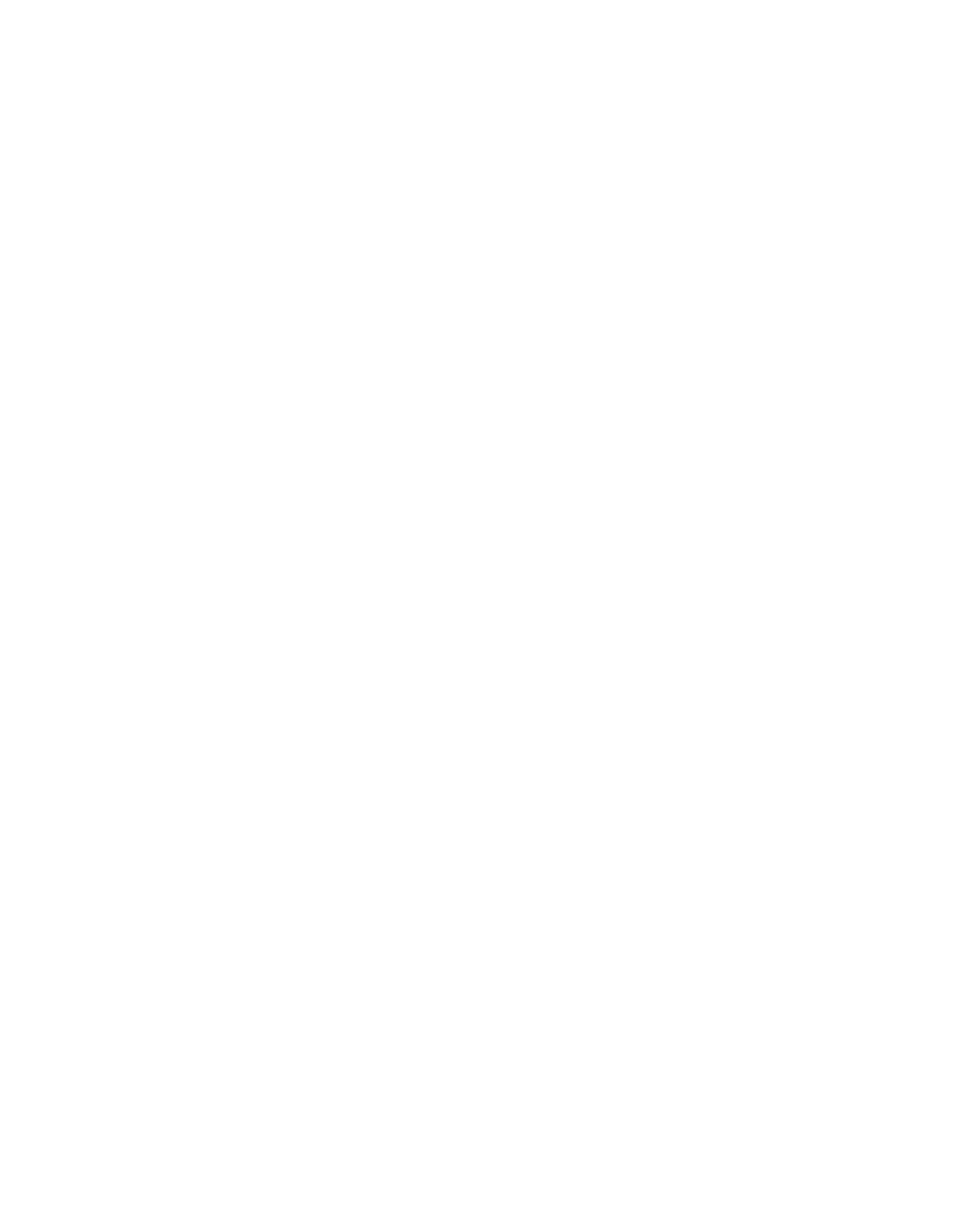# <span id="page-18-0"></span>Existing Approaches to Foreign Fighters

The phenomenon of people traveling abroad to take part in an armed conflict for which they do not have a national connection has occurred throughout history without drawing significant negative attention until recently. It is only in recent decades that it has acquired particular notoriety due to its association with radicalism and the perceived threat of returning fighters continuing to perpetrate violence in their home countries. The rhetoric of the United Statesled "global war on terror" and the UN Security Council's use of its powers under Chapter VII of the UN Charter have created a framework for addressing the issue from a counterterrorism perspective.6 The lack of a precise definition of the notion of terrorism makes it malleable and a potential source of abuse. And while the notion of countering violent extremism offers a broader and more nuanced understanding of the causes and factors that lead to recruitment, $^7$  at the policy and discourse levels, a narrow focus on short-term security and counterterrorism prevails.

The specific phenomenon of foreign fighters is referenced in many policy documents as involving "foreign terrorist fighters" and described as an additional form of threat to international security, because they "increase the intensity, duration and intractability of conflicts, and also may pose a serious threat to their States of origin."8 Acting under Chapter VII, the UN Security Council expanded the overarching criminalization mandate of Resolution 1373 to include "the financing, planning, preparation or perpetration of terrorist acts or in supporting terrorist acts." This included a mandate for member states to "penalize in a manner duly reflecting the seriousness of the offense" a series of preparatory actions such as traveling, helping to fund, or providing in any way support to travel or for recruiting of travel, "to a State other than their States of residence or nationality, for the purpose of the perpetration, planning, or preparation of, or participation in, terrorist acts, or the providing or receiving of terrorist training."<sup>9</sup>

The current framework explicitly calls for the prevention and suppression of such conduct through policy and legislation that is "consistent with international human rights law, international refugee law, and international humanitarian law."10 This has been complemented by increased collaboration among bodies implementing the framework and human rights norms.<sup>11</sup>

<sup>6</sup> As defined by UNSC Resolution 2178, S/2178 (September 24, 2014).

UN General Assembly, "Plan of Action to Prevent Violent Extremism: Report of the Secretary General," December 24, 2015 (A/70/674), and UN General Assembly, "A World against Violence and Violent Extremism: Report of the Secretary General," A/72/621 (December 1, 2017).

<sup>8</sup> UN Security Council, Resolution 2178, S/2178 (September 24, 2014), preamble.

<sup>9</sup> Ibid., para. 6.

<sup>10</sup> Ibid., para. 5.

<sup>11</sup> See, for example, UN Counter-Terrorism Implementation Task Force Working Group on Promoting and Protecting Human Rights and the Rule of Law while Countering Terrorism, "Guidance to States on Human Rights-Compliant Responses to the Threat Posed by Foreign Fighters" (2018). The document was prepared through a collaborative effort, with OHCHR's active participation.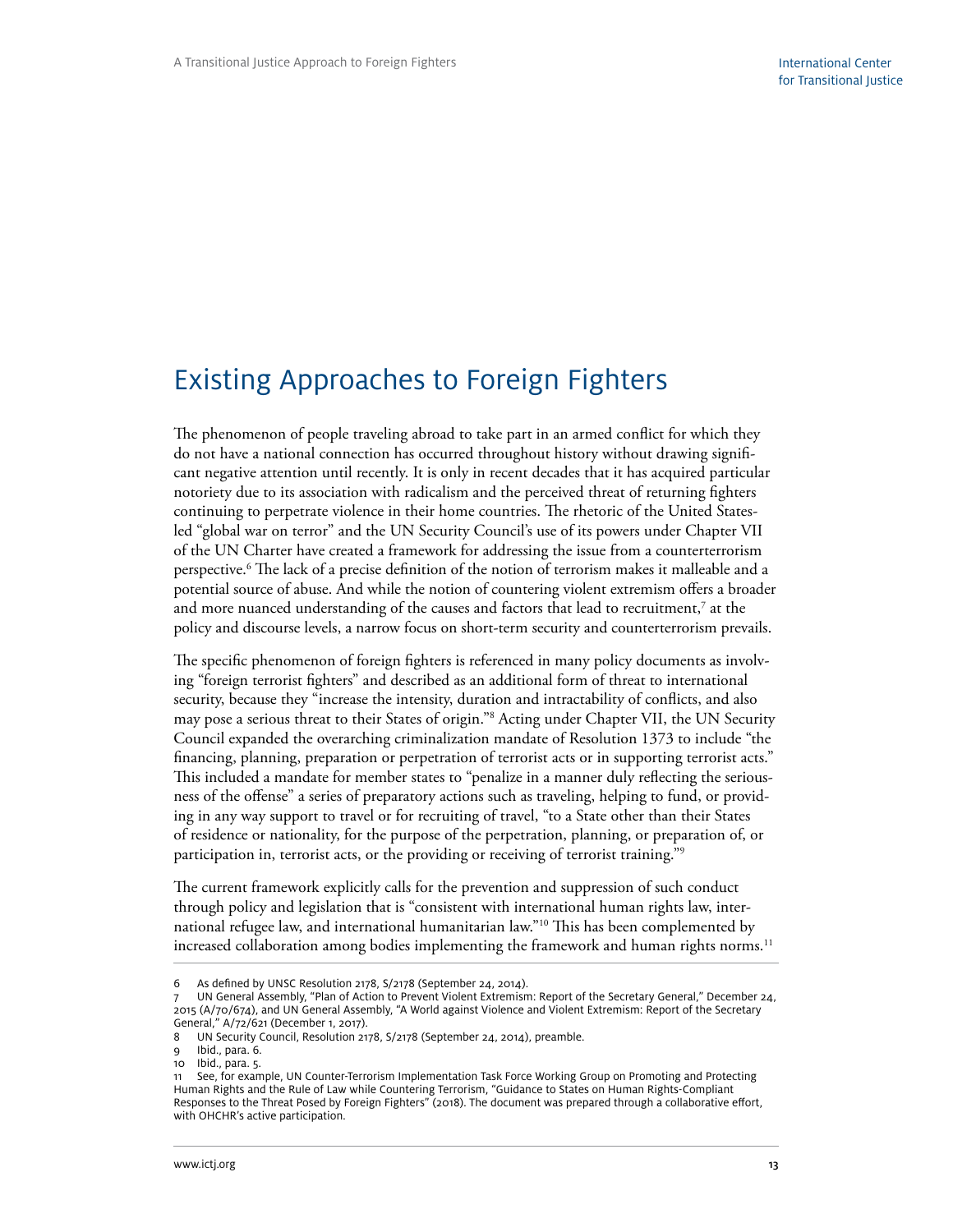<span id="page-19-0"></span>Nevertheless, the approaches that this framework fosters suffer from a series of problems, including: 1) a serious definitional problem and questionable discourse; 2) an emphasis on punitive and security measures and corresponding neglect of victims' rights and underlying causes; 3) nation-state centeredness; and 4) violent consequences, such as human rights violations, repression, and collective punishment.

#### **Problems of Definition and Discourse**

The lack of an accepted definition of "terrorism" leads to several forms of abuse and risks, including broad definitions of criminal conduct and its overuse by autocratic regimes to justify political repression. The problem was identified in early attempts to warn about the consequences of confusing terrorism with violations of international humanitarian law.<sup>12</sup> It is not just a problem of discourse, narratives, or labels, as when those protesting oppression are called "terrorists," but one that often translates into the use of special repressive powers, harsh conditions of detention, restrictions on due process of law, and stricter penalties. Some of these repressive measures are the result of new legislation passed by several countries in response to or under the umbrella of UN Security Council or other international bodies' resolutions, in what has been called by some commentators as a "legislative fever."<sup>13</sup> One of the earliest reports by the first Special Rapporteur on human rights and counterterrorism warned that "[c]alls by the international community to combat terrorism, without defining the term, can be understood as leaving it to individual States to define what is meant by the term . . . [which could] result in the unintentional international legitimization of conduct undertaken by oppressive regimes."<sup>14</sup> The breadth of conduct that can be labeled as terrorism increases when other types of conduct are associated to terrorist acts, such as forms of support, incitement, aiding and abetting, or conspiracy. The broad language of the provisions can lead to legislation that, in not precisely defining prohibited conduct, offers people little guidance about how to act.<sup>15</sup>

The discourse on countering and preventing violent extremism is also problematic because it can lead to stigmatization, confusion between addressing ideas and behavioral tendencies, and disempowerment of communities, especially minorities. To the extent that such discourse is used to justify interventions centered on security, it can further alienate people who have legitimate grievances and demanded change in how their communities are portrayed and treated. Its lack of definition by an international authoritative body makes it even more malleable to manipulation or misunderstanding. The inability or unwillingness of mainstream society to address racism, prejudices, or other grievances affecting migrant communities or second-generation citizens can create a sense of dissonance among those expected to assimilate in ways that do not respect their diversity.16 According to one critical analysis, countering-violent-extremism discourse and policies have expanded the range of methods used under the counterterrorism framework to include such measures as surveillance and censorship and "shifted their target from terrorist organisation to religious ideology and identity."17

16 William Stephens, Stijn Sieckelinck, and Hans Boutellier, "Preventing Violent Extremism: A Review of the Literature," *Studies in Conflict* & *Terrorism* 44:4 (2021): 346–361, DOI: 10.1080/1057610X.2018.1543144.

<sup>12</sup> See UN Commission on Human Rights, "Specific Human Rights Issues: New Priorities, in Particular Terrorism and Counter-Terrorism," Final Report of the Special Rapporteur, Kalliopi K. Koufa, E/CN.4/Sub.2/2004/40 ( June 25, 2004). 13 Rumyana van Ark, International Centre for Counter-Terrorism, "Incitement to Terrorism: Treating the Symptoms or Addressing the Causal Malady?" (2018), https://icct.nl/publication/incitement-to-terrorism-treating-the-symptoms-oraddressing-the-causal-malady/.

<sup>14</sup> UN Commission on Human Rights, "Promotion and Protection of Human Rights," E/CN.4/2006/98 (December 28, 2005), para. 27.

<sup>15</sup> See UN Security Council resolutions under chapter VII compelling state to criminalize certain actions, for example, Resolution 2178 (S/RES/2178), September 24, 2014, para. 6, recalling S/RES/1373 (2001), para. 2(e).

<sup>17</sup> Arun Kundnani and Ben Hayes, The Transnational Institute, "The Globalisation of Countering Violent Extremism Policies: Undermining Human Rights, Instrumentalising Civil Society" (2018), 3.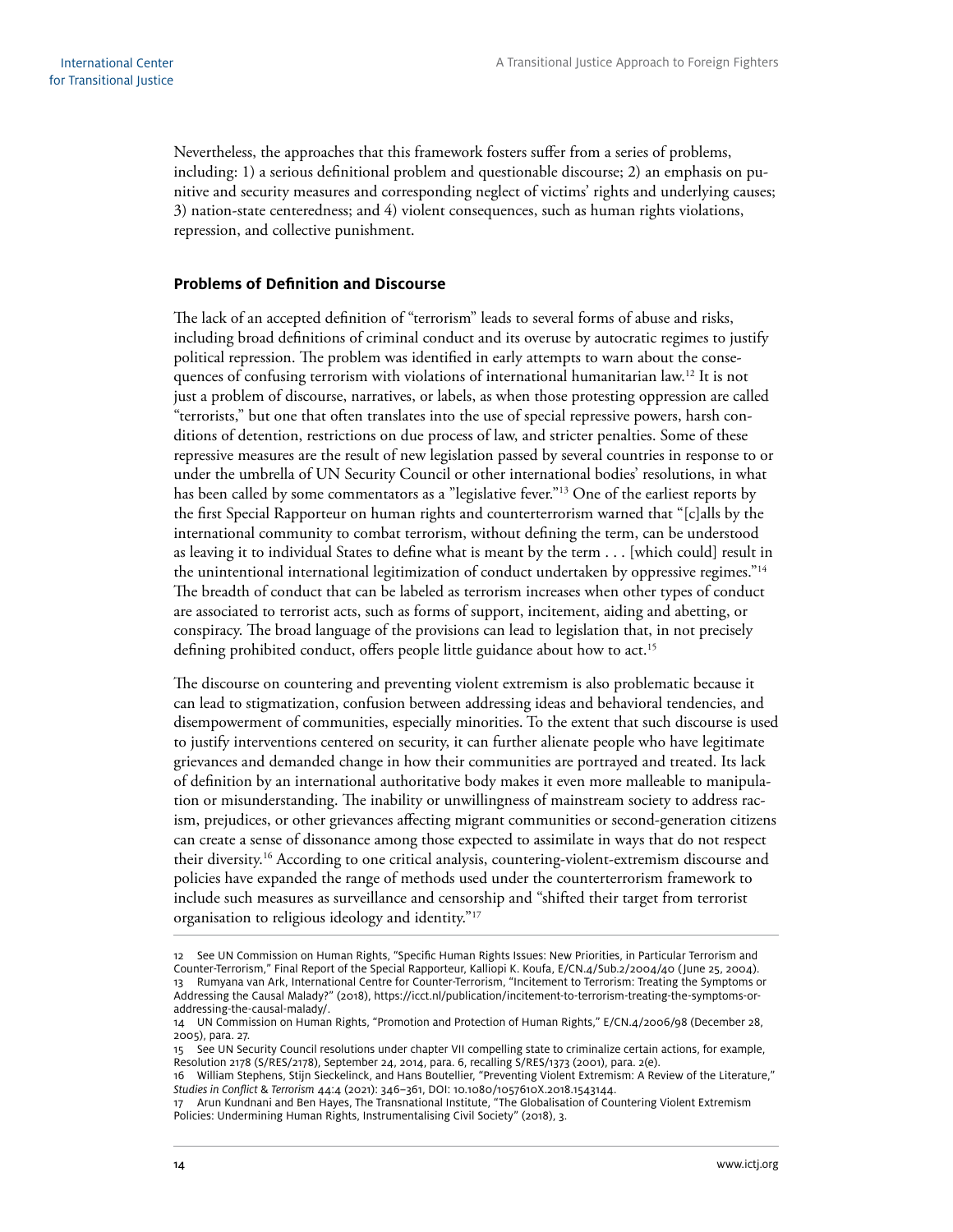<span id="page-20-0"></span>From a transitional justice perspective, where the end goal is long-term prevention of violence and peacebuilding by addressing the causes and consequences of serious human rights violations, the emotional charge connected to the notions of terrorism and violent extremism limits the possibilities for effective action. The construction or reinforcement of those identities make it difficult for those trying to change their lives, including by assuming their responsibility for involvement in past harms. This stigmatization is difficult to overcome in specific communities and the broader public, increasing resistance to any type of rehabilitation or reintegration of returnees.18 It also makes it difficult for actors playing important roles in this process to be aligned in common objectives, including immigration and consular officers, prison guards and parole officers, judges and prosecutors, municipal social workers, and even employers and neighbors. For these reasons, this report uses terms such as crimes under international criminal law, violations of international humanitarian law, political violence, and other types of violence to refer to the crimes committed by foreign fighters because, while not completely neutral, such terms do not have the same connotations as terrorism and violent extremism. This is not a mere technical issue but a substantive element of a transitional justice approach. In addition, transitional justice requires addressing crimes and human rights violations committed by all other actors, including state actors.

#### **Punitive and Security Approach**

The policies implemented under the existing framework for responding to foreign fighters have emphasized a security and punitive approach and empowered counterterrorism actors at the expense of other interlocutors. These responses have neglected victims, underlying causes, and prevention. The UN Security Council, acting under Chapter VII of the UN Charter and according to the premise of "a threat to the peace," does not consider all dimensions of the phenomenon, nor does it engage in broad and transparent discussion about how to address it. To do so, the Security Council would need to listen to and include in its considerations other actors. A brief examination of the UN Security Council and other UN resolutions and state policies that address foreign fighters reveals how much attention is given to criminalizing international terrorism, including broad forms of collaboration or support, and sanctioning an approach that focuses mostly on immediate prevention through enhanced security. This understanding of prevention only rarely includes addressing the sometimes legitimate grievances of members of communities vulnerable to recruitment, demonstrating a lack of awareness of the potential unintended effects of counterterrorism measures in strengthening the appeal of militant groups or the loyalty that they may inspire among people under occupation or foreign influence.<sup>19</sup>

References to respect for human rights, present in every resolution addressing foreign fighters, do not have much practical effect. The current and past Special Rapporteurs on human rights and counter terrorism have emphasized that human rights protections should not be merely balanced with security, calling for a "positive interplay" between the two.<sup>20</sup> A human rights approach requires understanding prevention in ways that take into account the effects of repressive

<sup>18</sup> For a short description of the power of language in this particular context, see Chris Bosley, Peacework/USIP, "Violent Extremism, Disengagement and Reconciliation: A Peacebuilding Approach," No. 163 (July 2020), 25–26. 19 In Kenya, for example, interviewees for this study reported that security agents have often abused some national security measures put in place by the state, mostly targeting young Muslim males living in the coastal or eastern regions of the country and community and religious leaders and human rights defenders in those regions, and the families of those who traveled to Somalia or elsewhere to join armed struggles. As a result, some youth, especially from poor, rural, and informal settlements, have resorted to violent responses to avenge the ruthlessness of security agents and to get the attention of the executive government to the abuses and air their grievances. Interviewees added, this unfortunately only brings more wrath. Interviews of three Kenyan former fighters returning from Somalia, August 2021. 20 UN General Assembly, "Promotion and Protection of Human Rights and Fundamental Freedoms while Countering Terrorism," Report to the UN General Assembly, A/75/337 (September 3, 2020), para. 18.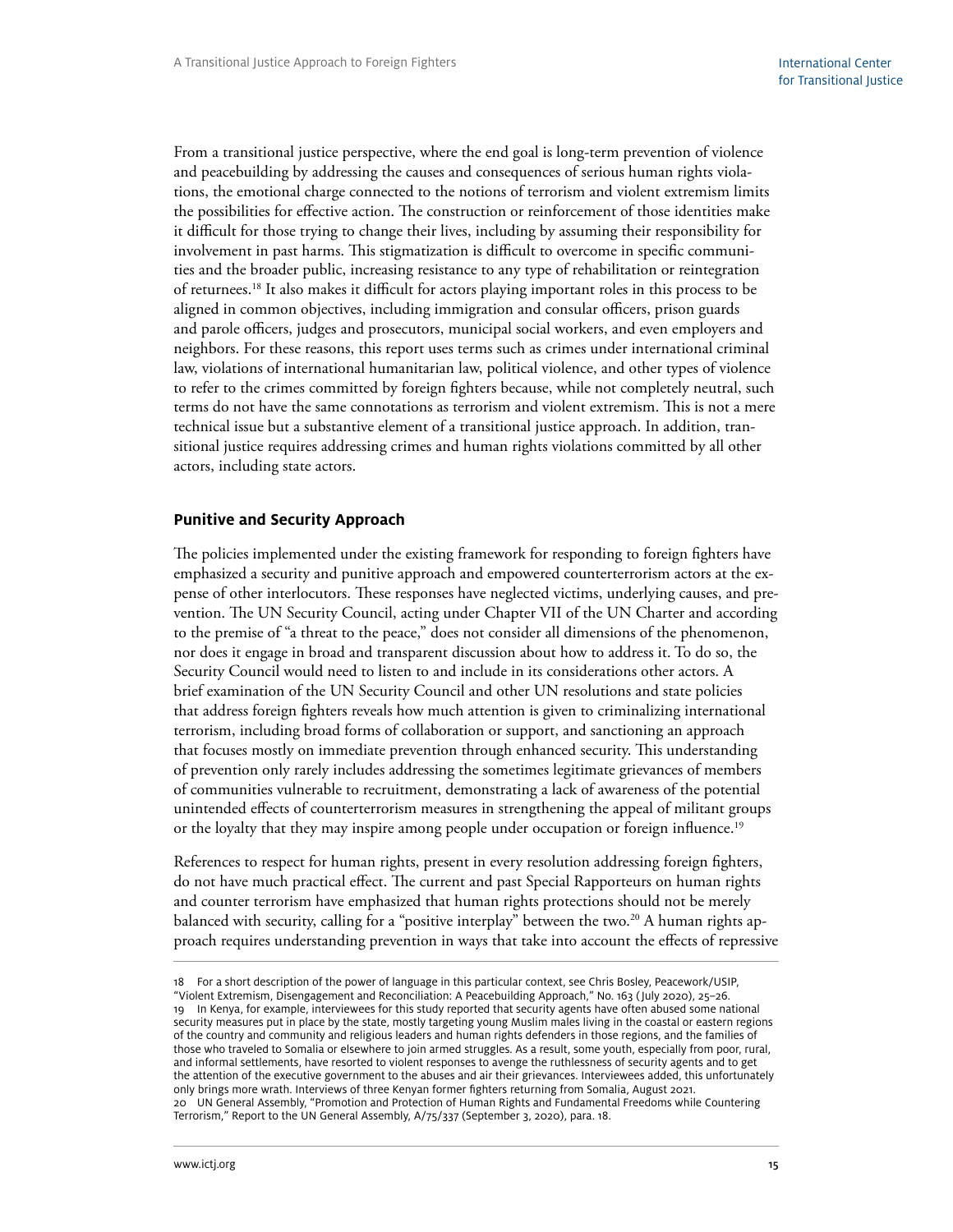<span id="page-21-0"></span>tactics or security measures on those directly and indirectly affected by them. It also requires addressing the rights of victims of acts labelled terrorism, victims of human rights violations committed during counterterrorism efforts, and those affected by conflict who need humanitarian assistance and reconstruction. A long-term prevention approach should also examine and address the causes of radicalization, distinguishing between the expression of legitimate grievances and the decision to engage in violent political action.

There is certainly an important role for criminal justice, accountability, and security to play in addressing the foreign fighters phenomenon, and transitional justice does not shy away from that role. Holding responsible those who commit serious human rights violations and crimes is a state obligation and a measure for preventing recurrence, as long as it is done with strict adherence of the rule of law and human rights compliant legislation. This should include avoiding unprecise definitions of criminal conducts; abusive criminalization of preparatory actions or mere affiliation with groups; deprivation of liberty based solely on suspicion or on attributing risk factors to individuals not charged with any crime; accepting evidence not properly obtained or not shared on time with the defense; and other practices sometimes admitted through counterterrorist legislation,<sup>21</sup> in addition to the most egregious forms of human rights violations and violations of due process of law also sometimes used by governments, like extraordinary rendition or illegal transfers of detainees.

Moreover, accountability is not just the imposition of punishment or neutralizing threats through incarceration but involves investigating violations and responding to victims' rights and the need to know and see that perpetrators must face the consequences of their actions. As this report tries to explain, accountability can take different forms, to serve the rights of victims and the broader society, and can be compatible with efforts aimed at the reintegration of those who committed violations. Similarly, security can be even better guaranteed when all of those who can be repatriated are reintegrated. Instead of calling them pariahs or letting them be exposed to harsh or even inhuman conditions or even escape, reintegrating them can offer better conditions for long-term security.

Another relevant criticism has been the departure from the rule of law, particularly of legislatures adopting legal frameworks "ordered" by international bodies without enough critical examination, transparency, or public participation. The nature of some international bodies such as the UN Security Council, which are led by government representatives, distorts the separation of powers when those bodies order or excessively influence domestic legislation. This results in a trickle-down effect of legislative adoption, where legislators simply adopt standards defined by bodies governed by the executive as norms.<sup>22</sup>

#### **A Focus on Short-Term Nation-State Security**

Notwithstanding all of the calls for international cooperation, including those made by UN Security Council resolutions under Chapter VII, most policies adopted by states privilege their own security over the collective prevention of violence. Perhaps where this is most visible is in states' failure to assume their responsibilities regarding the accountability or rehabilitation of their own citizens who are associated with ISIS or other groups―opting, instead, to deny citi-

<sup>21</sup> For a comprehensive examination of how the principle of legality and due process of law should guide the interpretation of legislation regarding foreign fighters, see International Commission of Jurists, "Counter-Terrorism and Human Rights in the Courts: Guidance for Judges, Prosecutors and Lawyers on Application of EU Directive 2017/541 on Combatting Terrorism" (2020).

<sup>22</sup> Valsamis Mitsilegas, "Counterterrorism and the Rule of Law in an Evolving European Union: Plus Ça Change?" *New Journal of European Criminal Law* 12(1) (2021): 36–51.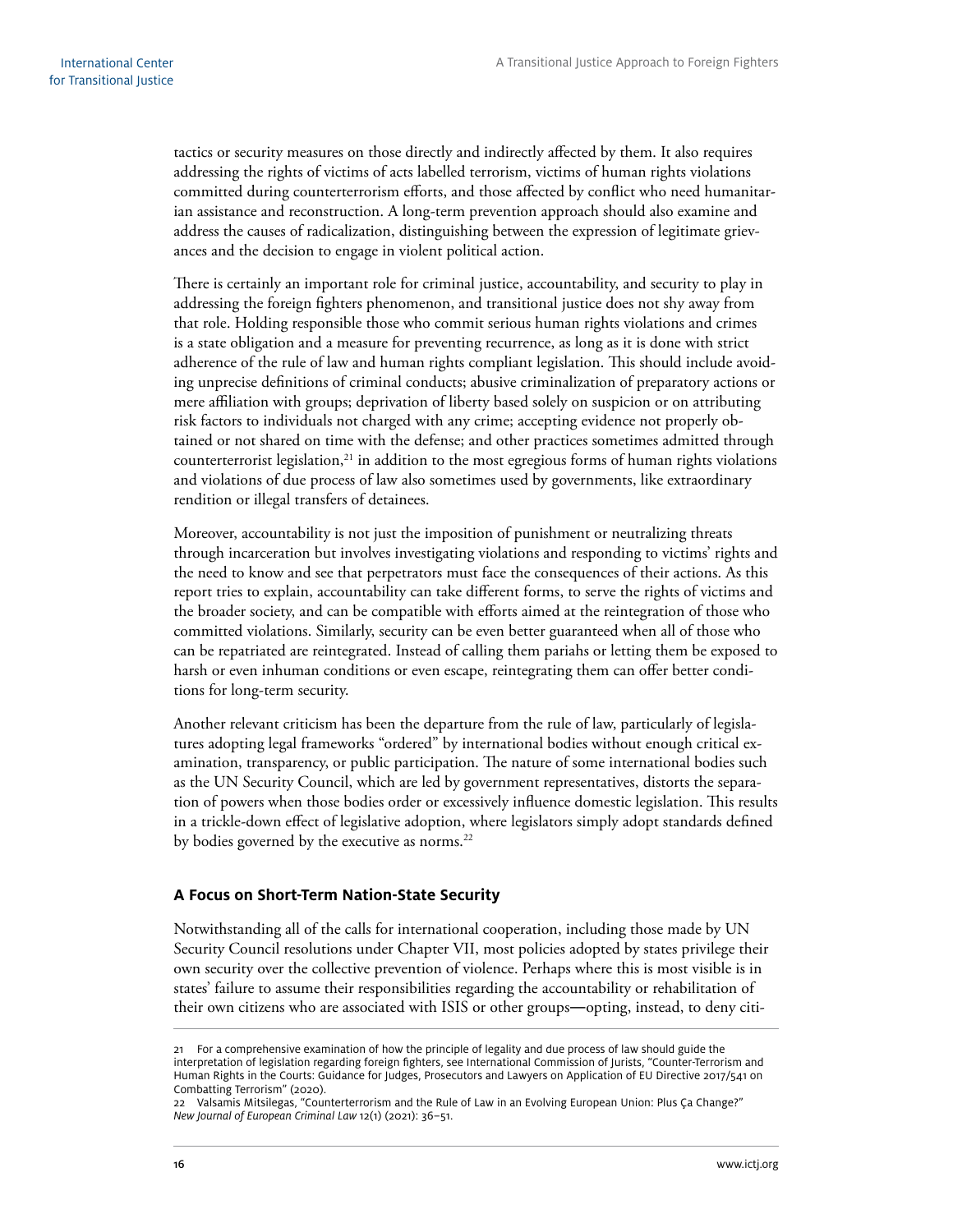<span id="page-22-0"></span>zenship, consular support, or establishment or recognition of citizenship for children of foreign fighters or taking other such measures to prevent their return or repatriation. These policies have been characterized as outsourcing the responsibilities of wealthy states to countries with limited capacity or even to armed groups that control territories, like the Autonomous Administration of North and East Syria (AANES, also known as Rojava).23

The shortsightedness of these approaches could not be more evident, particularly regarding Iraq and northeast Syria, which have been affected by armed conflict and suffer the legacies of recent conflicts, hampering their ability to provide fair trials, implement effective rehabilitation or deradicalization services, or guarantee that those detained do not escape. Even those convicted of crimes may be returned to society one day, under limited conditions, to prevent their future engagement in violent actions. Furthermore, abandoning those citizens, who are treated as pariahs by their governments or by those who exercise control over those areas, and stigmatized by their communities, could become an effective recruiting tool for the same or future armed groups.<sup>24</sup> Members of the same social groups as those excluded from protection, who share the same faith or ethnic background, may see these policies as confirmation of their perception of discrimination or other injustices, adding to their grievances.<sup>25</sup>

These approaches may be the byproduct of efforts by elected governments to mitigate the publicly perceived risk of terrorist attacks that could involve returnees, but also racism, xenophobia, and other forms of discrimination and exclusion. Despite the low rates of such involvement, $^{26}$ it is understandable that authorities seek to minimize such risk. Nevertheless, this is one reason why democracies are based not only on the election of authorities and their periodic accounting to the people, but also on human rights, rule of law, and checks and balances implemented by other authorities, especially courts, ombudspersons, and international human rights mechanisms. In addition, citizens in those countries should be made aware of the increased risk posed by governments not assuming their responsibilities and leaving foreign fighters in limbo (in terms of security, accountability, and human rights protections), which may contribute to further violence.

#### **Human Rights Consequences**

The counterterrorism framework, despite its pro forma call for respecting human rights and the provision of humanitarian support to conflict zones, has been devastating for the protection of human rights. The countering-and-prevention-of-violent-extremism approach, even if presented

<sup>23</sup> Rumyana van Ark, Asser Institute, "Outsourcing the Management of Terrorism Suspects to Other Countries (2019), https://www.asser.nl/about-the-institute/news-asser-today/blog-post-outsourcing-the-management-of-terrorismsuspects-to-other-countries/; Ian Acheson and Amanda Paul, European Policy Center, "Marching Home? Why Repatriating Foreign Terrorist Fighters Is a Pan-European Priority" (discussion paper) ( 2020); Matteo Pugliese, Italian Institute for International Political Studies, "France and Foreign Fighters: The Controversial Outsourcing of Prosecution" (2020); Hannes Jöbstl, Outsourcing Justice: State Obligations and the Prosecution of Foreign Fighters by Armed Groups in Syria," *Armed Groups and International Law,* April 6, 2020, https://armedgroups-internationallaw.org/2020/04/06/outsourcingjustice-state-obligations-and-the-prosecution-of-foreign-fighters-by-armed-groups-in-syria/.

<sup>24</sup> A youth returnee in Kenya interviewed for this report in August 2021 confirmed this: "We are treated as outcasts including by our extended family members, even though we returned from the front willingly. This just tempts us to go back. We joined the group for various reasons. I did it to avenge the discrimination by the police, especially the arbitrary police killings of boys while the state does nothing about it. Even now police hunt us down and kill us."

<sup>25</sup> Muslim youth in Kenya have persistently decried discrimination on the basis of their faith, pointing out, "We, Muslim youth, undergo rigorous vetting before we are issued an identity card. Getting a passport is worse. Non-Muslim youth don't get the same treatment. This discrimination is an injustice and makes us very bitter." Interviewee of Kenyan returnees, August 2021.

<sup>26</sup> Studies of recidivism of returnees show rates lower than 5 percent. In the case of people interned in camps in Syria and Iraq, which involves high proportions of women and children, the threat of their future engagement in violent political action is even lower. The motivation they had for traveling should also be considered, as very few of them traveled for the purpose of receiving training and return to their countries of origin. Thomas Renard, "Overblown: Exploring the Gap Between the Fear of Terrorist Recidivism and the Evidence," *CTC Sentinel* 13 (4) (2020): 19–29, https://ctc.usma.edu/overblown-exploring-the-gap-between-the-fear-of-terrorist-recidivism-and-the-evidence/.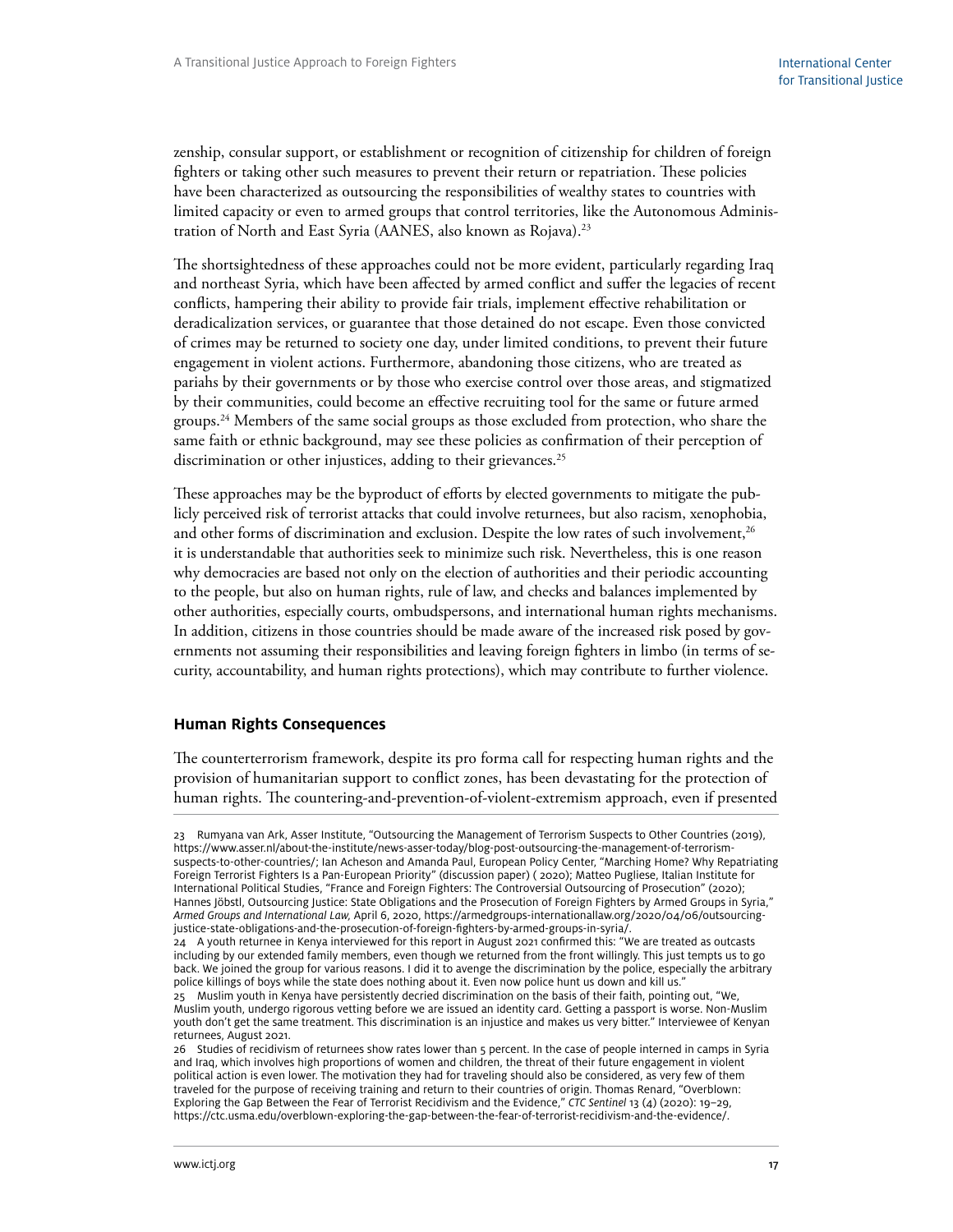as more comprehensive in addressing the situation of foreign fighters, is still strongly associated with security policies and often misused, with negative consequences for human rights, particularly for certain vulnerable groups. The risks of defining cultural, religious, educational, or community interventions through a primary lens of security and surveillance include less civic engagement and legitimate political action, lower levels of social trust, greater exclusion and alienation, and, particularly in recent decades, the stigmatization of Muslim communities.

Since 2003, several UN bodies and civil society organizations have addressed the human rights effects of antiterrorist legislation.<sup>27</sup> Reports by the Special Rapporteur on human rights and counterterrorism summarize these problems well,<sup>28</sup> illustrating how the risks mentioned above translate into actual violations, repression, and collective punishment. The imposition of severe sentences, including the death penalty, for mere group membership without evidence of commission of serious crimes and by summary judicial proceedings lacking independence or supported by confessions obtained under torture or duress, as reported in Iraq, Somalia, and other contexts, is absolutely unacceptable. Any framework that can be used to justify or support such gross violations of nonderogable rights requires careful assessment.

Broad scopes of crimes, including preparatory acts and other forms of collaboration or support, have also been legislated in European countries and the European Parliament,<sup>29</sup> while legislation authorizing administrative measures that impose severe restrictions on human rights has been passed or are being proposed in countries such as France and the United Kingdom.<sup>30</sup>

Successive reports by the special rapporteurs have warned about different risks associated with the global counterterrorism agenda and UN Security Council responses to international terrorism and related issues, including the impact on women, children, and family members of foreign fighters,<sup>31</sup> and the closing of civic space and the use of counterterrorism language in UN Security Council resolutions to repress dissent and curtail the work of human rights defenders.<sup>32</sup> In general, these involve states using the framework of counterterrorism to strengthen autocratic policies or implement different forms of discriminatory measures that reveal racism or nativism.33

<sup>27</sup> International Helsinki Federation for Human Rights, "Anti-terrorism Measures, Security and Human Rights: Developments in Europe, Central Asia and North America in the Aftermath of September 11" (2003), www.refworld.org/ docid/46963adf0.html.

<sup>28</sup> See, for example, UN General Assembly, "Promotion and Protection of Human Rights."

<sup>29</sup> Mitsilegas, "Counterterrorism and the Rule of Law," 36–51.

<sup>30</sup> Government of France, Law on Internal Security of France, October 30, 2017 (Loi reenforcant la sécurité intérieure et la lutte contre le terrorisme) and UNHCHR, "Preliminary Findings of the Visit: UN Special Rapporteur on the Promotion and Protection of Human Rights and Fundamental Freedoms while Countering Terrorism Concludes Visit to France," October 23, 2018. See also the joint report by the Special Rapporteur on counterterrorism, the Special Rapporteur on freedom of expression, and the Special Rapporteur on freedom of association, of 12 November 2020, on bill No. 3452 on global security proposed to the National Assembly on 20 October 2020 (OL FRA 4/2020). The bill was subjected to a series of amendments, and several of its provisions were declared unconstitutional by the Constitutional Council (decision No. 2021-817 DC of 20 May 2021), before it was signed into Law No. 2021-646 of 25 May 2021. Counter-Terrorism and Sentencing Act of 2021. See the observations made by the joint report from the Special Rapporteur on counterterrorism, the Special Rapporteur on arbitrary detention, the Special Rapporteur on arbitrary execution, the Special Rapporteur on the right to privacy, and the Special Rapporteur on torture, of 22 July 2020, during the discussion of Bill 129 (OL-GBR 7/2020). On deprivation of citizenship, see the amendment of the Nationality Act of 1981, section 40(4A), inserted (28.7.2014) by Immigration Act 2014 (c. 22), ss. 66(1), 75(3); S.I. 2014/1820, art. 3(t) as amended by SI 2014/2771 art. 14. For a general analysis of EU counterterrorism legislation and laws adopted by countries in western Europe, see Christophe Paulussen, International Centre for Counter-Terrorism, "Repressing the Foreign Fighters Phenomenon and Terrorism in Western Europe: Towards an Effective Response Based on Human Rights" (November 2016).

<sup>31</sup> UN General Assembly, "Human Rights Impact of Counter-Terrorism and Countering (Violent) Extremism Policies and Practices on the Rights of Women, Girls and the Family," A/HRC/46/36 (January 22, 2021).

<sup>32</sup> UN General Assembly, "Impact of Measures to Address Terrorism and Violent Extremism on Civic Space and the Rights of Civil Society Actors and Human Rights Defenders," A/HRC/40/52 (March 1, 2019).

<sup>33</sup> This happened in Kenya despite the constitutional control of the High Court. In 2016, the court ruled that some amendments to the Security Laws (Amendment) Act, of 2014, made by the Kenyan Parliament were unconstitutional, because they broadened state powers in relation to antiterror operations that ended up shrinking civic space and curtailing the work of human rights organizations and defenders related to counterterrorism and violent extremism.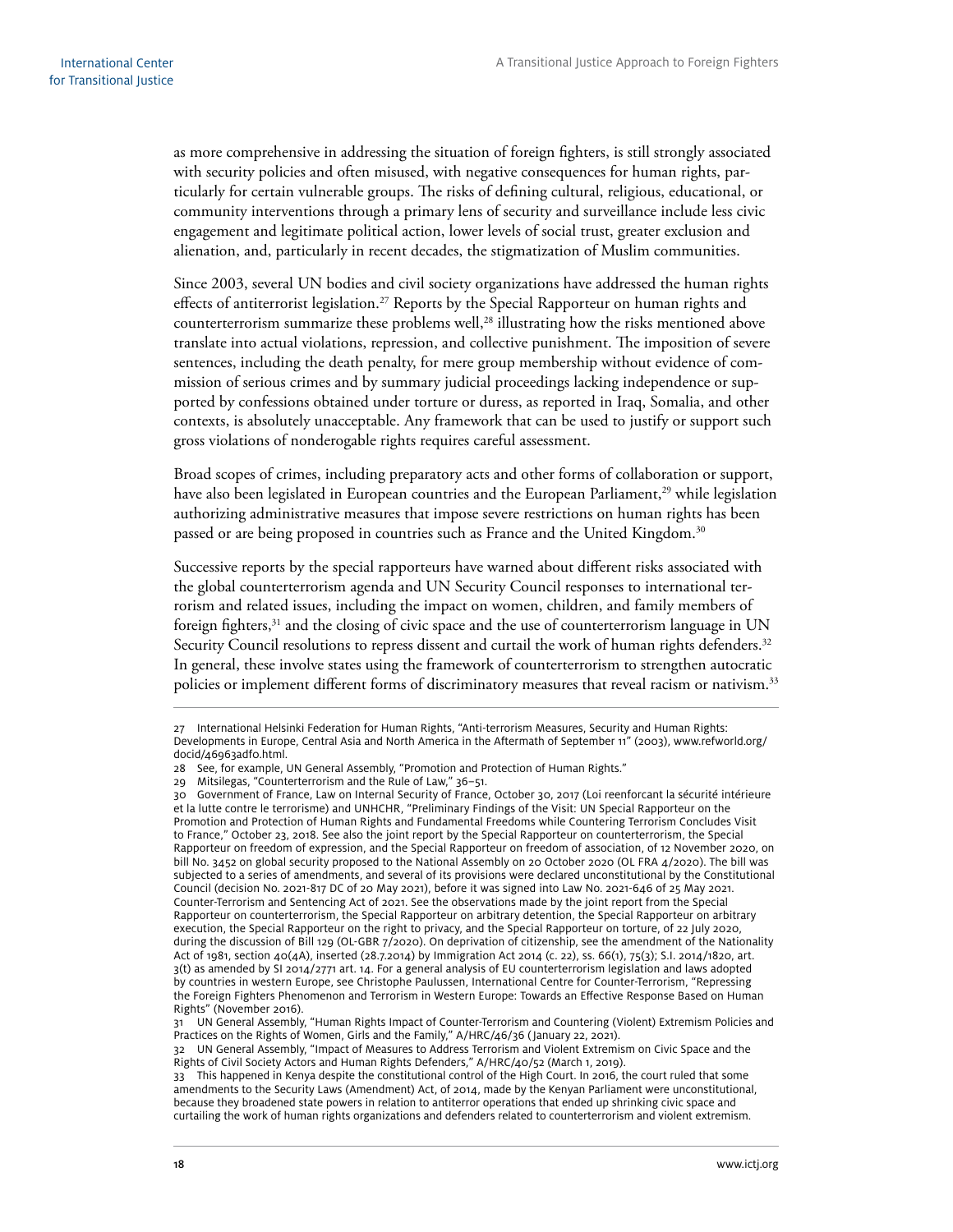Following warnings about the counterproductive effect of policies to fight terrorism when they erode human rights or the rule of law,<sup>34</sup> the UN Counter-Terrorism Implementation Task Force brought different views together to address these risks through the establishment of a Working Group on Promoting and Protecting Human Rights and the Rule of Law while Countering Terrorism. The working group produced a series of reference guides on human rights to be followed by states adopting or implementing counterterrorism legislation or policies,<sup>35</sup> including guidelines on human rights and border security, conditions of detention, searches, and prosecutions. While those guidelines may help to specify certain conditions, however, they cannot replace obligations established by international human rights law, developed through open negotiations among state parties, constitutionally based processes of domestication of international law, and the development of customary international law through well-grounded practice and opinio juris. Moreover, other documents and guidelines have been developed by the Security Council Counter-Terrorism Committee with less consideration given to states' obligations under human rights law and less involvement or collaboration of human rights bodies, creating a confusing patchwork of policy recommendations.<sup>36</sup>

In recent years, the emphasis on criminalization and security has been lessened by emphasizing more comprehensive approaches to prevention. Of particular importance has been expanding the discussion to include the prevention of violent extremism. According to the UN General Assembly's Plan of Action to Prevent Violent Extremism, for example:

Nothing can justify violent extremism but we must also acknowledge that it does not arise in a vacuum. Narratives of grievance, actual or perceived injustice, promised empowerment and sweeping change become attractive where human rights are being violated, good governance is being ignored and aspirations are being crushed.<sup>37</sup>

A preventive approach requires addressing such grievances, particularly in communities to which some foreign fighters belonged. Some of those who legitimately share these grievances, growing in frustration and seeing no other ways to address them, could be attracted to violent action. Understanding prevention from this perspective helps to center human rights protections in the overall response to the issue. It affirms that respect for human rights and the rule of law should be seen not as obstacles to effective counterterrorism, but as one of the most important tools for reducing different types of political violence.

Despite the mentioned warnings about the contradictions within these frameworks and the risk of their manipulation by some governments to justify repression, the adoption of stronger human rights and prevention approaches has been limited and slow. Moreover, when short-term fears of insecurity arise, governments and even national courts have tended to sacrifice human rights protections in favor of problematic security measures. This has been particularly true for countries dealing with foreign fighters. Western countries, usually the ones promoting human rights at home and abroad, have often adopted nativist policies that would likely have been considered unacceptable if adopted in response to domestic political violence. They have also rejected Chapter VII mandates for international cooperation in favor of their national security,

35 United Nations Counter-Terrorism Implementation Task Force, CTITF Working Group on Protecting Human Right While Countering Terrorism, "Human Rights Reference Guide: Security Infrastructure" (March 2014), [www.un.org/](http://www.un.org/counterterrorism/sites/www.un.org.counterterrorism/files/basic-human-rights-reference-security-infrastructure2014.pdf) [counterterrorism/sites/www.un.org.counterterrorism/files/basic-human-rights-reference-security-infrastructure2014.pdf](http://www.un.org/counterterrorism/sites/www.un.org.counterterrorism/files/basic-human-rights-reference-security-infrastructure2014.pdf)

36 The 2015 Madrid Guiding Principles + 2018 Addendum, adopted by UNSC resolutions S/2015/939 and S/2018/1177.

Other provisions went into effect, however, that have been used for the surveillance and persecution of civil society organizations and activists, particularly in Muslim-majority coastal and northeastern regions. Interview with civil society actors, August 2021.

<sup>34</sup> Affirmed by, among other sources, UN General Assembly, Resolution 70/291, July 19, 2016, para. 16.

<sup>37</sup> UN General Assembly, "Plan of Action to Prevent Violent Extremism," para. 3.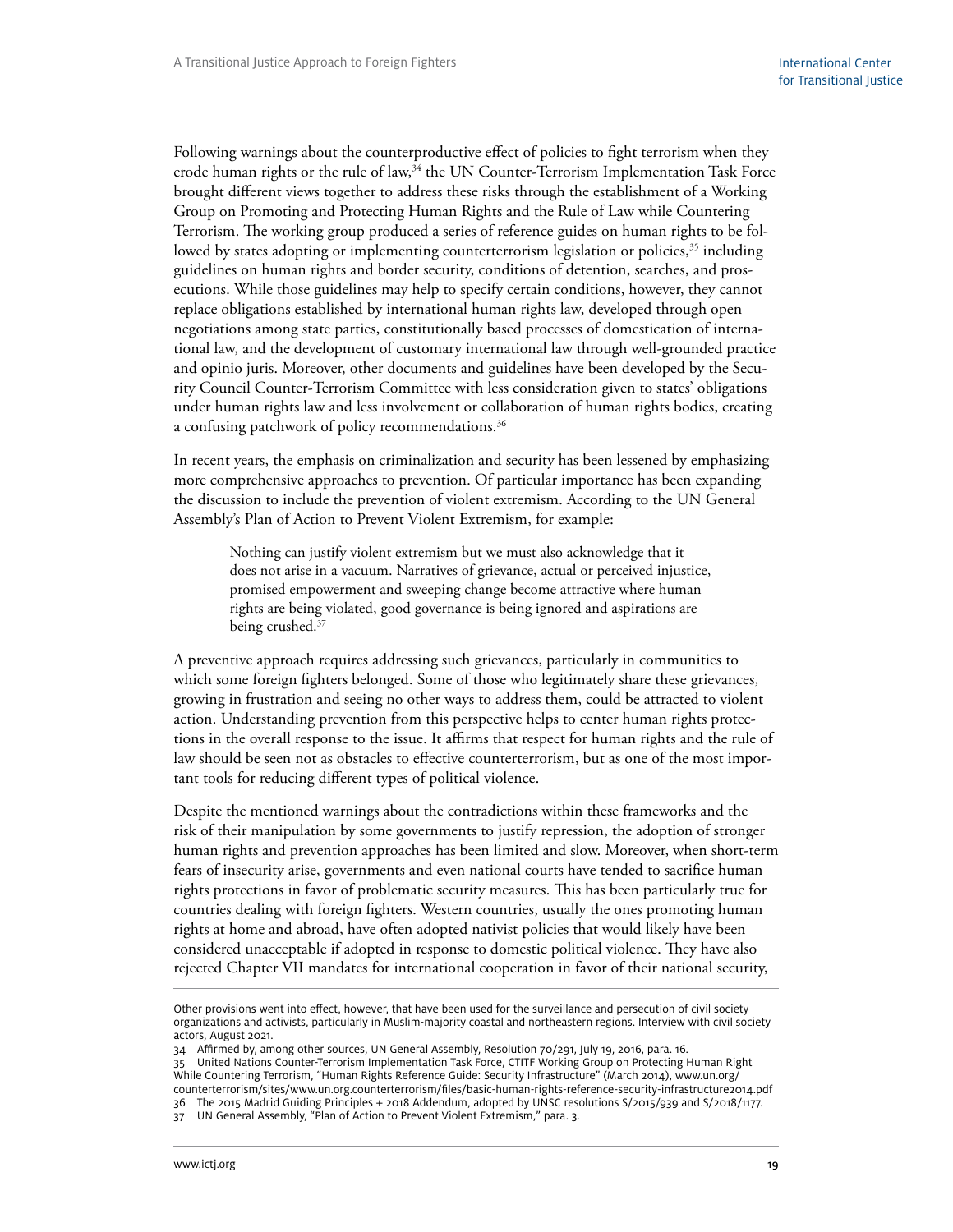permeated by a logic based on "the balance between, on one hand, the defence of the institutions and of democracy, for the common interest, and, on the other hand, the protection of individual rights."38 The Council of Europe has even applied this logic by selectively referencing a European Court of Human Rights decision that found that restrictions on the right to privacy were justified by the need for security,<sup>39</sup> while failing to mention substantial considerations made by the same court in rejecting such a balancing act when addressing the risk of torture in assessing a refoulment decision.<sup>40</sup> Instead of understanding human rights protections as a mere limit to the exercise of power, a preventive framework would be explicit in seeing them as a positive obligation, where protection and promotion can strengthen security by reducing the likelihood of creating new grievances among people and communities that are affected by security restrictions or who have experienced only empty promises from those espousing the importance of human rights.

<sup>38</sup> Council of Europe, "Guidelines of the Committee of Ministers of the Council of Europe on Human Rights and the

Fight against Terrorism," adopted by the Committee of Ministers at its 804th meeting (July 11, 2002), 9.

<sup>39</sup> European Court of Human Rights, *Klass and Others v. Germany,* Judgement, September 6, 1978, para. 49.

<sup>40</sup> European Court of Human Rights, *Saadi v. Italy,* Judgement, February 28, 2008.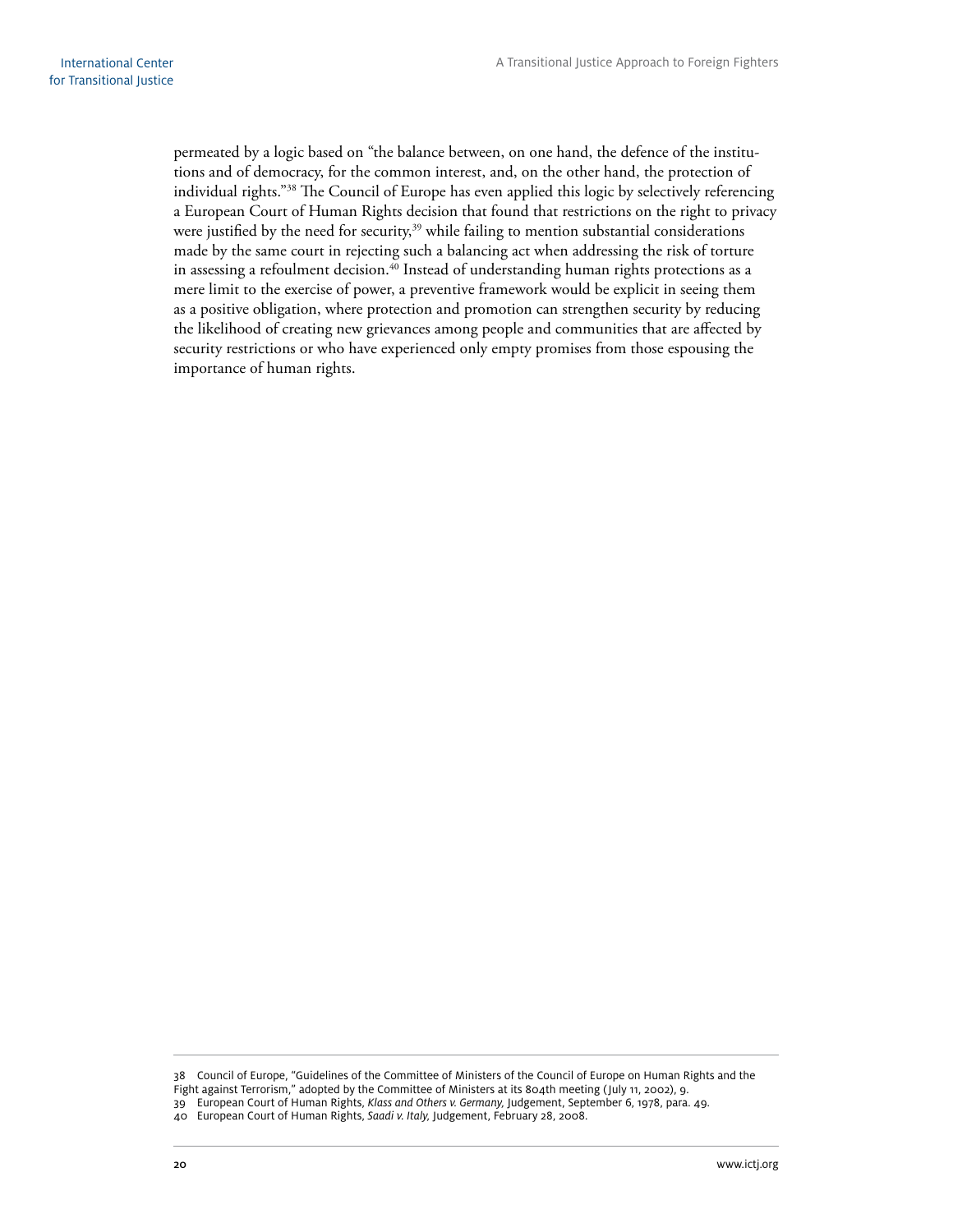# <span id="page-26-0"></span>The Relevance of Transitional Justice to Foreign Fighters

Transitional justice offers a number of insights and strategies that are both relevant to the complex problem of foreign fighters and capable of shifting its focus towards respecting human rights. First, addressing massive violations requires identifying interventions that are adequate to their scale and their nature as acts committed by organized structures for political purposes. Second, confronting the different dimensions of such violations (institutional, political, social, economic, and cultural) requires a comprehensive and coordinated response. Third, crafting justice measures in complex contexts requires acknowledging and assessing the contributions and roles of a range of stakeholders, such as victims, perpetrators, women, children and youth, those providing different forms of support or funds, civil society, and state and international institutions. And fourth, achieving a fundamental objective of transitional justice requires designing measures that help to prevent the recurrence of injustice, interrupt cycles of violence, and contribute to sustainable peace and development.

#### **Determining Interventions Adequate to the Scale and Nature of the Violations**

Transitional justice deals with human rights violations committed on a massive scale by political actors that respond to hierarchies and organizations. The extent and nature of these violations render inadequate piecemeal approaches that examine one crime or one single perpetrator without further connections. Instead, they require a more comprehensive examination of causes, consequences, and responsibilities in which criminal justice can play a role but is an inadequate response on its own. Transitional justice addresses the widespread consequences of violations. It helps to determine the kinds of events and truth that need to be investigated, clarified, and acknowledged. It can direct criminal prosecutions to the most relevant cases and perpetrators, with the purpose of dismantling criminal structures and reducing the likelihood of recurrence. It can respond to the needs and expectations of victims, including by finding the forcibly disappeared and providing forms of reparations that are adequate and accessible to large numbers of victims and affected communities.

Responding to the nature of the conflict also requires understanding that violations were not committed in isolation from a broader confrontation or in a vacuum or by one party. Experiences in post-transition Peru and Guatemala, for example, illustrate the potential complementarity between truth seeking and criminal justice in determining responsibility and guiding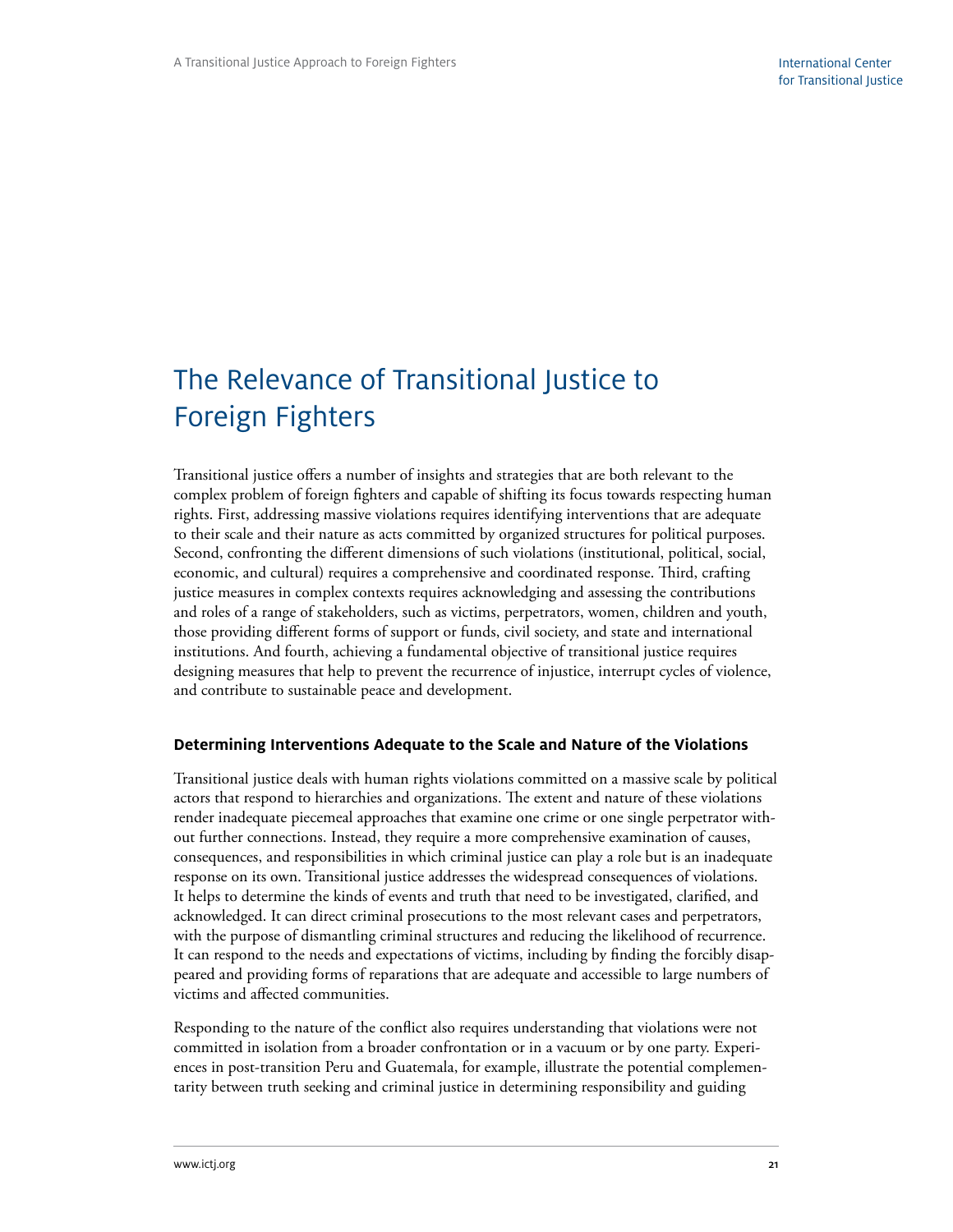prosecutions;<sup>41</sup> they also demonstrate the need to apply criminal investigations, truth-seeking efforts, and reparations measures to violations committed by all groups, rather than certain actors, as will be discussed below.

In contexts of ongoing conflict, these approaches are also relevant because they help to create conditions conducive to accountability, affirming the right of victims, and advancing peace processes that are based on respect for human rights. Responding to victims of violations committed by all the different actors helps to affirm their common dignity, while rejecting the use of political violence and abuse. It shows political actors that violence is not the only way to advance their interests. This is why transitional justice initiatives are developed in countries like Syria, Libya, Yemen, or Ukraine.

In terms of criminal justice, transitional justice experiences offer several lessons about the selection of crimes to be investigated, the organization of investigations, the assessment of evidence, the role of victims, and the determination of sentences. In the context of foreign fighters, given the serious nature of the crimes they may be involved in, limiting investigations to foreign fighters' mere preparatory acts, such as traveling, receiving training, or solely becoming a member, can be a disservice to victims.

The purposes of criminal justice in this context should be twofold: to respond to the rights of victims to justice and truth, affirming the rule of law; and to provide a security and conditionality framework for implementing reintegration policies for those returnees who may pose a legitimate threat. Limiting prosecutions to preparatory or membership offenses would neither offer a sense of justice to communities that suffered heinous crimes nor respond to reasonable expectations for justice in the countries of origin. The number of returnees who should be tried for violations of international humanitarian law does not represent an impossible burden for capable prosecutors who can rely on evidence from different sources, including what is collected by actors such as the International Impartial and Independent Mechanism on Syria and the UN Investigative Team to Promote Accountability for Crimes Committed by Da'esh/ISIL (UNITAD).<sup>42</sup>

In addition, charging individuals for serious crimes can lead to sentences that are more likely to obtain further truth and cooperation and the development of rehabilitation and reintegration processes that more effectively address the conditions of those who have shown actual capability of committing serious crimes. The potential application of lengthy sentences, which correspond to the nature of the actual crimes attributed to ex fighters, and not their membership or roles in armed groups, could help actors to reach agreements for conditional cooperation. Such a conditionality regime could facilitate forms of reparation, acknowledgment of wrongdoing, expressions of remorse to victims, and the provision of information about the fate of the forcibly disappeared and missing. If there is not enough evidence to charge or convict for serious crimes, prosecuting individuals for group membership or preliminary conduct could still provide some degree of accountability or cooperation and help to establish security conditions for reintegration programs, but only as a second-best option. Ultimately, whatever the sentence, the purpose of criminal justice proceedings should include the participation of the defendant in a rehabilitation and reintegration program, which could start even during pretrial detention.

<sup>41</sup> Key elements of the work of truth commissions in both countries was mapping violations and making a general attribution of responsibility. The attribution made by the Peruvian truth commission of 54 percent of violations to the Shining Path guerrilla and 37 percent to state security forces or self-defense committees reduced the tendency by different political actors to deny the responsibility of one side, while directing criminal investigations into the unresolved cases of state responsibility. In Guatemala, the attribution of 93 percent of violations to the state and their sponsored patrols has also helped to reduce the possibility of false equivalence, while directing prosecutions toward state agents for different types of crimes, including massacres, the massive use of sexual violence against women, and even for genocide against a former president and head of the Army.

<sup>42</sup> As recommended by Tanya Mehra, of the International Center for Counter Terrorism, in an interview in August 2021.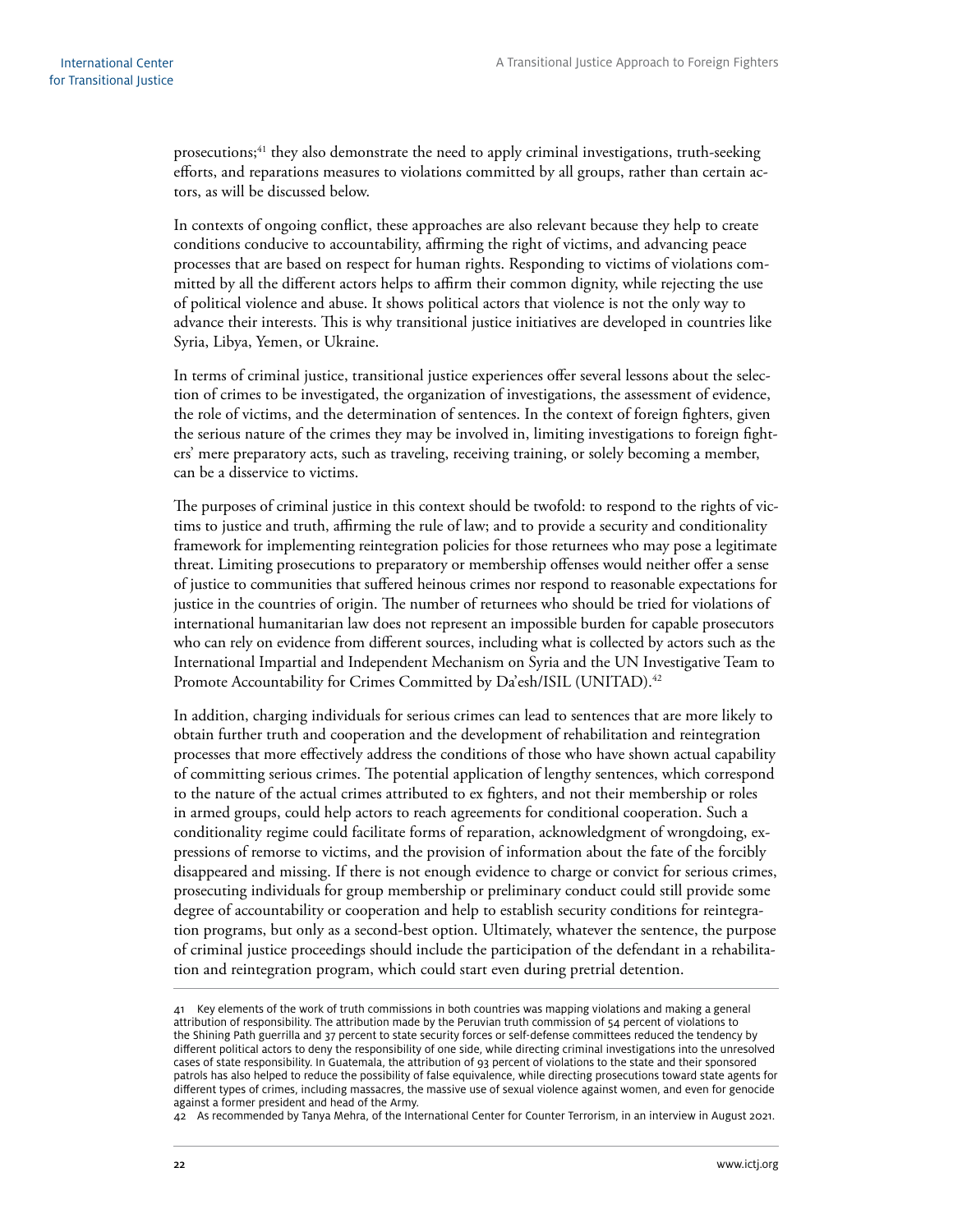Transitional justice consists precisely in addressing massive violations of human rights through diverse efforts that complement each other. In addition to criminal justice, efforts are needed to understand what happened, provide clarity to victims, listen to and acknowledge their suffering, and respond to the material and symbolic needs of those who suffered the most. These nonjudicial ways of addressing the legacies of violations, such as community dialogues, reconciliation ceremonies, and acknowledgment of responsibility, can also help returnees to reintegrate. In contexts of foreign fighters, these efforts can take place either in countries of origin or conflict zones; they are particularly appropriate to the acceptance and destigmatization of returnees, while also providing some degree of truth about the violations that were committed. They could both help to humanize returnees and address the needs of affected communities. Community reconciliation and reintegration programs have been implemented in Timor-Leste,<sup>43</sup> Sierra Leone,<sup>44</sup> and elsewhere.

Finally, transitional justice experiences warn about the use of the term "terrorist" as a label for certain actors or "terrorism" as a defining criterion for measures like prosecution. Even if some of the crimes committed during a conflict can be correctly categorized as terrorism, other criminal law definitions may not only be more appropriate but also easier to establish if, for example, they do not contain specific requirements about criminal intent. For instance, in Peru, despite the overuse of the term "terrorism" in narratives and even for prosecution purposes during the internal armed conflict, the Peruvian truth commission stated that:

The criminal offenses committed by terrorist groups involved in the internal armed conflict must be considered in light of the standards of international criminal law and in accordance with the norms of international humanitarian law.45

Nevertheless, when the courts sentenced leaders of the armed insurgent group Shining Path after the democratic restoration and the annulment of sentences rendered during the Fujimori regime, they used both antiterrorist legislation and international criminal law, relying particularly on establishing defendants' criminal liability through control of an organization. This notion of criminal liability was later used to prosecute former President Alberto Fujimori. In these particular cases, the parallel usage strengthened the legitimacy and legal authority of both sets of prosecutions.

In Colombia, a narrative of terrorism was widely employed by the Colombian government, military, and public in relation to the Revolutionary Armed Forces of Colombia (FARC), particularly with regard to methods of violence such as the bombing of a prominent social club in Bogotá associated with political and entrepreneurial elites and the kidnapping of civilians for ransom. The Colombian judiciary, for example, used criminal definitions of terrorism to prosecute and sentence many captured FARC members. However, there is no reference to terrorism in the 2016 Colombian Peace Accords, and the criminal justice structure built for investigating and prosecuting those responsible for serious crimes—the Special Jurisdiction for Peace—is based on international humanitarian law and international criminal law. A carefully worded definition of political crimes, and the crimes connected to them, was developed by national legislation and jurisprudence. This has allowed the new judicial structure to revise prior convic-

<sup>43</sup> "Chega! Report of the Commission of Reception, Truth, and Reconciliation in Timor-Leste," Executive Summary, 22. 44 Spearheaded by local NGO Fambul Tok (https://fambultok.org/) and replicated in forty communities by the interim reparations program implemented by the government and the International Organization of Migration (UN Peacebuilding Fund, "Support to the Implementation of the Reparations Program as part of the Recommendations of the Truth and Reconciliation Commission" PBF/SLE/A-4, September 2010). See also Gearoid Millar, "Assessing Local Experiences of Truth-Telling in Sierra Leone: Getting to 'Why' through a Qualitative Case Study Analysis" *International Journal for Transitional Justice* 4 (2010), 477–496, doi: 10.1093/ijtj/ijq017.

<sup>45</sup> *Hatun Willakuy: Abbreviated Version of the Final Report of the Truth and Reconciliation Commission* (Lima, 2003), 23.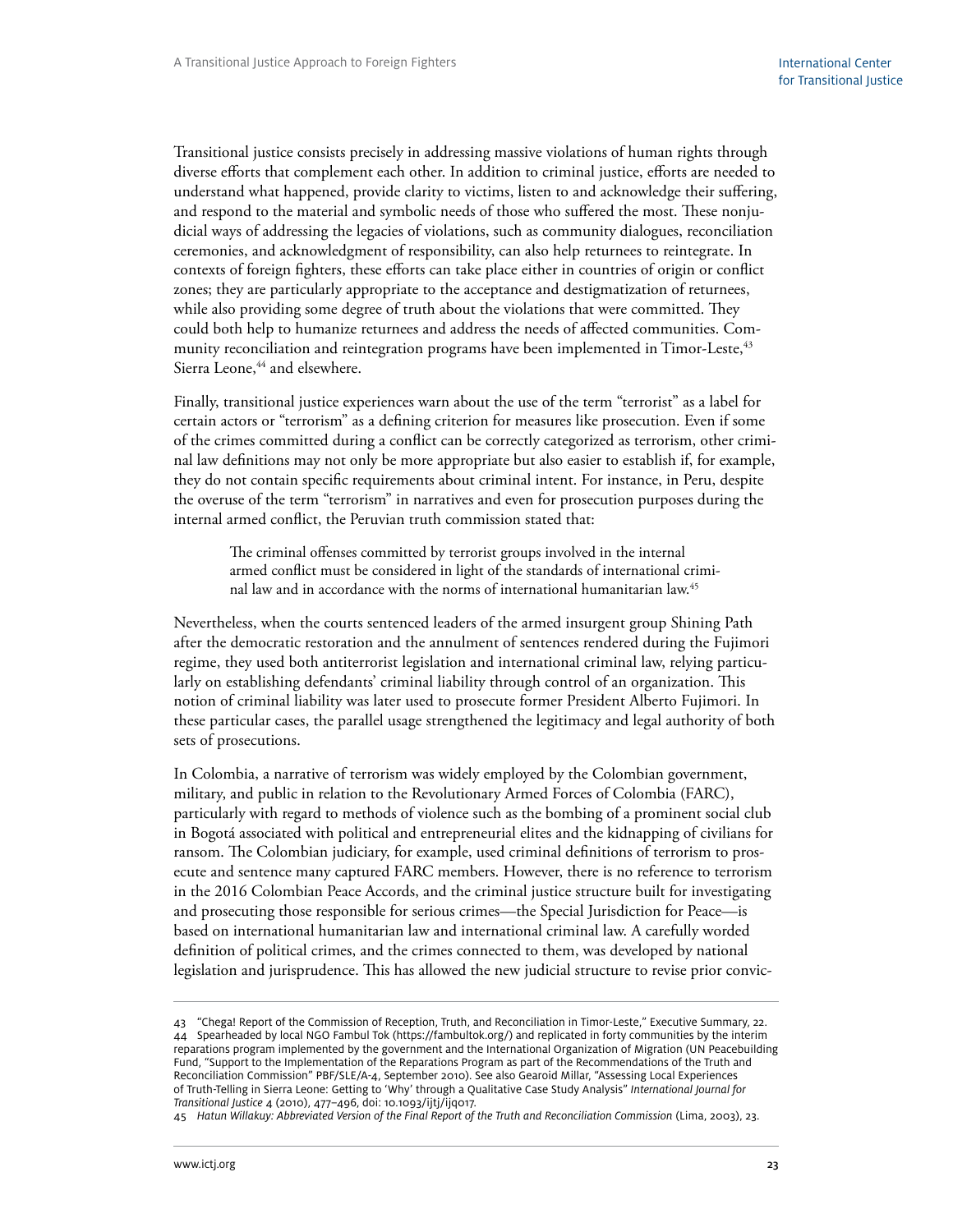<span id="page-29-0"></span>tions against FARC members for terrorist offenses, while a general amnesty for rebellion and political crimes has included FARC members sentenced for terrorism, based on the provision contained in article 6 of Protocol II of the Geneva Conventions.<sup>46</sup>

In sum, by determining responses that are more appropriate to the different dimensions of armed conflicts involving those who traveled abroad to join or support them, transitional justice can help states to move away from a punitive and security approach without diminishing the importance of accountability and prevention. Moreover, it can make accountability efforts more effective by targeting the most serious offenses and responding to victims' rights, while also promoting acknowledgment, reparations, and rehabilitation. Transitional justice offers insights on how to contribute to security and prevention via a broad range of measures that can help to address grievances and foster a sense of inclusion among people and communities who feel disempowered or wronged.

#### **Coordinated Responses for Addressing Different Phenomena**

In examining the different dimensions of human rights violations, the importance of the complementarity of truth, justice, reparations, and guarantees of nonrecurrence cannot be overstressed. This complementarity can involve, for example, carefully designed systems for assessing during criminal procedures the value and relevance of defendants' collaboration in other transitional justice mechanisms. In Colombia, for example, efforts in relation to truth, reparations, apologies, finding the missing and forcibly disappeared, and clearing minefields have all been considered within the legal framework and initial prosecutions of the Special Jurisdiction for Peace against accused members of both the military and FARC. In the same vein, certain firewalls have been established prohibiting the use of information received by the body responsible for finding the forcibly disappeared to attribute criminal responsibility to the person who provided it.<sup>47</sup>

There are additional forms of coordinated responses that a complex situation like foreign fighters requires. In an analogous way, as international criminal justice coordinates with domestic prosecutions, guided by the principle of complementarity and by norms like non-refoulement, similar forms of coordination are required by the UN Security Council mandate on international cooperation. This could involve agreements to prevent nen bis in idem ("no one shall be twice tried for the same offence") on decisions rendered in one country for providing some form of recognition of sentences in other countries and, in the interests of justice, for preventing trials for lesser crimes, such as traveling or group membership, of those who have already been sentenced for a more serious crime, repatriated to fulfill that sentence, and/or participated in a rehabilitation program. Such forms of coordination and cooperation may require a significant dose of creativity, because there may be few, if any, precedents in transitional justice efforts dealing with issues connected to foreign fighters.

#### **Acknowledging and Assessing the Contributions and Roles of Different Stakeholders**

In contrast to policies that focus primarily on the security of countries of origin and/or punishing only members of certain groups like ISIS, transitional justice highlights the importance of addressing the responsibilities, contributions, and interests of a wide range of actors. In a context where foreign fighters are involved, this includes victims of human rights violations—such as

<sup>46</sup> See, for example, Amnesty or Pardon Chamber, Special Jurisdiction for Peace, case No. 20181510086352, res.

SAI-AOI-D-003-2020, February 12, 2020.

<sup>47</sup> Government of Colombia, Decree 589 of 2017, article 3.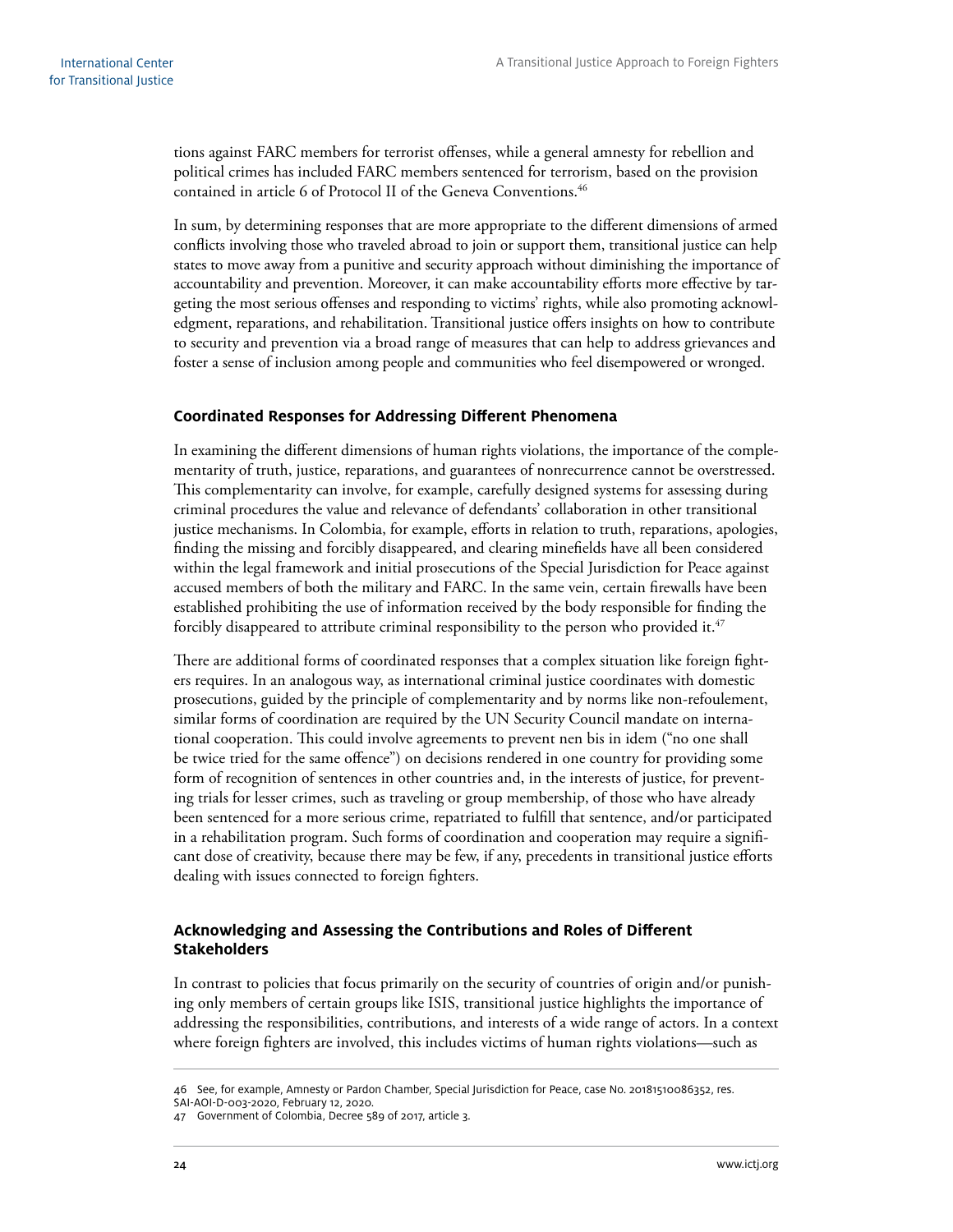victims of counterterrorism measures, communities affected by conflict, perpetrators of serious crimes (from all sides of the conflict), and people associated with groups like ISIS who were not engaged in the commission of serious crimes (or were not criminally liable because of their age at the time). Special consideration should be given to the voices and agency of women and youth.<sup>48</sup> Assessing such a range of stakeholders naturally expands the objectives of justice measures beyond accountability to include, for example, the reintegration not only of those sentenced but also those who voluntarily joined groups like ISIS or were subjected to radicalizing environments during or after ISIS rule.

A comprehensive and long-term approach distinguishes transitional justice from "victors' justice." Criminal justice directed at exclusively one group constitutes political weaponizing and offers little prospect for reconciliation or peacebuilding in cases of armed conflict where violations have been committed by different sides. When prosecutions or internment are directed only against members of subversive or separatist groups or those defeated, while violations committed by state agents in fighting those insurgencies or under counterterrorism pretexts are unaddressed, they constitute direct violations of the obligation to provide effective remedies to victims of state violence, as occurred in Sri Lanka, Côte d'Ivoire, and Fujimori's Peru with negative consequences. Affirming human rights requires prosecuting crimes affecting all types of victims, not based on the identity or group affiliation of the perpetrator. Determining the responsibilities of the different parties in a conflict is an essential aspect of a transitional justice approach. In this light, addressing violations attributed to foreign fighters without addressing violations committed by other actors in contexts such as Syria and Iraq can undermine justice, peace, and security. This does not mean making no distinctions in how different actors are treated, but it does require examining the conflict more broadly, including the criminal and other forms of responsibility of all groups, including members of US-led coalitions.

Seeking accountability for all of the serious crimes committed, however, is often very difficult, particularly considering the political tensions created by local power dynamics, the presence of different armed groups in the territory, and a history of armed conflict and political violence. In the case of foreign fighters the use of antiterrorist legislation and narratives can further limit the scope of justice. In Nigeria, for example, the government and the armed forces have ignored calls for accountability for human rights violations committed by the military and other militias fighting Boko Haram, despite the frequent practice of mass arrests in areas liberated from Boko Haram occupation or in public places which have led to the denial of due process and created room for forced confessions.<sup>49</sup>

Beyond the conflict zone are the responsibilities and interests of other stakeholders, including: states playing a role in the conflict by, for instance, supporting armed groups or directly engaging in military operations; foreign fighters' countries of origin; and countries with the capacity to contribute to setting up a comprehensive framework or individual mechanisms for the resettlement of people bearing no criminal responsibility. Within countries of origin, the interests of the broader national community need to be considered along with the role of communities of origin of those who traveled to take part in a conflict and the communities where they could be resettled, along with their families. The latter communities could be essential for reintegration processes that help to prevent returnees from engaging in criminal activity or inciting others in those communities to do so.

<sup>48</sup> As encouraged by UN Security Council Resolutions 1325 (October 31, 2001) and 2250 (December 9, 2015) as well as follow-up resolutions on both issues.

<sup>49</sup> Vanda Felbab-Brown, Institute for Integrated Transitions, "The Limits of Punishment; Transitional Justice and Violent Extremism," Nigeria Case Study (2018); and Allan Ngari, of the Regional Organised Crime Observatory Coordinator for West Africa, interviewed in August 2021.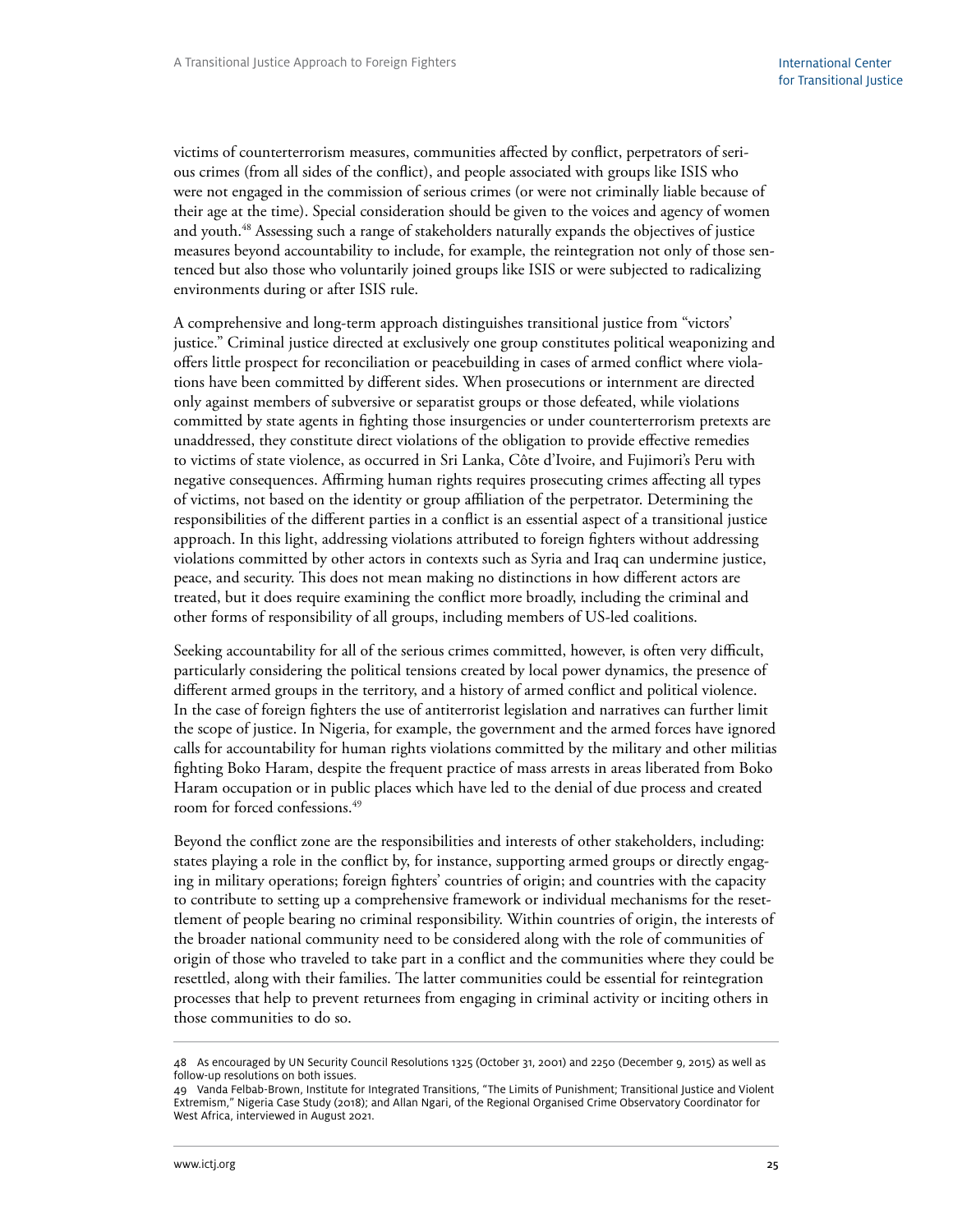The experiences of states that have confronted legacies of serious human rights violations offer useful guidance in examining the responsibilities and possible contributions of a range of stakeholders in contexts of foreign fighters. They also can offer lessons about dealing with the differentiated consequences of conflict, particularly for women, children, and youth. Such differentiation allows for the identification of violations that may otherwise be neglected by a limited focus on group membership or an outdated understanding of armed conflict limited to those killed or wounded in combat operations. Investigating or providing reparations for sexual violence committed during occupation or armed conflict, for example, which has only recently been acknowledged in accountability efforts, requires overcoming obstacles due to stigma, fear, and lack of evidence. Efforts that integrate accountability, demobilization, reintegration, and reparation for the forced recruitment of children can offer lessons in how to address young people affiliated with foreign fighters whose situation combines elements of responsibility, victimhood, and reintegration.

Experiences across states show the importance of involving victims and other stakeholders in defining and implementing policies to address serious violations. Outreach is needed to inform affected individuals and communities about plans and actions on criminal investigations, truth seeking, and reparations policies beyond the initial inception stage, not to merely informing affected communities of policies that were designed without their involvement. Communities and other stakeholders have important roles to play during implementation, including as agents of implementation or by providing feedback. Consultations, monitoring, and implementation have proven more effective when they involve diverse stakeholders in terms of gender, age, location, and social and political identity or affiliation, which often depends on the involvement of trusted civil society organizations.

Understanding the needs, demands, and expectations of diverse victims should help to define how the accountability and reintegration process is designed and implemented in countries of origin. If foreign fighters are asked to provide statements to victims of crimes they are found responsible for or to provide information about the location of the missing, consultations with victims could help to define effective ways for doing so. Beyond justice for direct victims, providing acknowledgment of broader violations to affected communities could help to affirm the dignity of those who suffered during the war. Consultations could also help to identify other needs and demands, including those related to reconstruction, which countries of origin could implement.

Similarly, conducting consultations with communities where returnees belonged or where they would be reintegrated could help to address community members' anxieties, objections, and expectations and identify the conditions needed for acceptance and building trust. More broadly, consultation with and messaging to the broader public can help to address resistance, incorporate measures to respond to objections, and prevent serious political backlash in case any violent activity could later be associated, even remotely, with the government's policy to receive foreign fighters. All of these measures could strengthen society's buy-in and the policy's legitimacy.

The participation of affected communities can be complex. With diverse populations of victims, for example, it is difficult to determine legitimate representation. Bodies that try to represent all victims of a conflict usually fall short, and while outreach efforts must include representatives, they cannot rely exclusively on them. A permanent effort to reach out to different groups is needed to sustain legitimacy and gain trust.<sup>50</sup>

<sup>50</sup> Cristián Correa, Julie Guillerot, and Lisa Magarrell, "Reparations and Victim Participation: Experiences with the Design and Implementation of Domestic Reparations Programmes," in C. Ferstman, M. Goetz, A. Stephens (eds.), *Reparations for Victims of Genocide, Crimes Against Humanity and War Crimes: Systems in Place and Systems in the Making,* Second Revised Edition, Leiden/Boston: Brill Nijhoff Publishers (2020), 240–270.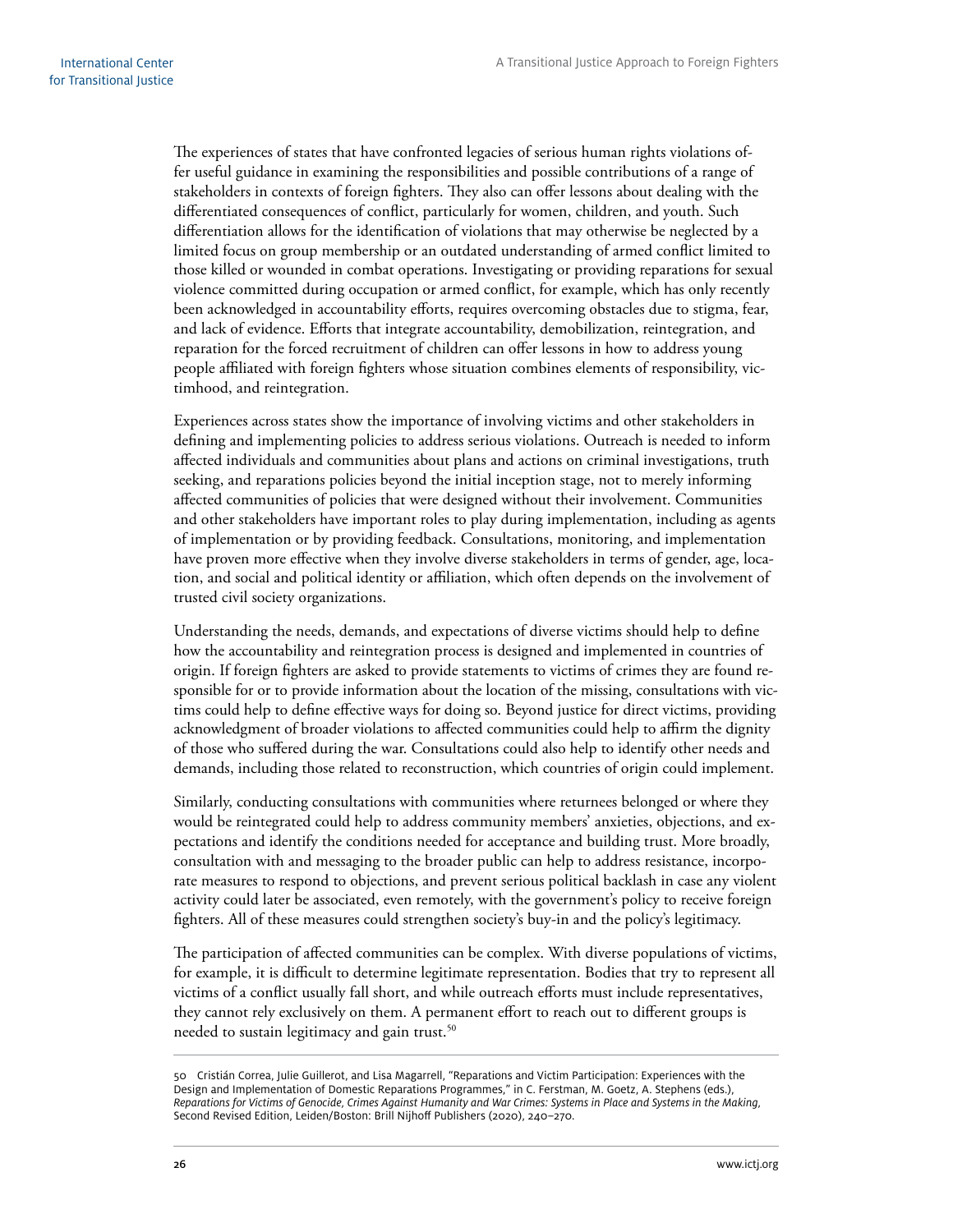<span id="page-32-0"></span>Finally, since an important aim of transitional justice is to build trust among the different stakeholders, it matters who implements and leads these processes. Truth commissions, bodies conducting the search of victims, and mechanisms for registering victims and implementing reparations, for example, should be governed by actors and institutions that are committed to the mandate, independent from political influence, and strongly committed to protecting human rights. While some justice-related functions may clearly need to involve the police or other security actors, the processes overall should be governed by bodies and institutions geared toward building trust among different stakeholders, working collaboratively with civil society and human rights protection actors. In contexts where foreign fighters are an issue, this is particularly important in order to prevent transitional justice from contributing to securitized or repressive policies.

#### **A Long-Term Approach to Prevention**

The current framework for dealing with foreign fighters and the policies implemented by most countries significantly neglect long-term prevention of violence.<sup>51</sup> Refusing to repatriate foreign fighters, denying them citizenship, and failing to address the grievances that contributed to their recruitment constitute a short-term perspective on prevention. Stories about the limitations of this perspective are often repeated: how the US-led invasion of Iraq increased sectarian divides and the radicalization of certain Sunni groups, contributing to the formation of ISIS, and how, earlier in Afghanistan, Cold-War competition led to increased instability, civil war, and oppressive regimes.

Prevention of the violence labelled terrorism and violent extremism is never fully guaranteed, but the dilemma that authorities face in this regard is similar to that of criminality more generally. Established democracies commonly apply harsh criminal sentences and increase the duration of pretrial detentions for certain security-related crimes when they feel threatened or when fear drives public opinion. While tough responses to security threats may look appealing, the question is how effective they are. When persons who commit such crimes are seen as outsiders due to nativism, racism, or xenophobia, it is even more difficult to affirm the value of human rights, the presumption of innocence, due process of law, rehabilitation, and longterm conflict prevention. Moreover, the tendency to generalize fear and mistrust to all members of a community can increase their sense of exclusion and even contribute to further violent political action. A comparative study on experiences of reconciliation after terrorism precisely warns about how difficult it is when those individuals who are considered "perpetrators" and those who are considered "victims" do not share membership in the same political community and the tendency for addressing terrorism is not inclusion but exclusion and raising defensive barriers. One example used in this study is of the Muslim immigrant community in Australia, considered in this case as a transnational security risk partly because of cultural differences but also attitudes and policies developed in Western countries based on the notion of the "clash of civilizations" and later the "war on global terror."52 The lessons could indicate that extra efforts are needed for addressing the particular challenge that foreign fighters represent when they, and even their communities of origin, are not perceived as sharing membership in the dominant political community.

<sup>51</sup> For a comprehensive vision of long-term prevention, accountability and peacebuilding, see Working Group on Transitional Justice and SDG16+, "On Solid Ground."

<sup>52</sup> Michael Humprey, "Marginalizing 'Victims' and 'Terrorists': Modes of Exclusion in the Reconciliation Process," in Judith Renner and Alexander Spencer (eds.), *Reconciliation after Terrorism: Strategy, Possibiity, or Absurdity?* (Routledge, Abingdon, 2012), 48–67.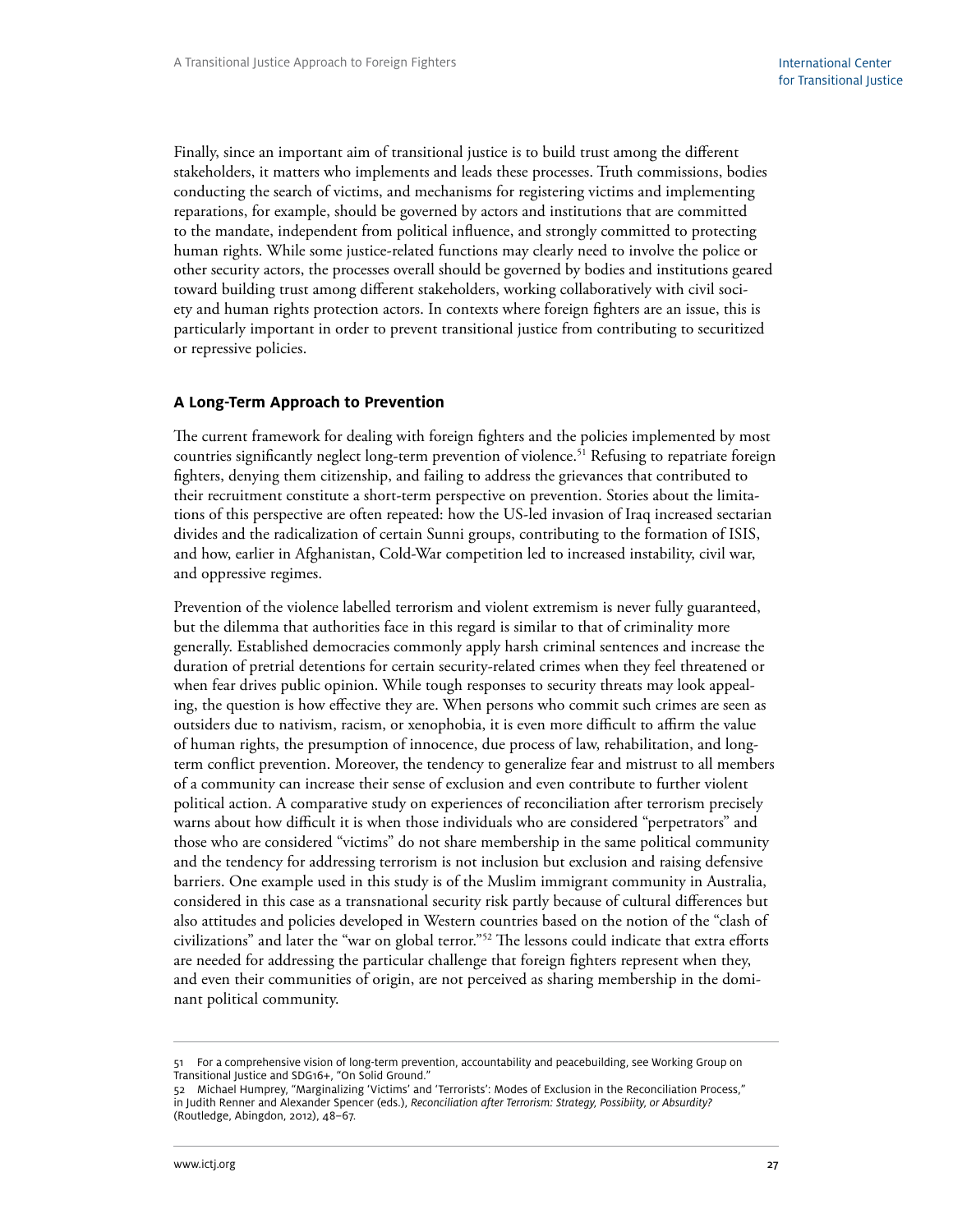Long-term prevention of violence depends in part on the consideration of different stakeholders' responsibilities and interests, as discussed above. Taking collective responsibility for such prevention should translate into policies implemented by countries of origin to ensure that their citizens who became foreign fighters and their families are involved in processes of accountability and reintegration, thereby possibly decreasing the likelihood of their future engagement in violence in those countries or elsewhere. It should also lead to policies that help to defuse grievances in communities of origin or promote the belonging of former foreign fighters, possibly reducing the likelihood that overly harsh treatment could provoke new cases of recruitment or engagement with violent groups.<sup>53</sup>

A long-term prevention approach should also respond to the consequences of the violence and abuse committed in conflicts involving foreign fighters, such as the wars in Syria and Iraq. Above all, this means addressing the rights and needs of those harmed or killed by groups such as ISIS as well as victims of violations perpetrated by other armed actors. It also requires providing protection and basic conditions of human dignity to members of communities targeted because of their apparent association with extremist groups. The conditions those populations experience can resemble forms of collective punishment that may contribute to a possible resurgence of such groups.54 Regions affected by ISIS, for example, need a form of security that supports the ability of inhabitants to live together in peace, maybe not as friends but certainly as neighbors who tolerate the presence of other groups without attempting to eliminate or subjugate them. The starting point for creating this type of security is a process of consultation to define how populations want to peaceably coexist and what they need in order to do so.<sup>55</sup>

Approaches to accountability that reserve retribution for offenders responsible for the most serious crimes who refuse to cooperate or express repentance can also contribute to long-term prevention. This can be done through a combination of the following: truth seeking; listening to victims and acknowledging their suffering; determining certain forms of political or moral responsibility beyond a strict criminal one; engagements between some of those responsible and victims, acknowledging harm and offering some forms of modest reparation; other forms of reparations and reconstruction that can be directed to the most affected victims and communities, through mechanisms that guarantee accessibility and nondiscriminatory coverage; efforts to find the missing and forcibly disappeared; and rehabilitation and reintegration processes that favor reintegration by communities of origin over punishment.<sup>56</sup> The following sections offer ideas from other experiences that can be adapted to the particular situation of foreign fighters returning or being repatriated to their countries of origin, as well as to Syria and Iraq. Further consultation is needed to define how these measures can be relevant and effective in specific local contexts.

<sup>53</sup> A returnee in Kenya interviewed in August 2021 for this report believed that they should also be consulted when defining or even amending existing policies to counter violent extremism, including proposing punitive or other measures for deterrence. To him, those who still want to engage in terrorism and or violent extremism would not blame the authorities for applying these measures because they were proposed by fellow/former foreign fighters and would not use the measures as a reason for further radicalization.

<sup>54</sup> According to a Kenyan returnee interviewed for this report in August 20121, foreign fighters in Somalia spoke of communities caught in the conflict being victimized twice, that is, by the military forces fighting the Al-Shabaab and the Al-Shabaab fighters, with violations resembling collective punishment from both sides.

<sup>55</sup> See, for example, the nuanced results of a consultation process implemented in Mosul among displaced populations in areas formerly occupied by ISIS in northwestern Iraq, in Abdulrazzaq Al-Saiedi, Kevin Coughlin, Muslih Irwani, Waad Ibrahim Khalil, Phuang N Pham, Patrick Vinck, Harvard Humanitarian Initiative, "Never Forget: Views on Peace and Justice within Conflict-Affected Communities in Northern Iraq," December 2019.

<sup>56</sup> Some scholars and practitioners have made similar recommendations. See, for example, Haid Haid, "Breaking the Cycle of Violence: Transitional Justice for the Victims of ISIS in Syria," Chatham House Research Paper (2020); Institute for Integrated Transitions, "Transitional Justice and Violent Extremism" (2020); Institute for Integrated Transitions, "The Limits of Punishment: Transitional Justice and Violent Extremism" (2018); Bosley, "Violent Extremist Disengagement and Reconciliation;" and Leanne Erdberg Steadman, USIP, "Disengagement and Reconciliation in Conflict-Affected Settings" (August 2020).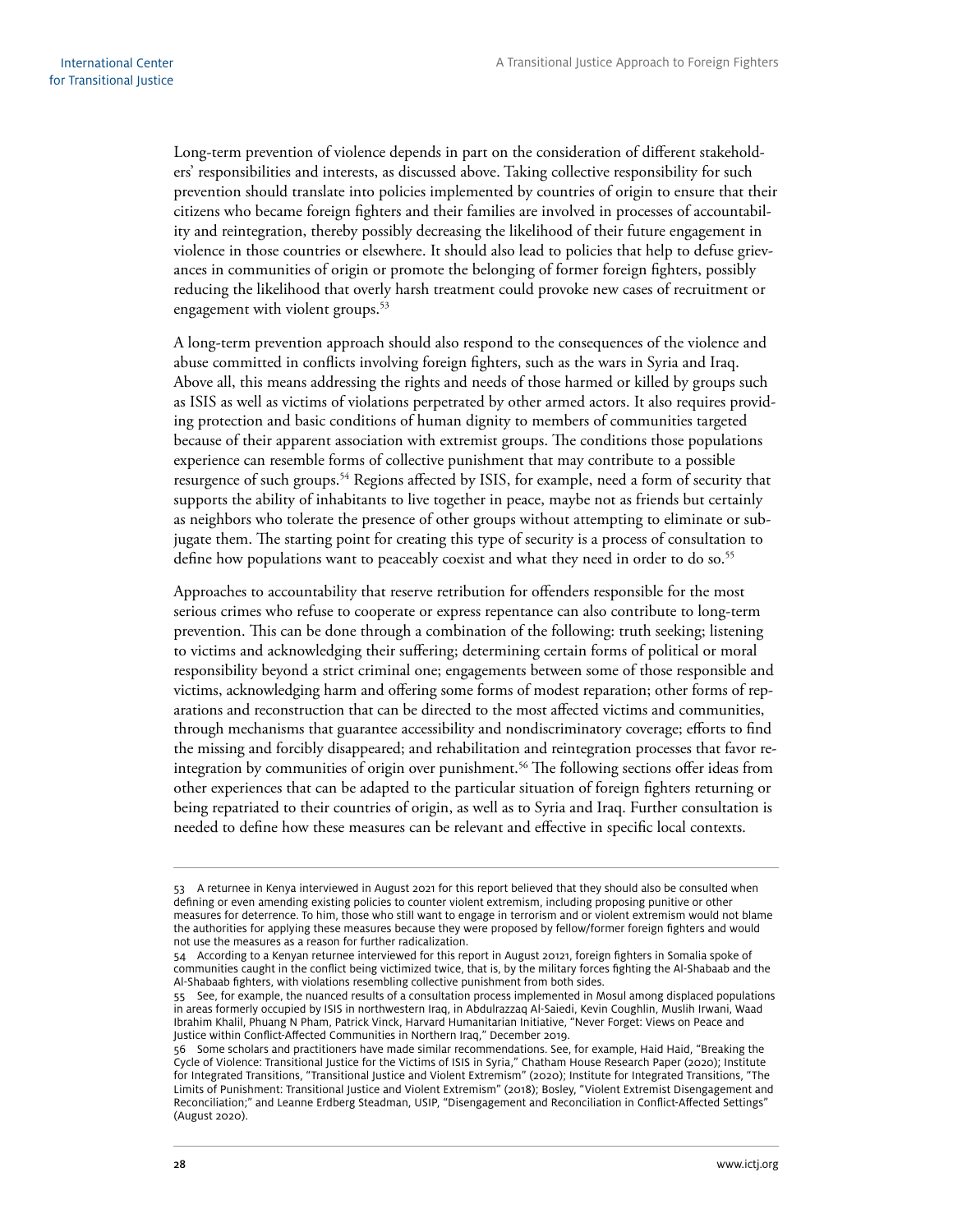# <span id="page-34-0"></span>A Transitional Justice Approach to Foreign Fighters

Given the broad and mostly conceptual insights discussed above, this section examines specific ways in which transitional justice can address the issue of foreign fighters in practice. The set of interventions examined here is meant to be illustrative, not exhaustive, because the issue requires further research and consultation with relevant stakeholders. Using Iraq and Syria as primary case studies, this section draws on experiences with foreign fighters and violence characterized as terrorism or violent extremism in other states.

Proposals are organized into two sections: one focusing on foreign fighters' countries of origin and one examining conflict-affected states to which foreign fighters traveled and the role of the international community in those situations. While Iraq and Syria have had significantly different experiences with conflict and foreign fighters, they also share enough commonalities to be discussed jointly, with distinctions made as to what challenges each country needs to address.

By proposing strategies at these two levels, the report tries to encourage states to take a comprehensive approach to foreign fighters based on their shared and compatible responsibility to provide security and respect for human rights. It relies on the mandates for international collaboration provided by the UN Security Council, while stressing the responsibilities of each state to contribute to global peace within the scope of its situation and resources.

#### **Transitional Justice Approaches for Countries of Origin**

Countries of origin cannot avoid their responsibility to address human rights violations connected to foreign fighters. This is not so much because countries of origin should be held accountable for the actions of their citizens, but because they are best positioned, with the legal capacity and resources to address violations and to prevent recurrence. Certainly, this duty is grounded in the legal obligations of states to safeguard their citizens, particularly children,<sup>57</sup>

<sup>57</sup> Committee of the Rights of the Child, Decision on Communications Under Optional Protocol regarding France, 2 November 2020, CRC/C/85/D/79/2019–CRC/C/85/D/109/2019. "Extra-territorial Jurisdiction of States Over Children and Their Guardians in Camps, Prisons, or Elsewhere in the Northern Syrian Arab Republic: Legal Analysis, Special Rapporteur on the Promotion and Protection of Human Rights While Countering Terrorism and the Special Rapporteur on Extrajudicial, Summary or Arbitrary Executions," [https://www.ohchr.org/Documents/Issues/Terrorism/](https://www.ohchr.org/Documents/Issues/Terrorism/UNSRsPublicJurisdictionAnalysis2020.pdf) [UNSRsPublicJurisdictionAnalysis2020.pdf.](https://www.ohchr.org/Documents/Issues/Terrorism/UNSRsPublicJurisdictionAnalysis2020.pdf) Open Society Justice Initiative, "European States' Obligations to Repatriate the Children Detained in Camps in North-east Syria" (July 2021), www.justiceinitiative.org/publications/european-statesobligations-to-repatriate-the-children-detained-in-camps-in-northeast-syria; Chrisje Sandelowsky-Bosman and Ton Liefaard, "Children Trapped in Camps in Syria, Iraq and Turkey: Reflections on Jurisdiction and State Obligations under the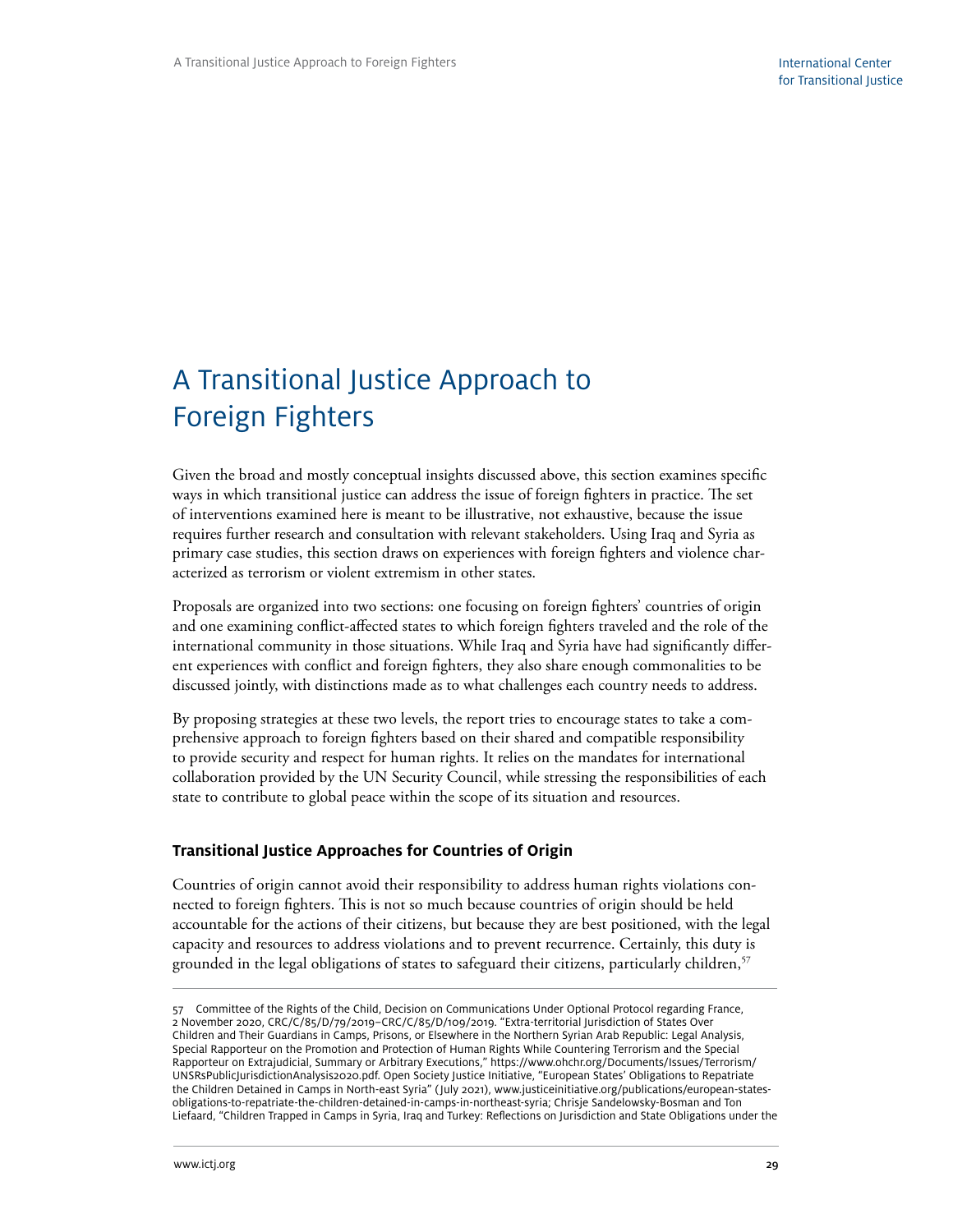when serious consequences can derive from inaction. Given the high probability that those interned face imminent and serious human rights violations and the considerable material resources and political influence at governments' disposal, states should bear a responsibility to act. But, the obligation is also a general one of cooperation among states under a notion of common security and commitment to contribute to the protection of human rights. On issues like citizenship, access to consular services, and other measures for the return or repatriation of citizens or people entitled to citizenship, there are strong arguments for affirming positive obligations of states, as these issues are clearly under the control of the state.<sup>58</sup> Responding to those obligations through acknowledgment, accountability, reintegration, and inclusion can also strengthen the capacity of their short- and long-term prevention measures and their likelihood of being effective.<sup>59</sup>

From the perspective of countries of origin, the challenge includes managing public discourse, not only in terms of associating foreign fighters with terrorism but also in terms of their perceived "foreignness." Indeed, "the term foreign fighters perpetuates the notion that foreign fighters are not part of our society, but nothing can be further away from the truth. These foreign fighters are foreigners in Iraq and Syria, but they are our own citizens."60 This notion was affirmed by former Dutch Ministry of Foreign Affairs Bert Koenders:

We keep referring to these people as foreign terrorist fighters. The uncomfortable truth is that they are not foreign at all. They may be foreigners in the countries where they are going to. But in reality they are our compatriots, our acquaintances, the classmates of our kids, the guys and girls we see in our supermarkets. They are part of our societies. Perhaps the only thing that's foreign to us is their mentality.<sup>61</sup>

In countries of origin, a first step toward addressing the perhaps natural angst some may experience about foreign fighters, then, would be to discuss these labels—not to just start using a different term, but to openly address the misrepresentation done by incorrect and politically motivated naming of the phenomenon and other labels, as in the examples of "ISIS brides" or "ISIS children."

United Nations Convention on the Rights of the Child," *Nordic Journal of Human Rights* 38:2 (2020): 141–158, //doi.org/10.1 080/18918131.2020.1792090; UN General Assembly, "Impact of the Arbitrary Deprivation of Nationality on the Enjoyment of the Rights of Children Concerned, and Existing Laws and Practices on Accessibility for Children to Acquire Nationality, Inter Alia, of the Country in Which They Are Born, If They Otherwise Would Be Stateless," Report of the Secretary-General (A/HRC/31/29), December 16, 2015. UN Office of Counter-Terrorism, *Handbook on Children Affected by the Foreign-Fighter Phenomenon: Ensuring a Child Rights-Based Approach* (2020), www.un.org/counterterrorism/handbook-children-affectedforeign-fighter-phenomenon-ensuring-child-rights-based-approach. For a critical analysis on the use of nationality for triggering functional jurisdiction under CRC see Marko Milanovic, "Repatriating the Children of Foreign Terrorist Fighters and the Extraterritorial Application of Human Rights" (EJIL:Talk! November 10, 2020).

<sup>58</sup> "Extra-territorial Jurisdiction of States Over Children and Their Guardians in Camps, Prisons, or Elsewhere in the Northern Syrian Arab Republic: Legal Analysis, Special Rapporteur on the Promotion and Protection of Human Rights While Countering Terrorism and the Special Rapporteur on Extrajudicial, Summary or Arbitrary Executions," para. 12. 59 The literature around the legal obligations of different aspects, including access to consular protection, prevention of statelessness, prevention of torture and possible consequences from the prohibition of refoulment, etc., is ample and not possible to detail without committing serious omissions and injustices. The different reports and statements by the Special Rapporteur on the promotion and protection of human rights and fundamental freedoms while countering terrorism offer a great breadth of analysis in a synthetic and comprehensive form. See, in particular, her statement at the Joint Regional High-level Conference convened by the Organization for Security and Co-operation in Europe (OSCE), UNOCT and Switzerland, in cooperation with the Albanian OSCE Chairmanship titled "Foreign Terrorist Fighters: Addressing Current Challenges" (February 11-12, 2020). Two comprehensive reviews can be found at Geneva Academy, "Foreign Fighters under International Law," Academy Briefing No. 7 (October 2014); and Human Rights Watch, "'Foreign Terrorist Fighter' Laws: Human Rights Rollbacks Under UN Security Council Resolution 2178" (December 2016). 60 Tanya Mehra and Christophe Paulussen, International Centre for Counter-Terrorism, "The Repatriation of Foreign Fighters and Their Families: Options, Obligations, Morality and Long-Term Thinking" (March 6, 2019), [https://icct.nl/](https://icct.nl/publication/the-repatriation-of-foreign-fighters-and-their-families-options-obligations-morality-and-long-term-thinking/) [publication/the-repatriation-of-foreign-fighters-and-their-families-options-obligations-morality-and-long-term-thinking/#](https://icct.nl/publication/the-repatriation-of-foreign-fighters-and-their-families-options-obligations-morality-and-long-term-thinking/) 61 Speech at the Global Counterterrorism Forum and Global Coalition against ISIL/Daesh on the Matter of Foreign terrorist fighters, January 11, 2016.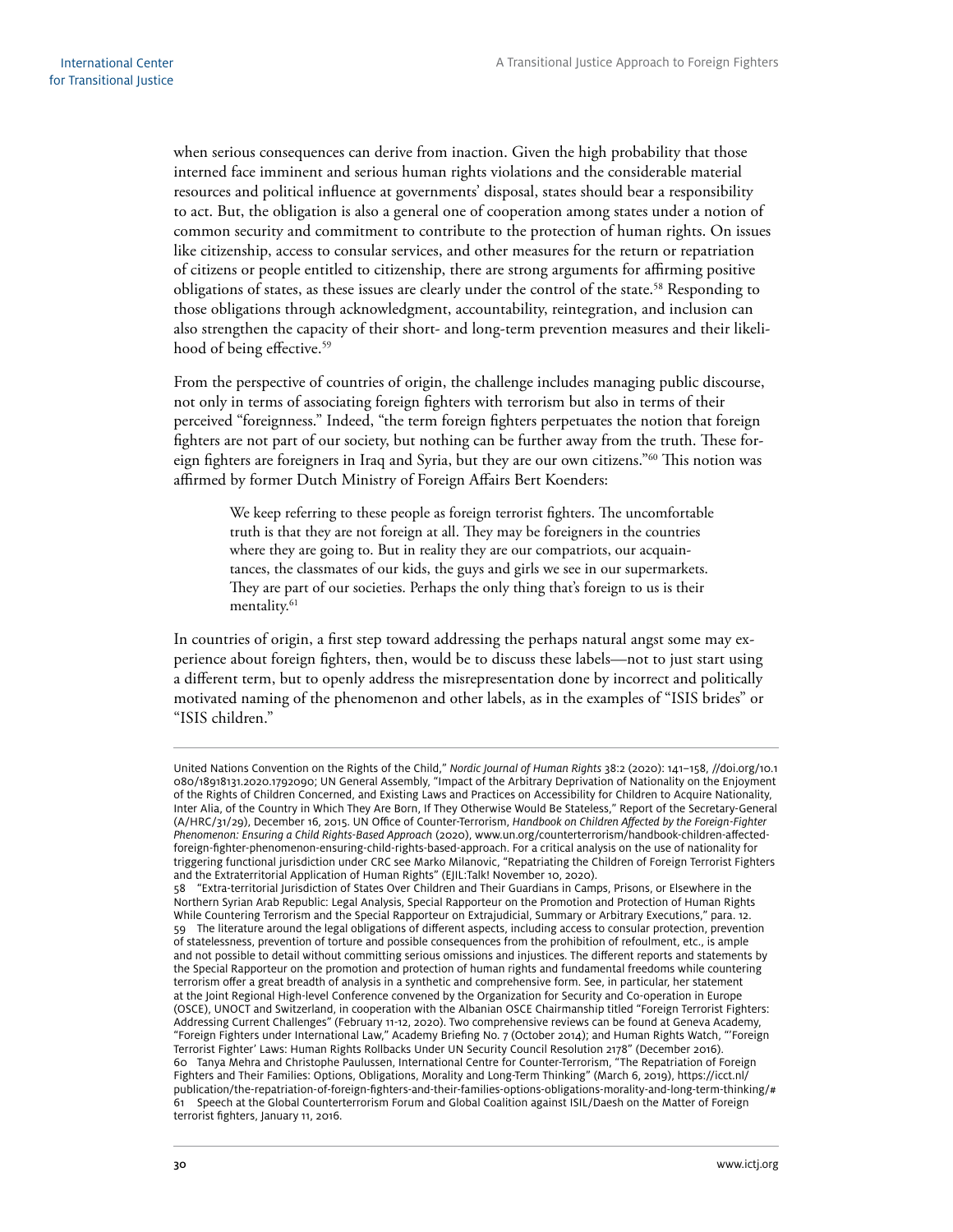#### <span id="page-36-0"></span>**Repatriation and Citizenship**

The refusal of some countries of origin to repatriate those labeled foreign fighters has been condemned in different forms by analysts, human rights defenders, and UN special rapporteurs, affirming that return and repatriation is not only a state obligation under human rights law, but also entails "a comprehensive response that amounts to a positive implementation of Security Council resolutions 2178 (2014) and 2396 (2017) and is considerate of a State's long-term security interests."<sup>62</sup> In a 2020 statement, the UN Special Rapporteur on the promotion and protection of human rights while countering terrorism addressed the different aspects of these obligations, emphasizing the obligation to prioritize children and consider them primarily as victims and to provide special considerations for women, especially given their large numbers and the likelihood that few have been involved in serious crimes or pose serious security risks. More recently, several human rights protection working groups and special mandate holders directed a letter to 57 countries urging them to repatriate their citizens, with the reminder:

States have a primary responsibility to act with due diligence and take positive steps and effective measures to protect individuals in vulnerable situations, notably women and children, located outside of their territory where they are at risk of serious human rights violations or abuses, where States' actions or omissions can positively impact on these individuals' human rights.<sup>63</sup>

These positive obligations require states to go beyond strictly defined security or consular policies. The risk of those suffering serious human rights violations in camps and prisons—or those sentenced to harsh penalties and even death without basic due process—in Syria and Iraq gives rise to positive obligations to protect, given a country's resources to do so. Furthermore, the possibility that these women and children may further engage with violent groups while interned under squalid conditions justifies the urgency in meeting this obligation, even if it entails some risk.

Finally, the obligation to repatriate derives from UN Security Council resolutions adopted under Chapter VII. Given the limited conditions for justice available in Syria and Iraq, states should assume their responsibility for suspects who fall under their jurisdiction. Even if the obligation for repatriation has not been explicitly agreed to by the UN Security Council, that obligation derives from UN resolutions calling for international cooperation, particularly in "ensur[ing] that any person who participates in the financing, planning, preparation or perpetration of terrorist acts or in support of terrorist acts is brought to justice."64 This is clearer in light of the lack of effective remedies or mechanisms for guaranteeing prosecutions in Syria and Iraq for these offenses.<sup>65</sup>

The risk that repatriation could lead to violence in countries of origin should not be dismissed, nor should resistance to repatriation among some segments of the population or statements by political leaders expressing alarm. However, as experts suggest, the appropriate response should be to undertake "a comprehensive assessment [of those risks] before such sweeping statements are made."66 Countries of origin often have more capacity to hold accountable foreign fighters

64 UN Security Council, Resolution 2396 (S/RES/2396), December 21, 2017, para. 17.

65 D.E. Stigall, "Repatriating Foreign Fighters from Syria: International Law and Political Will," March 18, 2020,

www.justsecurity.org/69244/repatriating-foreign-fighters-from-syria-international-law-and-political-will-part-1/

<sup>62</sup> UN Office of the High Commissioner for Human Rights (UN OHCHR), "Statement of the Mandate of the United Nations Special Rapporteur on the promotion and protection of human rights while countering terrorism at the Joint Regional High-level Conference convened by the OSCE, UNOCT and Switzerland, in cooperation with the Albanian OSCE Chairmanship on 'Foreign Terrorist Fighters – Addressing Current Challenges'" (February 11–12, 2020).

<sup>63</sup> UN OHCHR, "Syria: UN Experts Urge 57 States to Repatriate Women and Children from Squalid Camps," February 8, 2021, www.ohchr.org/EN/NewsEvents/Pages/DisplayNews.aspx?NewsID=26730&LangID=E

<sup>66</sup> Mehra and Paulussen, "The Repatriation of Foreign Fighters and Their Families."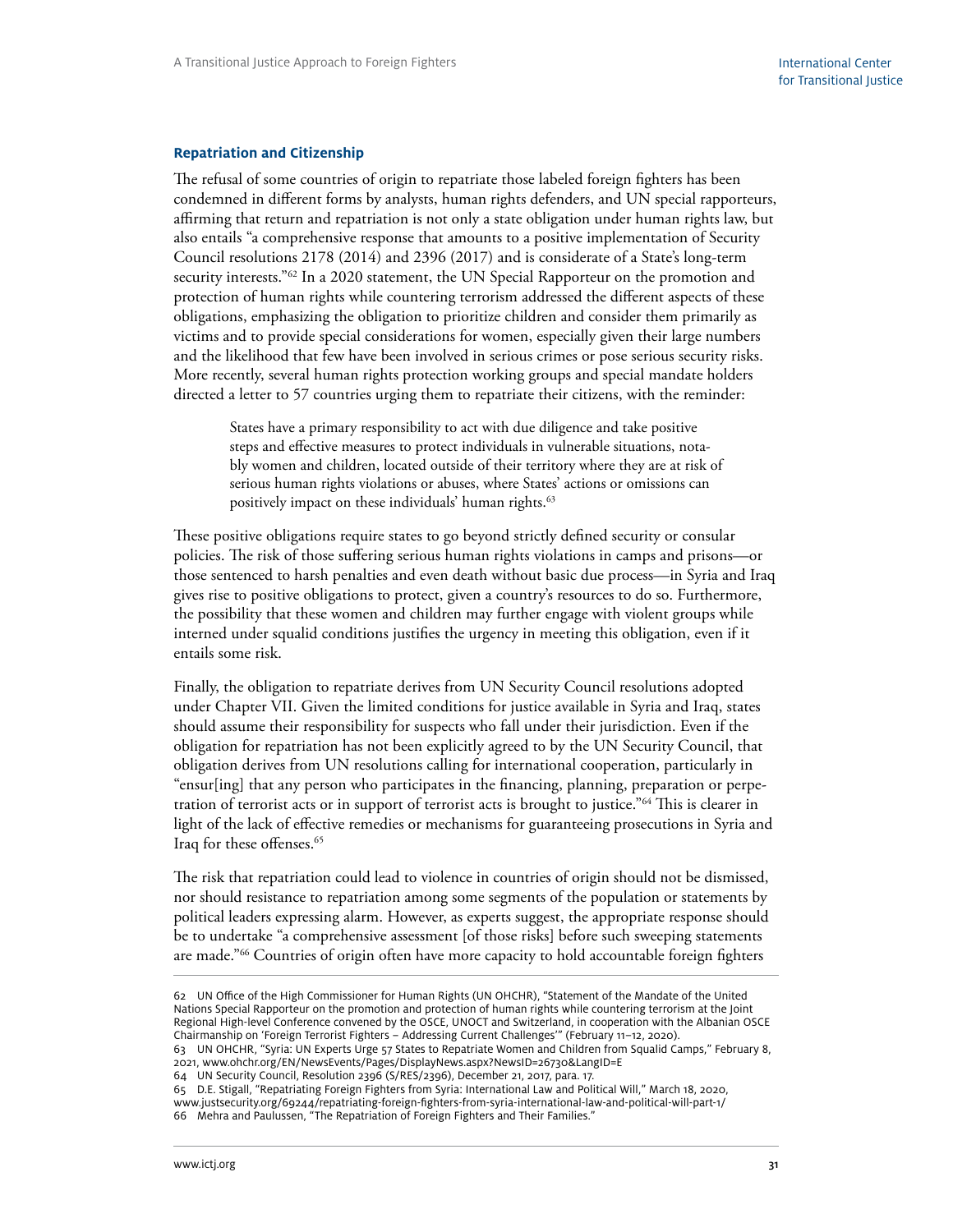<span id="page-37-0"></span>implicated in crimes and to implement comprehensive measures of reintegration for those who need them. The Special Rapporteur has delineated a comprehensive effort in this regard that includes consular assistance, ascertaining nationality for those who need it, holding accountable those who committed serious crimes, screening individuals and assessing responsibility, and paying special attention to the condition of women and children.<sup>67</sup> This should apply to even those whose citizenship still needs to be established, particularly minors; children and youth with a genuine claim should be repatriated and held under immigration custody until citizenship is defined. This approach should also favor family reunification, in accordance with the Convention on the Rights of the Child, unless there are concerns about family violence.

Based on all of these factors, any policy action on foreign fighters should include, at a minimum, the immediate repatriation of interned women and children without further screening, to prevent delays and further risks. Their numbers, their likely level of engagement in political violence, and their conditions of internment require prompt action. Their screening could continue under safer, more humane conditions. Repatriation should be carried out to preserve family unity, in full compliance with the Convention on the Rights of the Child, responding to the best interests of the child. In cases where mothers are missing or dead, fathers should be repatriated with their children, even if they need to face prosecution, unless it is not in the best interest of the children.

The experiences of states that have repatriated citizens should inform this process.<sup>68</sup> In Kosovo, for example, the return of foreign fighters was preceded by preparatory assessments of returnees' needs (in regards to schooling, medical care, psychosocial support, etc.), the ability of families to host returnees, and the identification of further support networks.<sup>69</sup> Such experiences should be examined to help to define the shortest timeline for preparatory work without causing delays in repatriation that could expose returnees to further traumatization, danger, or radicalization.

Repatriation is often an unpopular policy in countries of origin. It can be strongly resisted by people who are afraid that returnees could engage in violent activities, a fear that is often reinforced by single incidents of violence. However, the issue deserves serious discussion, not just simplistic, yes-or-no questions in opinion polls. A repatriation policy should be discussed with different communities in consultations and focus groups. Because those left behind in conflict zones may become more resentful of their country of origin if it rejects them, implementing a repatriation policy could also be effective in preventing future retaliatory attacks on the respective country if accompanied by screening for the actual threat posed by returnees, conducting criminal investigations when justified, and ensuring an effective reintegration process. It may also reduce the likelihood that a state's refusal to repatriate could be used as a recruitment tool by groups advocating for violent political action.

#### **Screening Returnees and Those Repatriated**

While there are no legal bases for the detention of tens of thousands of people in camps in northeast Syria, the registries at those internment facilities may include basic information about internees' identities (age, family composition, places of origin, and so on), that can provide at

<sup>67</sup> Ibid.

<sup>68</sup> The relevance of the approach is evident even in the way returnees are described, not as "foreign" but as citizens. For recent estimates of children and women repatriated by those few countries that had assumed this responsibility, see UN General Assembly, "Report of the Independent International Commission of Inquiry on the Syrian Arab Republic (A/HRC/48/70), August 13, 2021, annex III.

<sup>69</sup> Teuta Avdimetaj and Julie Coleman, Clingendael – the Netherlands Institute of International Relations, "What EU Member States Can Learn from Kosovo's Experience in Repatriating Former Foreign Fighters and Their Families" (May 2020); Ezel Sahinkaya, Rikar Hussein, and Edlira Bllaca, "Why is Kosovo Taking Home Islamic State Members?" *Voice of America* ( January 15, 2020).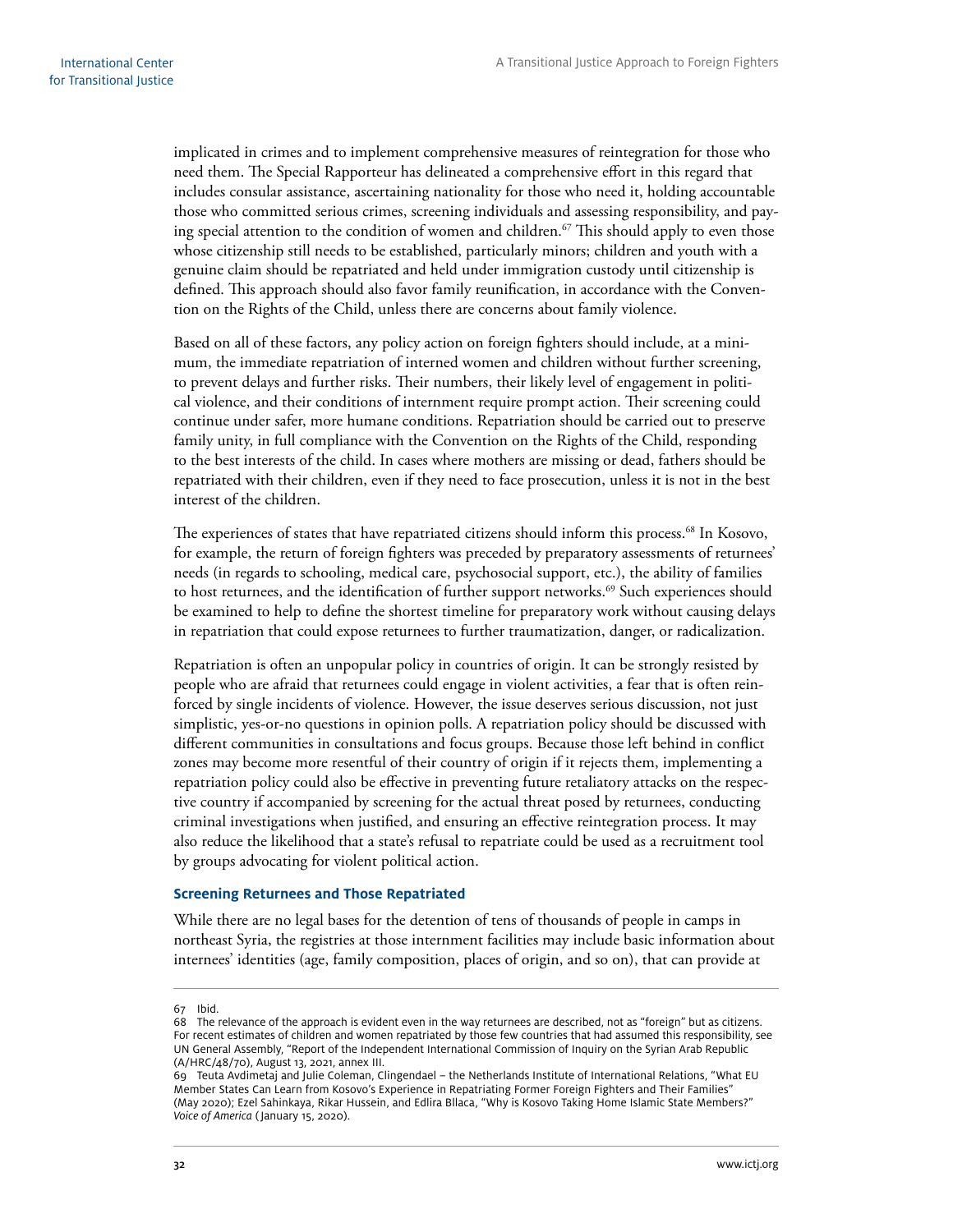least a starting point for assessment. In terms of information regarding internees' previous activities, each country of origin should define its own conditions for repatriation and the factors to consider in organizing them into different categories. In the case of Syria, for example, countries of origin should develop a secondary screening process in agreement with the groups that exercise effective control over the northeast region, like the US-supported Syrian Democratic Forces (SDF), determining the accessibility and usability of the security-related information that they have collected, can share, and consider reliable for the repatriating country. However, that information should not be used as evidence for criminal prosecutions if it does not comply with basic procedural law provisions in the countries of origin, nor should it be used to justify surveillance or any form of stigmatization of those who have returned.

While there are no directly comparable experiences, $7^\circ$  countries of origin may want to be directly involved in conducting screenings of their citizens in Syria and Iraq for those not immediately repatriated, to help them to define reintegration routes and prepare prosecutions for those who may be responsible for serious crimes. Direct involvement may also help guarantee conditions of security for the people interviewed, given the possibility of intimidation of internees by armed groups or authorities in both countries. In Kazakhstan, during operations Zhusan and Rusafa, the National Security Committee coordinated various ministries and interacted with foreign security agencies (albeit, not the SDF) to identify citizens to be repatriated and verify their possible involvement in violent activities.<sup>71</sup> A first layer of expedient screening could help to identify those who pose no threat and those who require further screening, given the high number of women and children who urgently require protection. Still, if each country of origin implemented their own screenings, the process should involve neither too many people nor too much time. Even if the total number of people to be repatriated is significant, most traveled from just a few states, mainly Tunisia, Saudi Arabia, Morocco, and Jordan (in that order).72 Human Rights Watch estimated the number of foreign fighters per European country to be in the hundreds; their figures include not only those who performed fighting duties but also women and children who may require little or no screening.

Lessons on how to implement screening processes can be drawn from humanitarian work with refugees and asylum seekers in the context of armed conflict. While the integration of security aspects and information regarding previous conduct makes this situation different from that work, many of the logistical lessons for screening large numbers of people in dire situations affected by trauma, fear, and mistrust can still offer guidance about expediency, organizing and managing databases, and guaranteeing conditions of security.

<sup>70</sup> Screening of members of armed groups are regularly implemented during demobilization processes following peace accords, implemented by the same countries involved in the conflict or where the conflict occurred.

<sup>71</sup> William B. Farrell, Rustam Burnashev, Rustam Azizi, Bakhtiyar Babadjanov, US Institute of Peace, "Processes of Reintegrating Central Asian Returnees from Syria and Iraq" ( July 2021), www.usip.org/publications/2021/07/processesreintegrating-central-asian-returnees-syria-and-iraq. For more details on the policy implemented by Kazakhstan, see a post by the country embassy to the United States about a conference that included opinions from different external observers: Government of Kazakhastan, "Zhusan Humanitarian Operation: Kazakhstan's Repatriation of Foreign Fighters and Their Families," January 8, 2021

<sup>72</sup> A 2014 study reported estimates of foreign fighters per country of origin for 81 countries. Only Tunisia, Saudi Arabia, Morocco, and Jordan appeared to have more than 1,000, with up to 3,000 estimated from Tunisia. The Russian Federation was estimated to have 800. Among western European countries figures were in the few hundreds, including France (700), UK (500), Germany (400) and Belgium (300), numbers that are manageable for completing substantial assessments of risks and of involvement in atrocities without significant delays. See Jeanine de Roy van Zuijdewijn, "The Foreign Fighters' Threat: What History Can (not) Tell Us," *Perspectives on Terrorism* 8:5 (October 2014): 59–73. The figures are old, however, and their reliability is unclear. A recent news article gives an estimate of 1,200 Germans who may have traveled to support ISIS: Hannah McCarthy, "Is Europe Doing Enough to Prosecute ISIS Fighters for Yazidi Genocide?" *Euronews,* August 10, 2021. According to a more recent report by Human Rights Watch, "nearly 12,000 others – 8,000 children and 4,000 women – are from almost 60 other countries" beyond Syria and Iraq, but no details are given as to the numbers per country of origin: Human Rights Watch, "Thousands of Foreigners Unlawfully Held in NE Syria," March 23, 2021, www.hrw.org/news/2021/03/23/thousands-foreigners-unlawfully-held-ne-syria#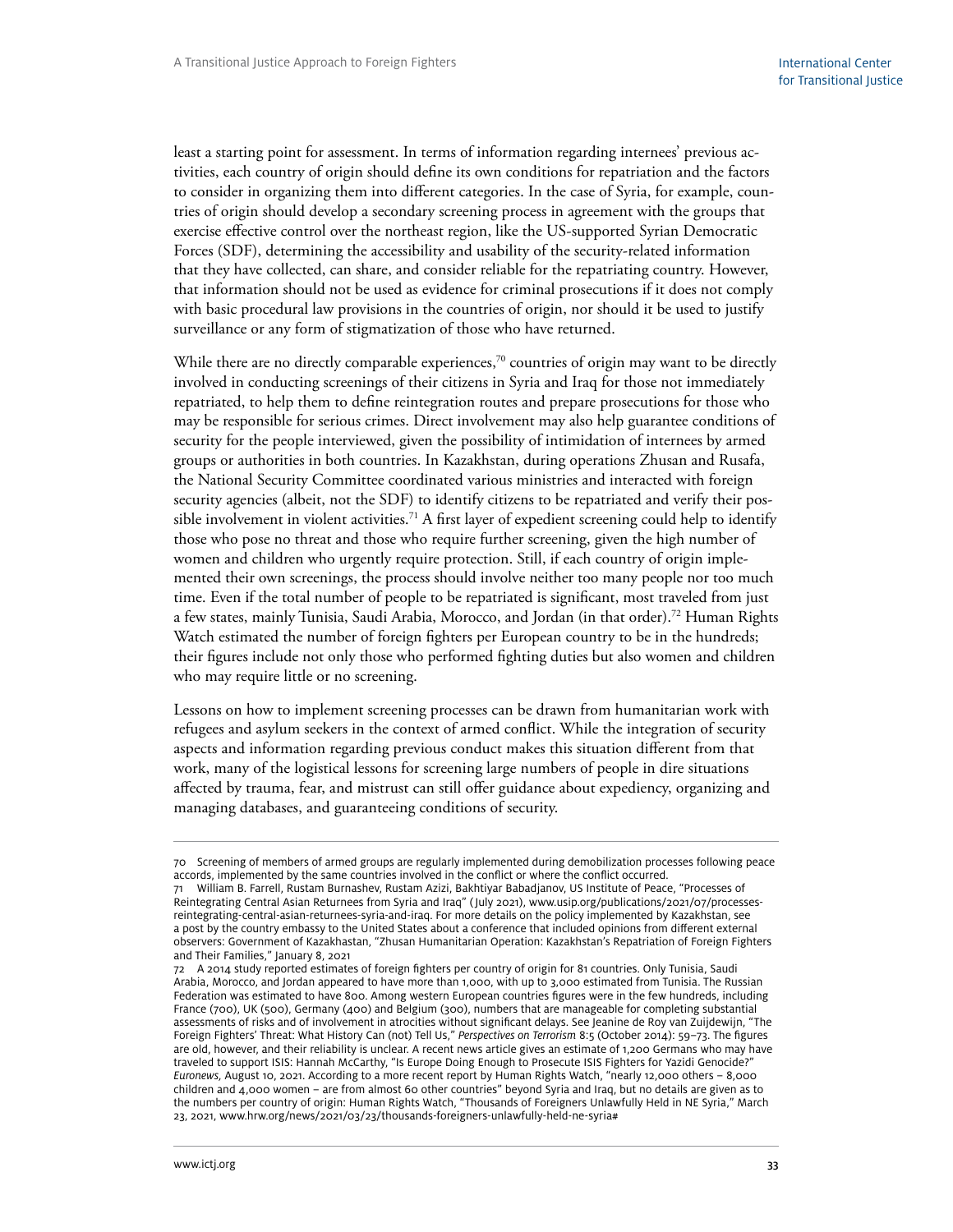<span id="page-39-0"></span>This type of screening process, since it is not governed by basic due process of law or transparent standards of evidence, cannot serve as a basis for applying consequences against those screened that cannot be challenged in court. Screening could serve as an initial classification, to be followed by either immediate release and reintegration or to prosecution, in which any charge and evidence could be disputed. For those not charged, information obtained through the screening process should not be used for surveillance or stigmatization. Screening methods implemented by countries facing political violence and terrorism, like Nigeria, exhibit worrying patterns of secretiveness, lacking clear parameters and external controls as well as consistency and predictability.73 One of the most difficult aspects of screening is likely determining how to balance the need to establish trust with internees and respond in a timely manner to their dire humanitarian situation with the collection of information regarding previous conduct. The screening process should not be excessively slow, given the risks that internees face, particularly women and children. One possible solution could be to define a two-tier process that could rapidly distinguish between those who are very unlikely to pose security concerns and those who still presumably engage with violent groups and those who played combatant roles that need to be further investigated. Some returnees may need to complete a full reintegration program, while others may only need help resettling. Children and most women should be presumed to fall under the first category for expedited and immediate repatriation. Those who actively fought, received fighters' training, or played a role in enforcing ISIS rules during internment should go through a second screening process to assess if they should be investigated for possible involvement in serious crimes or if they should enter a rehabilitation program tailored to former fighters. This second screening could be done in collaboration with SDF or the respective authorities in Iraq through an intelligence-sharing agreement. One relevant experience involves the System of Accompaniment, Monitoring and Evaluation implemented for paramilitary demobilization process in Colombia from 2005–2007, which included questionnaires for demobilized fighters administered at different points in the screening process.<sup>74</sup>

#### **Criminal Prosecutions**

Not all returnees need to be investigated for criminal responsibility.<sup>75</sup> Depending on the numbers of individuals who should be assessed by each country of origin, their profile, and the domestic legal system of those countries, prosecutions can be designed in different ways to determine who to investigate, prosecute, and try.<sup>76</sup> Criminal justice efforts targeting perpetrators of serious human rights violations may offer relevant guidance on the selection and prioritization of cases, especially when the number of suspects and violations attributed to them is overwhelming. If each country of origin assumed responsibility for their own nationals, the effort would be less burdensome and the need to select or prioritize certain cases over others less necessary. Nevertheless, prosecutors dealing with foreign fighters should have clear strategies for selecting cases and targeting the most serious crimes and the most serious offenders.<sup>77</sup>

<sup>73</sup> Vanda Felbab-Brown, Mark Freeman, Mara Revkin, and Ron Slye, Institute for Integrated Transitions, "The Limits of Punishment: Transitional Justice and Violent Extremism" (2018); and Allan Ngari of the Regional Organised Crime Observatory Coordinator for West Africa, interviewed in August 2021.

<sup>74</sup> The five successive questionnaires included an initial survey on basic demographics, place of origin, education, activity previous to traveling, extended family, and contact information, as well as questions exploring conditions for reintegration, emotional, or physical needs.

<sup>75</sup> Of the estimated 10,000 to 11,000 foreigners detained in Syria, 2,000 are thought to have played combat roles, according to one source. See Roger Lu Phillips, Just Security, "The 'Beatles' on Trial: Obtaining Justice for Victims of Foreign ISIS Fighters" (August 24, 2020).

<sup>76</sup> The registration process implemented in the camps by SDF in northeast Syria may offer estimates of the number of detainees who should be investigated and their countries of origin, of the 81 countries that were identified in previous studies. 77 For criteria on the determination of crimes to charge suspects in ways that fulfill human rights obligations to

investigate and try serious violation of international humanitarian law, see International Commission of Jurists, "Counter-Terrorism and Human Rights in the Courts: Guidance for Judges, Prosecutors and Lawyers on Application of EU Directive 2017/541 on Combatting Terrorism" (2020), 8–9.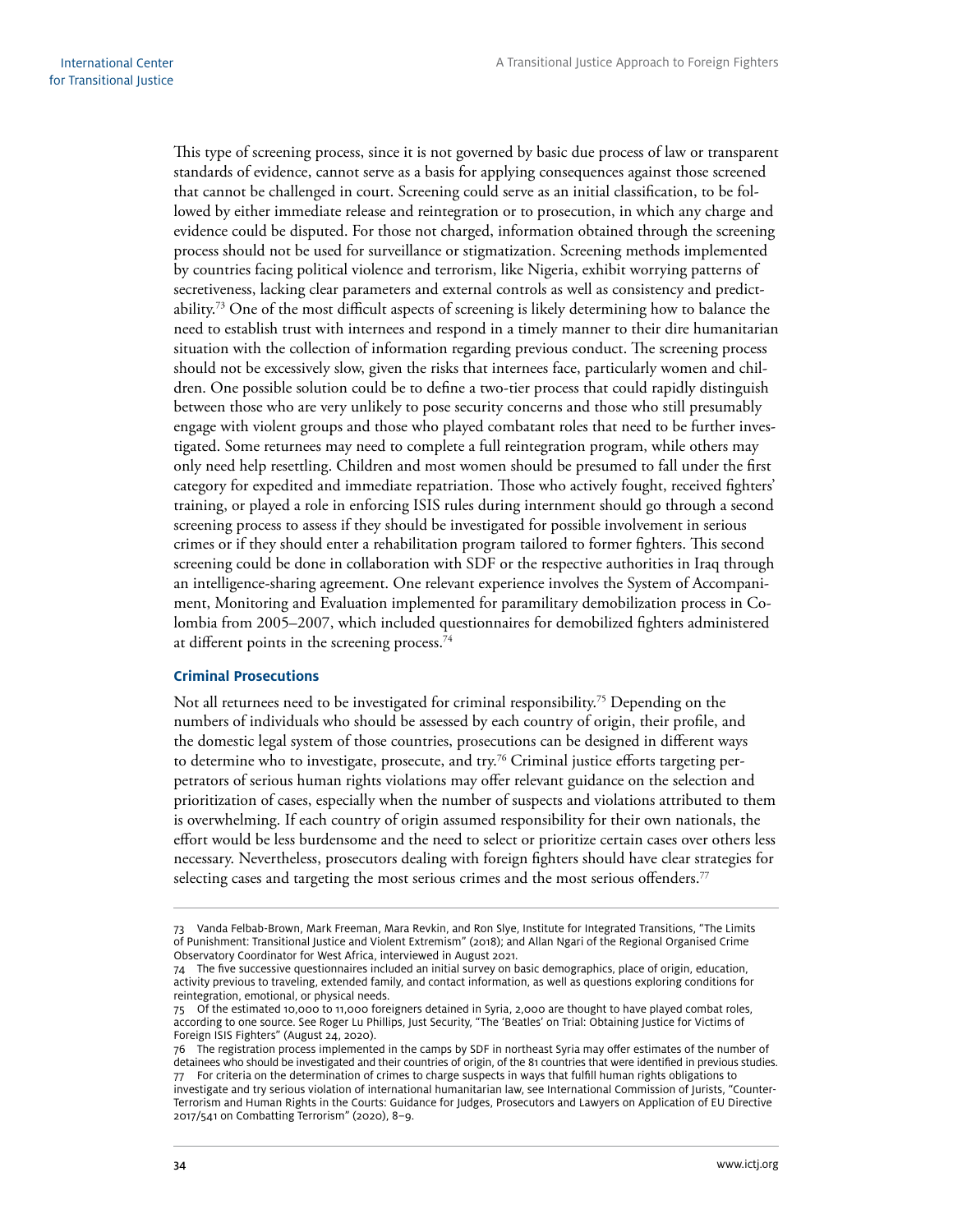Prosecutions in transitional justice contexts often focus on dismantling criminal organizations and networks responsible for a series of crimes committed by armed actors. Investigations in these cases try to identify patterns of crimes that have similar modus operandi and connect them to a criminal structure. This allows for the attribution of responsibility to members of those structures, particularly their leaders, planners, decision makers, financers, and others making operational decisions. Prosecution efforts need not focus on group members who played less decisive roles in the commission of violations, in order to concentrate judicial resources on those who bear the most responsibility and may be key to the potential resurgence of a group. Clearly, they should not include those who played no roles in committing atrocities, like children and most women, who are the bulk of those interned.

The approach of prosecuting returnees by countries of origin may involve organizing investigations focused on several defendants who were part of a pattern of crimes or operations that involved serious violations of international humanitarian law. However, in many cases the defendants may have taken part in crimes committed with other fighters who, not being nationals of the same countries, cannot be tried together in the country of repatriation. In some cases, prosecutions of returnees have advanced with strong political support, in part due to pressure from a large community of conflict-affected refugees living in the country, as is true for prosecutions in Germany of ISIS members for crimes committed against the Yazidi.78

Investigations of foreign fighters may require significant collaboration between investigators and intelligence services operating on the ground in conflict-affected areas, which may be difficult to achieve or result in evidence of questionable credibility or limited use in courts. Nevertheless, if possible, such collaboration would likely better clarify the responsibility of the accused and better serve victims' expectations of justice, instead of merely securing convictions against returnees for group membership or playing supportive roles, even if the trials happen far from where they live, in a foreign language. Nevertheless, the acceptance of evidence from those intelligence services should be carefully vetted and subjected to strict admissibility requirements and scrutinized by the cross examination of the defense, if the trials are to conform with basic due process of law provisions. If needed, special protection mechanisms should be devised for the defense's examination of evidence considered as classified information, without affecting the defense's right to challenge the evidence and the presumption of innocence.

Efforts have been made to expand the availability of evidence for such criminal investigations. They include guidelines developed for the admissibility of evidence by the Counter-Terrorism Committee Executive Directorate,79 which has published reports on some of the international efforts made in the matter.<sup>80</sup> The Global Counterterrorism Forum published comprehensive recommendations that include improving investigations and prosecutions.<sup>81</sup> Individual states have also begun addressing this challenge.<sup>82</sup> Nevertheless, these guidelines cannot in any way be understood as giving license to reduce the protection of basic human rights and due process

<sup>78</sup> See the conviction of Sarah O. for a wide range of crimes associated with her participation in the enslavement of several Yazidi women and girls and the subsequent death of one of the girls. She was convicted of "membership in a foreign terrorist organization, i.e., ISIS, assault, deprivation of liberty, aiding and abetting rape, enslavement and religious and gender-based persecution as crimes against humanity." McCarthy, "Is Europe Doing Enough."

<sup>79</sup> UN Security Council Counter-Terrorism Committee Executive Directorate (CTED), "Guidelines to Facilitate the Use and Admissibility as Evidence in National Criminal Courts of Information Collected, Handled, Preserved and Shared by the Military to Prosecute Terrorist Offences" (December 9, 2019).

<sup>80</sup> UN Security Council, "Eighth Report by the Secretary General on the Threat Posed by ISIL (Da'esh) to International Peace and Security and the Range of United Nations Efforts in Support of Member States in Countering the Threat" S/2019/103 (February 1, 2019).

<sup>81</sup> Global Counterterrorism Forum, "Addendum to The Hague Good Practices on the Nexus between Transnational Organized Crime and Terrorism: Focus on Criminal Justice" (2020).

<sup>82</sup> Mehra and Paulussen, "The Repatriation of Foreign Fighters and Their Families."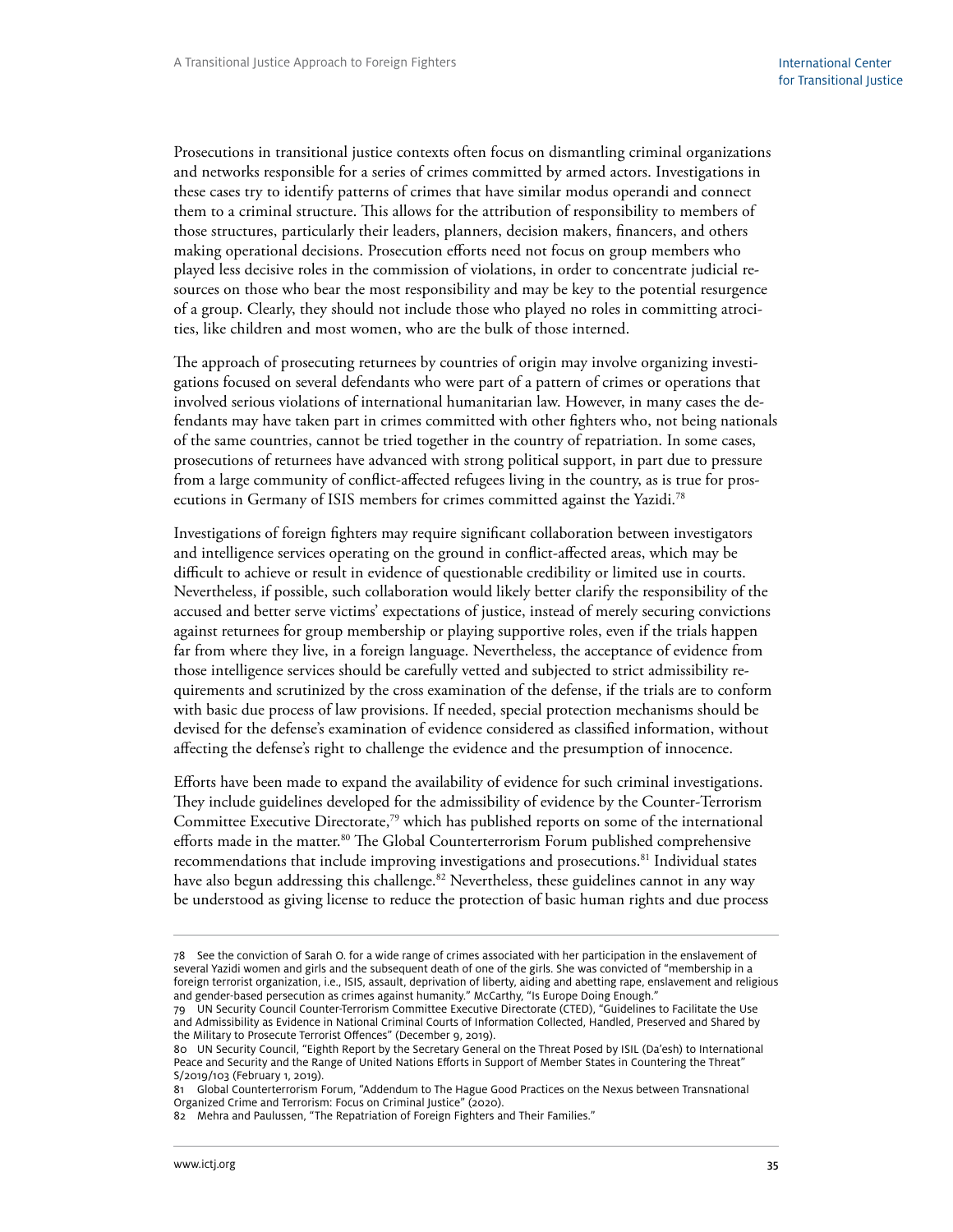of law, including the prohibition of illegal detention, equality of arms, and basic tenets of fair trials. Any prosecution needs to rest on principles of legitimacy, necessity, and proportionality. When examined, these guidelines should be read in tandem with the detailed overview that the Special Rapporteur on human rights while countering terrorism has written about them.<sup>83</sup>

Prosecutors with a limited capacity to gather evidence to prosecute serious crimes may be forced to charge some defendants suspected of involvement in atrocities with lesser crimes, even minor ones, compared with direct participation in massacres or ordering summary executions of detainees. Crimes based on membership in what the respective laws define as a terrorist organization or supporting, financing, or traveling to join or receive training from a terrorist group could be used as back-up strategies, if those crimes existed in the respective legislation at the time of membership and they are not applied beyond a well-established interpretation of a vague description of criminal conduct and if they are based on clear evidence, according to the due process of the law. A limitation of this approach is that it would not provide truth and justice for victims in Syria or Iraq. Nevertheless, it would help states to pursue penal measures to minimize the possible security risk posed by returning combatants who are strongly suspected of involvement in serious crimes when such involvement cannot be proven. Sentences from such cases could secure returnees' participation in reintegration activities. The relevant restrictive measures would be based on criminal convictions obtained in full respect of due process of law, not preventive or security measures of questionable legality, given states' obligations to guarantee human rights.

For those who are unlikely to have been involved in serious violations, prosecutions for minor crimes would be of little significance. However, they could make important contributions to security and truth seeking by providing information to help investigators and others understand what life was like during the conflict under nonstate control (like ISIS), its structure of government, and the conditions of those playing low-level roles, and sharing information relevant to the search for missing persons and the forcibly disappeared. This could be of significant help for victims of the conflict in Syria or Iraq who may fear that repatriation could result in their being denied justice or truth if prosecutions focus on low-level offenses, such as group membership, traveling to a conflict state, or supporting armed groups.

Transitional justice emphasizes the value of clarification and acknowledgment of truth beyond criminal prosecution. Understanding noncriminal aspects of how and why a conflict was waged and what life was like for different populations can be important in coming to terms with a traumatic past. It can offer lessons for how communities could live peaceably side-by-side in the future, without resorting to oppression justified by religious or ethnic discrimination or national security. Nevertheless, such approaches may require refraining from using information gathered in nonjudicial settings (truth commissions, reparations programs, etc.) to prosecute those who provided it if obtaining truth in these cases is deemed more important than court sentences. Two experiences from Colombia could serve as precedence for such policies. The first is the mechanism implemented for evaluating demobilized, low-ranking illegal combatants—mostly paramilitaries—to provide truth and commit to a reintegration process in exchange for a suspension of prosecutions or a conditional suspension of a sentence, $84$  which included a prohibition

<sup>83</sup> UN OHCHR, "Position of the UN Special Rapporteur on the Promotion and Protection of Human Rights and Fundamental Freedoms While Countering Terrorism on the Use of 'Battlefield' or Military Produced Evidence in the Context of Investigations or Trials Involving Terrorism Offences" (April 2021), [https://www.ohchr.org/Documents/Issues/](https://www.ohchr.org/Documents/Issues/Terrorism/SR/UNSRCT_Position_Battlefield-evidence-2021.pdf) [Terrorism/SR/UNSRCT\\_Position\\_Battlefield-evidence-2021.pdf.](https://www.ohchr.org/Documents/Issues/Terrorism/SR/UNSRCT_Position_Battlefield-evidence-2021.pdf)

<sup>84</sup> Government of Colombia, Law 1424 of 2010. While the implementation of the law suffered several problems, it is still an experience that can offer lessons to be adapted to a context where the number of people involved would be significantly lower and many of whom were not engaged in the commission of serious crimes. See Maria Consuelo Ramirez Giraldo, "Balance de la Implementación de la Ley 1424 de 2010," Internal Report Contracted by ICTJ (February 2016), on file with the author.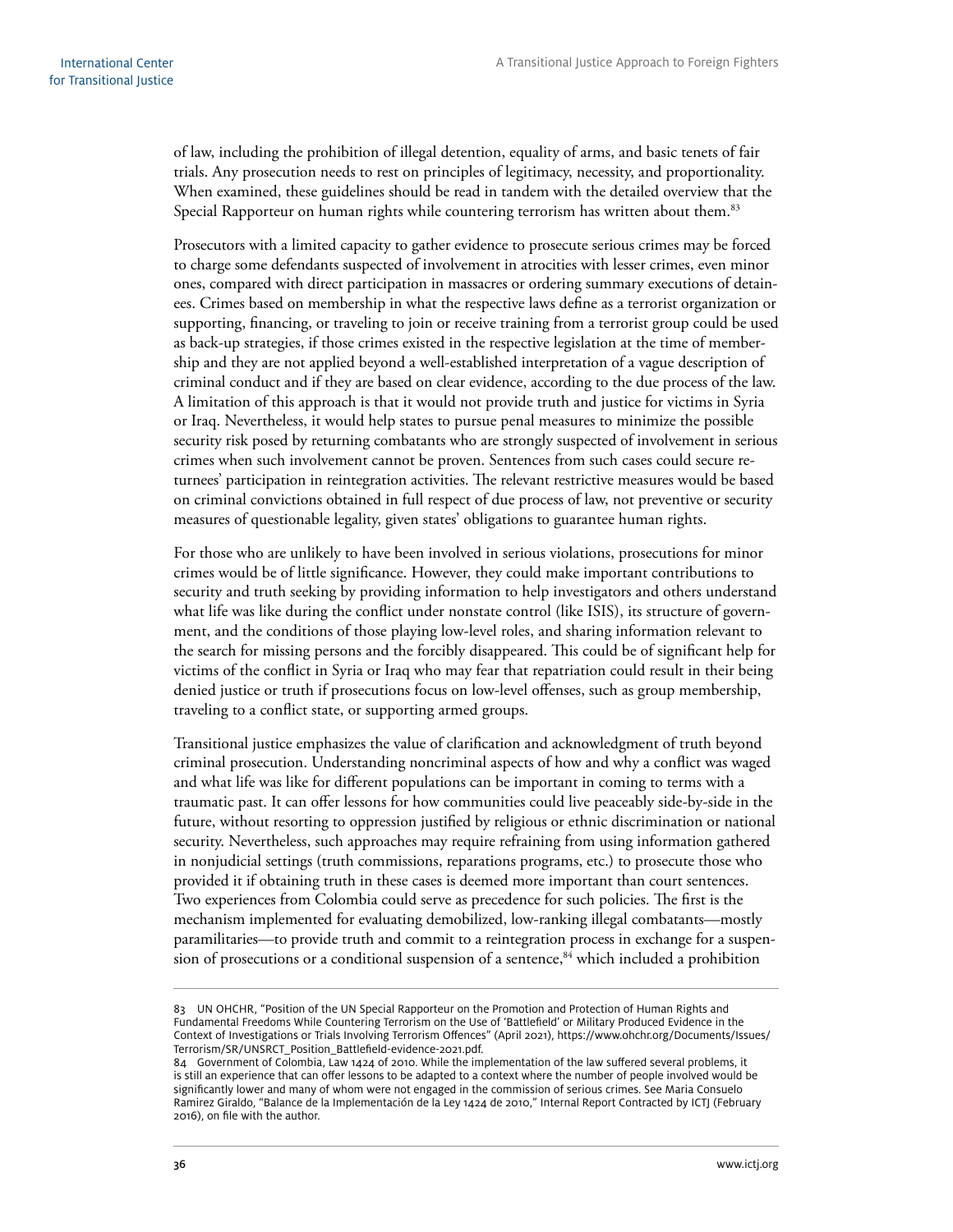on using information provided by the demobilized as evidence against them.<sup>85</sup> A mechanism was also created to receive and systematize testimonies, which could be coordinated with a search mechanism, in case information about the forcibly disappeared is collected. And it could be designed to provide information and truth to affected communities, for example, by organizing a remote meeting between one or more returnees and the community.

In addition to the massive process of collecting and systematizing testimonies from demobilized combatants to help to establish the truth about the conflict, Colombia added other innovations to prosecutions against those responsible for serious crimes. Proceedings were based on defendants' full confession of all of the crimes they committed as well as thorough investigations that acted as a deterrent to those unwilling to cooperate. Later, they began holding judicial hearings where perpetrators were confronted by victims and asked to offer explanations. This led to cases where perpetrators acknowledged wrongdoing and offered sincere apologies. This idea was further developed in the Colombian Peace Accords, which established a criminal system and procedure that included benefits for those who provided full information and contributed to truth and reparations. The procedure explicitly allows the court to order a hearing where the defendant recognizes their responsibility for crimes in front of victims.<sup>86</sup> Implementation of these hearings have started. A study of the perceptions of defense lawyers and other professionals involved in these hearings shows that defendants' degree of empathy expressed towards victims has improved over time, partly as a result of increased familiarity with the procedure and the psychosocial support they receive to help reduce their anxiety about admitting their crimes publicly.87 All of these experiences, however, are only possible once the criminal liability of the defendant and the sentence have already been clearly defined, creating a context where they have certainty about their legal condition, making it possible for defendants to talk without further self-incrimination.

A similar provision regarding the use of information provided by defendants has been established by the law that regulates the body responsible for the search for the forcibly disappeared in Colombia. The provision does not shield defendants from prosecution but ensures that their statements will not be used against them in court. It does allow for defendants' contribution to be considered as a factor for leniency. The humanitarian approach that characterizes the search process cannot substitute or obstruct criminal investigations, but forensic and other technical analysis or evidence recovered at a burial site or from remains can be used as evidence in judicial proceedings.88 The distinction can be relevant in finding a balance between prosecution and the search for the missing and forcibly disappeared.

Granting benefits to those who collaborate with criminal investigations is a common practice in cases aimed at dismantling criminal organizations. It is a strategy being used in Somalia, where high-value defectors from Al-Shabaab are offered protection through ad hoc political deals, as long as they and their followers defect, to avoid accountability or scrutiny for past acts of terrorism. Low-level former Al-Shabaab combatants undergo disarmament, demobilization, and reintegration processes through traditional justice mechanisms involving clan and community reconciliation along with completing nongovernmental programs. However, these mechanisms,

<sup>85</sup> Ibid., article 4, section 2.

<sup>86</sup> Government of Colombia, Law 1957 of 2019. This has led to exploring possible ways to use restorative justice approaches in cases in which defendants have acknowledged their responsibility for serious crimes. See Anna Myriam Roccatello and Gabriel Rojas, ICTJ, "A Mixed Approach to International Crimes: The Retributive and Restorative Justice Procedures of Colombia's Special Jurisdiction for Peace" (2020), www.ictj.org/publication/mixed-approach-internationalcrimes-retributive-and-restorative-justice-procedures.

<sup>87</sup> ICTJ and Corporación Solidaridad Jurídica, "Percepción de la Participación de los Comparecientes de las FARC-EP ante la JEP," Internal Report (2021), on file with the author.

<sup>88</sup> Government of Colombia, Decree Law 589 of 2017, article 3.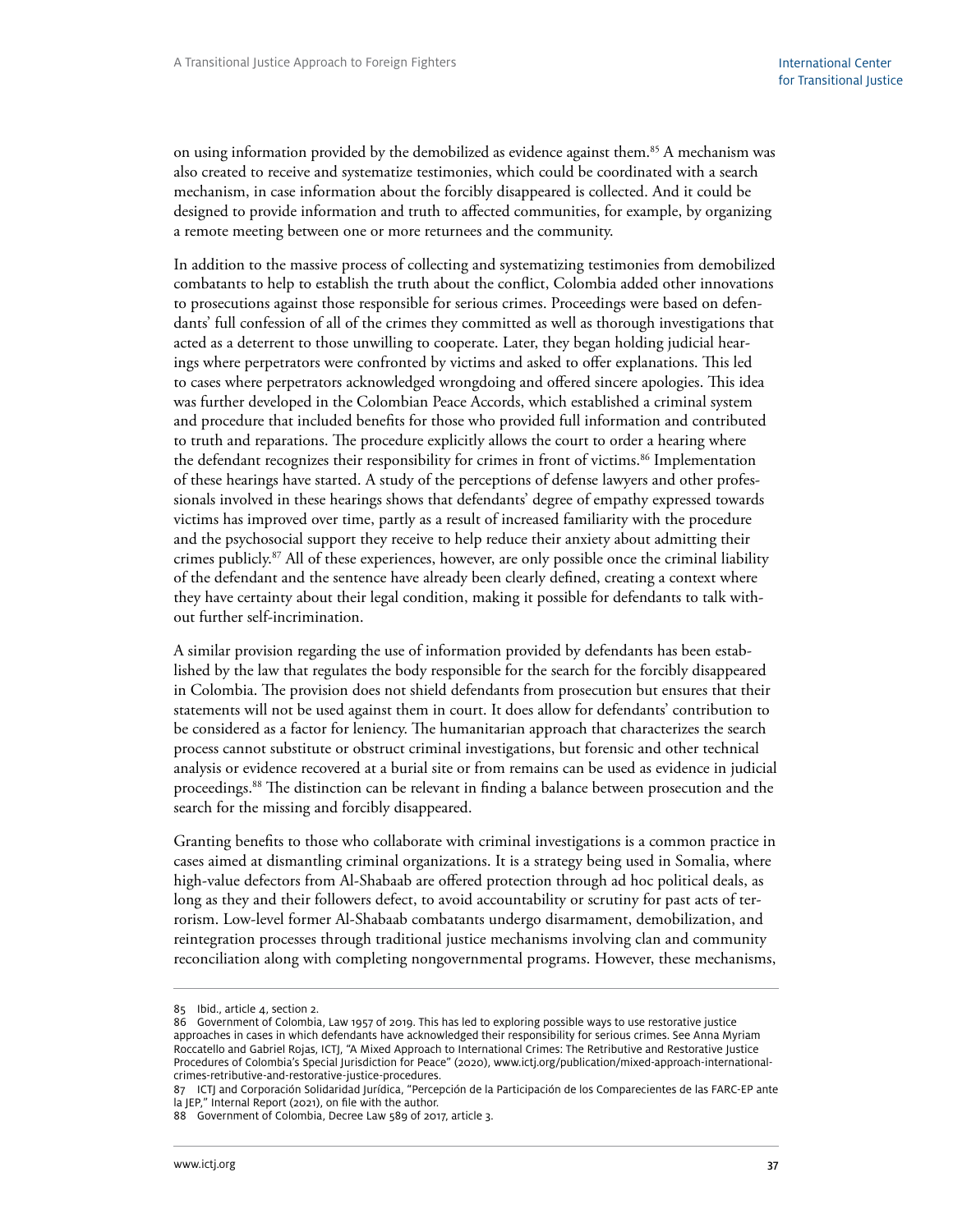which are usually controlled by prosecutors, could be very helpful for addressing the justice priorities expressed by victims and affected communities, particularly in finding the missing and forcibly disappeared.

These kinds of measures do not constitute impunity or general blanket amnesties. They offer a careful balance between the different interests of justice, truth, and finding the missing and forcibly disappeared. Blanket amnesties that sacrifice the clarification of the truth or limit investigations may not only be contrary to international law when applied to genocide and some war crimes or crimes against humanity, but they can also lead to acts of revenge or further repression, as security services may feel compelled to obtain that information despite the immunity provided by such amnesties. For example, the 2015 amnesty in Kenya has been used to target returnees. Even though provisions granted immunity to returnees who willingly abandoned violent extremism, they complain that the mechanism is frequently used to detain them—"[Returnees] are questioned and sometimes tortured to gather information on those responsible for our recruitment, the identities of those still in the 'front,' and to confirm that we are not back to undertake domestic terrorism acts. [Many] have been disappeared after taking up the amnesty offer."89

Experiences in transitional justice contexts could offer additional guidance in the sentencing regime. If the end goal is not just retribution but also nonrepetition, sentencing should be geared towards guaranteeing defendants' effective participation in a rehabilitation program. Two ethics scholars offer an interesting analysis of the alternatives to ignoring the issue or keeping foreign fighters in detention camps in Iraq or Syria: "Reintegration is not incompatible with a legal response," as it might be needed following the completion of a sentence. $90$  In addition, reintegration followed by rule-of-law responses might better respond to the interest of all stakeholders, particularly the communities where returnees belonged, as transitional justice experiences suggest.

Conditions for pretrial detention, post-sentencing imprisonment, and parole or other forms of post-imprisonment control should all seek to ensure that defendants complete and engage in a process of reintegration into society. If a returning foreign fighter is found guilty of a serious crime that can result in a lengthy sentence, it may be appropriate to consider offering a reduced sentence or other conditions in exchange for collaboration, provision of information about the location of the missing and forcibly disappeared, statements of apology directed to victims, or even forms of material reparations.

In Colombia, for example, the sentencing regime defined in the legal framework for the Special Jurisdiction for Peace includes flexible punishment based on a defendant's degree of responsibility and collaboration. Harsh sentences are reserved for those responsible for serious crimes who refuse to confess their crimes or collaborate, while those who cooperate with procedures after being charged receive shorter prison terms and additional benefits. Those who voluntarily approach the Special Jurisdiction to provide full acknowledgment and collaborate with the investigations and engage with victims can receive sanctions that do not involve imprisonment under a conditionality regime that includes implementing a collective reparations project for victims and conditions for nonrecurrence.<sup>91</sup> A sentencing regime for foreign fighters, adapted to the specific context, should be flexible enough to obtain the end goals of the process, including reintegration, without sacrificing the interests of justice.

<sup>89</sup> Interview of a Kenyan returnee, August 2021.

<sup>90</sup> Trudy Govier and David Boutland, "Dilemmas Regarding Returning ISIS Fighters," *Ethics & Global Politics* 13:2 (2020): 93–107, DOI: 10.1080/16544951.2020.1756562, 105.

<sup>91</sup> This framework was defined by the peace accord and established through a series of laws, including Law 1820 of 2016, which defined a broad but conditional amnesty, and Law 1957 of 2019, which established the Special Jurisdiction for Peace.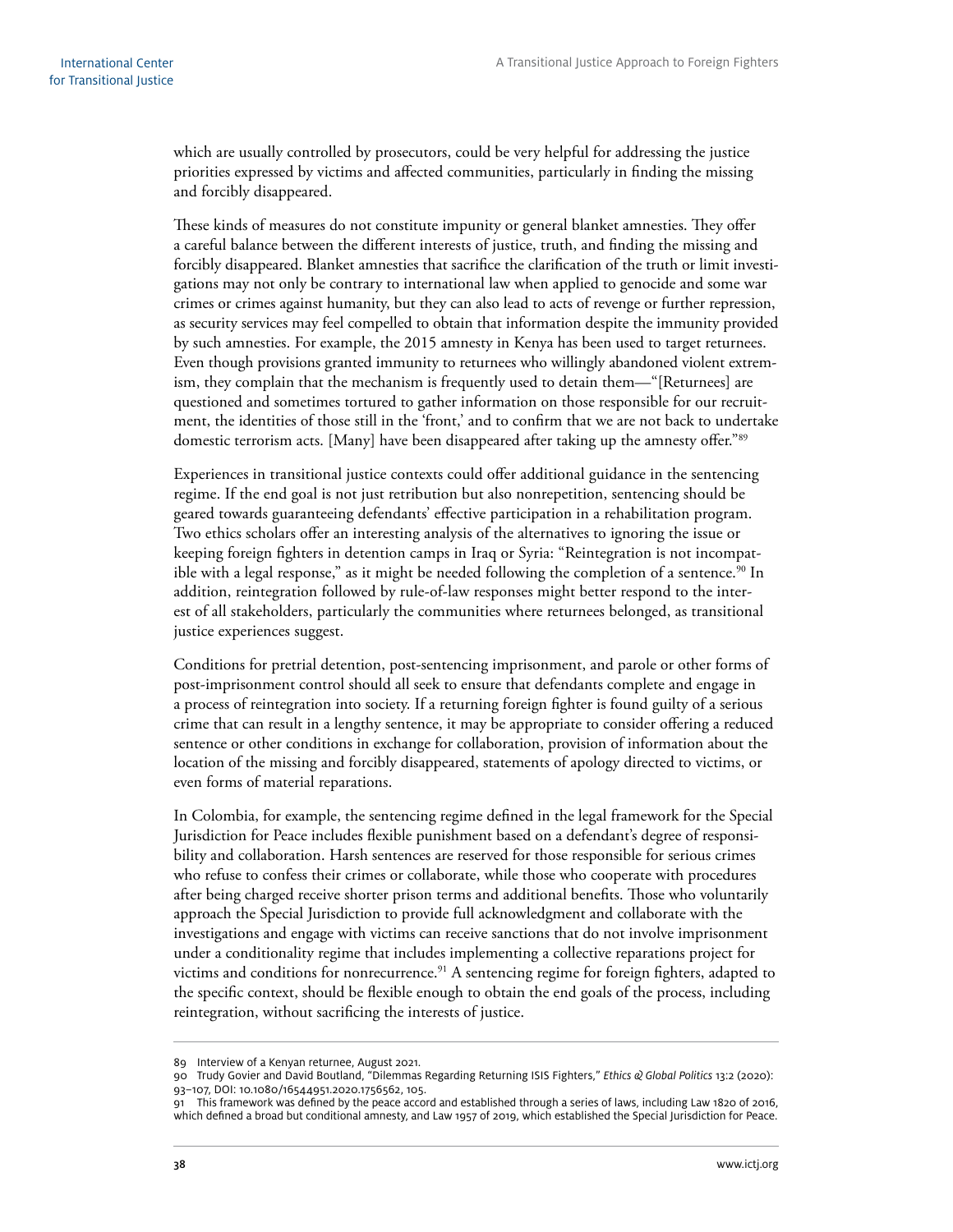#### <span id="page-44-0"></span>**Rehabilitation, Reintegration, and Reform**

Transitional justice offers a wealth of lessons for designing interventions aimed at the rehabilitation and reintegration of those engaged in and affected by violence and the reform of the institutional and societal contexts that led people to engage in violence in the first place. These measures include some of the traditional demobilization, disarmament, and reintegration programs, but can go beyond them. At the most basic level, intervention responds to individual needs through economic stabilization, skills development, access to formal and informal education, psychosocial support and trauma recovery, and health care. A second level brings in a community dimension, with interventions aimed at community acceptance, working with family and community members. A third level, less frequently explored, responds to the needs of the broader society, beyond the community of origin or resettlement, such as the need for truth, acknowledgment of wrongdoing, and building community trust in returnees. It can include victims learning the truth about certain violations, returnees rejecting the use of violence and/or expressing remorse for involvement in it, and institutional and other reforms aimed at reducing exclusion and discrimination.

Reintegration might be the most complex part of a strategy to address the foreign fighter phenomenon because it requires the consideration of different stakeholders, the adaptation of interventions to different individuals and communities, and different degrees of commitment to the use of violence among returnees and their levels of trauma. Nevertheless, there is a huge set of useful experiences in different fields, particularly disengagement from gang violence and groups, reintegration of child victims of forced recruitment, and community-based peacebuilding. While this suggests that reintegration is a difficult process requiring significant expertise and resources, the modalities of intervention will vary according to the resources of the respective communities, and not only those brought by state bodies or other external sources. Reintegration being a relational notion, a significant factor is the resources provided by individual returnees and receiving communities themselves, including families.

One significant lesson that emerges from contexts of transitional justice is the importance of distinguishing among reintegration modalities based on the conditions of recruitment. While this is most salient in cases of child recruitment, it can be applied to forms of recruitment affecting women and other people who traveled to conflict zones. Despite the overall framework that sees children recruited into armed groups primarily as victims, which is undeniable, there are also considerations about how former child soldiers deal with what they witnessed and what they did. This is relevant in situations where people traveled with different degrees of agency and did not directly engage in violence or abuse but still need to acknowledge some degree of responsibility in order to be accepted by their communities. The main lesson is that the condition of foreign fighters, as with child soldiers, cannot be reduced to a binary equation of victim versus perpetrator. It is better represented by a continuum of responsibility and agency.

Motivations for engaging with illegal armed groups is another relevant factor, even among those who did so voluntarily. Those who travelled to provide support to fellow combatants, providing medical care to the injured, for instance, may be more willing to engage in nonjudicial mechanisms, to "clear the air on the roles played by different actors and emphasize the need for commensurate levels and measures of accountability."92

Experiences of reintegration are diverse. Some particularly appropriate lessons, based on the different social and political dimensions of reintegration in cases of armed conflict, include

<sup>92</sup> Interview with Zaina Kmobo, of Haki Kenya, a nongovernmental organization that works in Muslim-majority coastal regions (August 2021).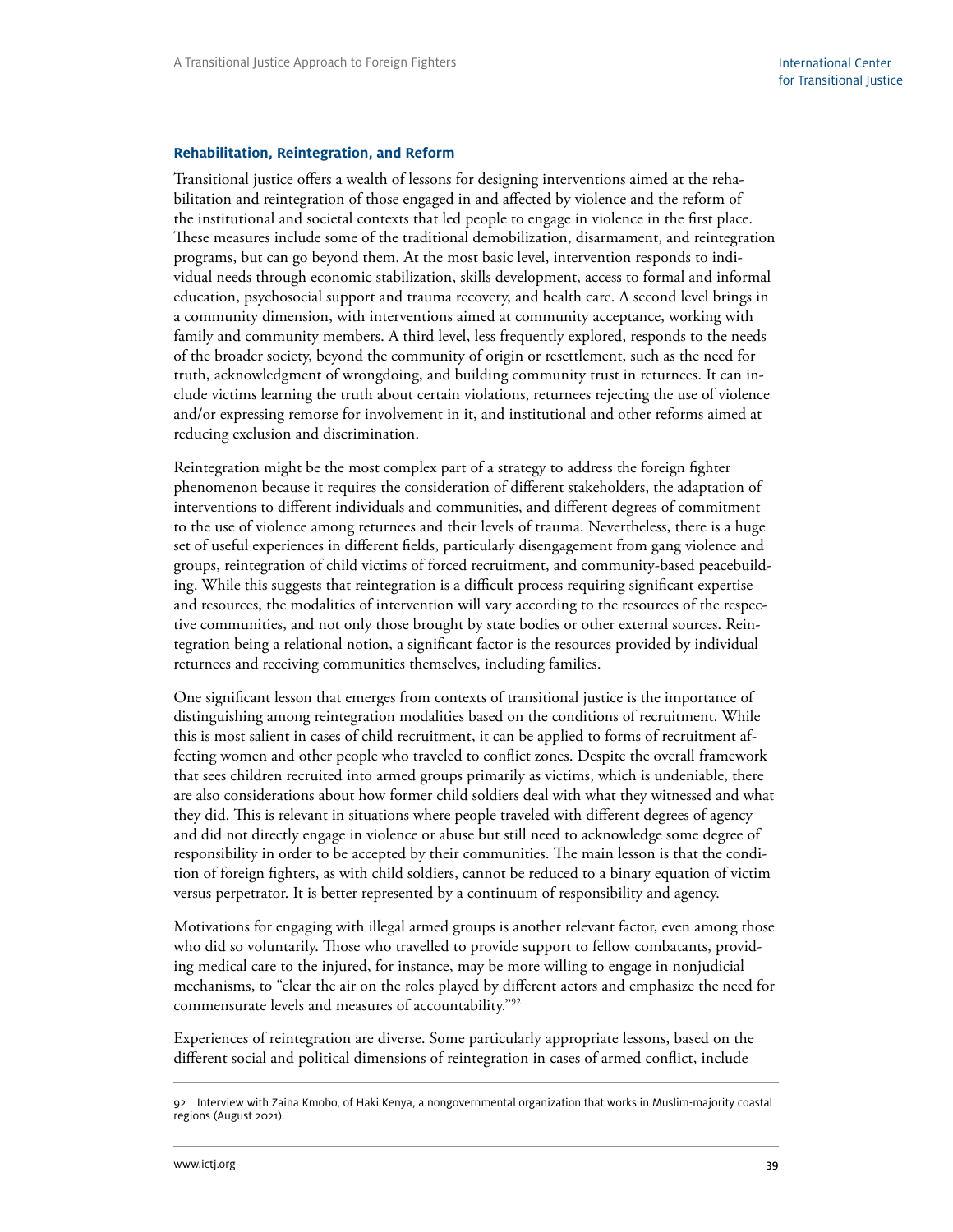considering individual motivations for involvement and skills and desires, addressing differentiated needs and experiences for women and children, responding to the effects of trauma, guaranteeing a minimum threshold of security, and creating conditions for mutual trust. Social reintegration, in particular, depends on addressing stigmatization and local and national acceptance and ownership.<sup>93</sup> In Kazakhstan, for instance, the repatriation policy included a public outreach campaign to guarantee national support, briefings by the National Security Committee and the foreign ministry, and informational videos.<sup>94</sup> However, repressive characteristics of the policy and the use of broad definitions of criminal conduct for prosecution represent significant problems.<sup>95</sup>

Holistic interventions that go beyond an individual understanding of reintegration favor disengagement from violence or from violent groups, not deradicalization. The objection to deradicalization derives from its disempowering effect, which could deny members the right to confront injustices affecting their communities. One important condition for disengagement from violence is to validate and support the political engagement of returnees for the betterment of their communities through civic involvement. Moreover, from a long-term prevention perspective, addressing injustices and discrimination faced by communities could reduce grievances among their members, diminishing the likelihood that some members could turn to violence to express their frustration and need for empowerment. Often that is precisely the type of objective pursued in the reintegration of politically motivated guerrillas who sought social change through the use of violence, as in the case of FARC members in Colombia and FMLN members in El Salvador. The goal is not for individuals to renounce their vision of society but to agree to pursue their political goals through democratic means.

Such engagement and agency are related to another important dimension: assuming responsibility. Experiences with reintegration of illegally recruited youth show how some need to acknowledge their role in violence, in order to achieve well-being. One demobilized youth in Colombia, for example, spoke about how providing information about the whereabouts of the forcibly disappeared could "cease the pain of the families, but also their own pain."96 Another participant of the same program criticized its exclusive individualistic and socioeconomic approach, alleging that "there is no room to reflect about our own stories, there is no mourning process. The focus is just on preparing us to fit into society, its norms, without understanding why at some point we left it."97

Peacebuilding approaches often stress the importance of addressing not only the needs of returnees but also the needs of the broader society and a range of stakeholders, including victims and the communities that demobilized members return to. In most cases, the fears, trauma, and experiences of those returning exist alongside the fears and anger of victims, including refugee communities, and society.<sup>98</sup> This is where truth-seeking processes could help societies to accept and trust returnees.

<sup>93</sup> Mary Beth Altier, "Violent Extremist Disengagement & Reintegration: Lessons from Over 30 Years of DDR," *Resolve Network* (March 2021), doi.org/10.37805/vedr2021.1.

<sup>94</sup> William B. Farrell, Rustam Burnashev, Rustam Azizi, and Bakhtiyar Babadjanov, US Institute of Peace, "Processes of Reintegrating Central Asian Returnees from Syria and Iraq" (July 21, 2021), [www.usip.org/publications/2021/07/](http://www.usip.org/publications/2021/07/processes-reintegrating-central-asian-returnees-syria-and-iraq) [processes-reintegrating-central-asian-returnees-syria-and-iraq](http://www.usip.org/publications/2021/07/processes-reintegrating-central-asian-returnees-syria-and-iraq)

<sup>95</sup> UN General Assembly, "Visit to Kazakhstan."

<sup>96</sup> As reported by an NGO staff member working with demobilized youth in Colombia. See also Cristián Correa, Ana María Jiménez, Virginie Ladisch, Gustavo Salazar, ICTJ, "Reparación integradora para niños, niñas y jóvenes víctimas de reclutamiento ilícito en Colombia" (2014), 38, www.ictj.org/sites/default/files/ICTJ-Informe-Colombia-Reparacionreclutamiento-ilegal-2014.pdf

<sup>97</sup> Ibid. A similar sentiment was shared by a young Kenyan returnee to his mother. Interview of Kenyan returnee, August 2021.

<sup>98</sup> Bosley, "Violent Extremist Disengagement and Reconciliation."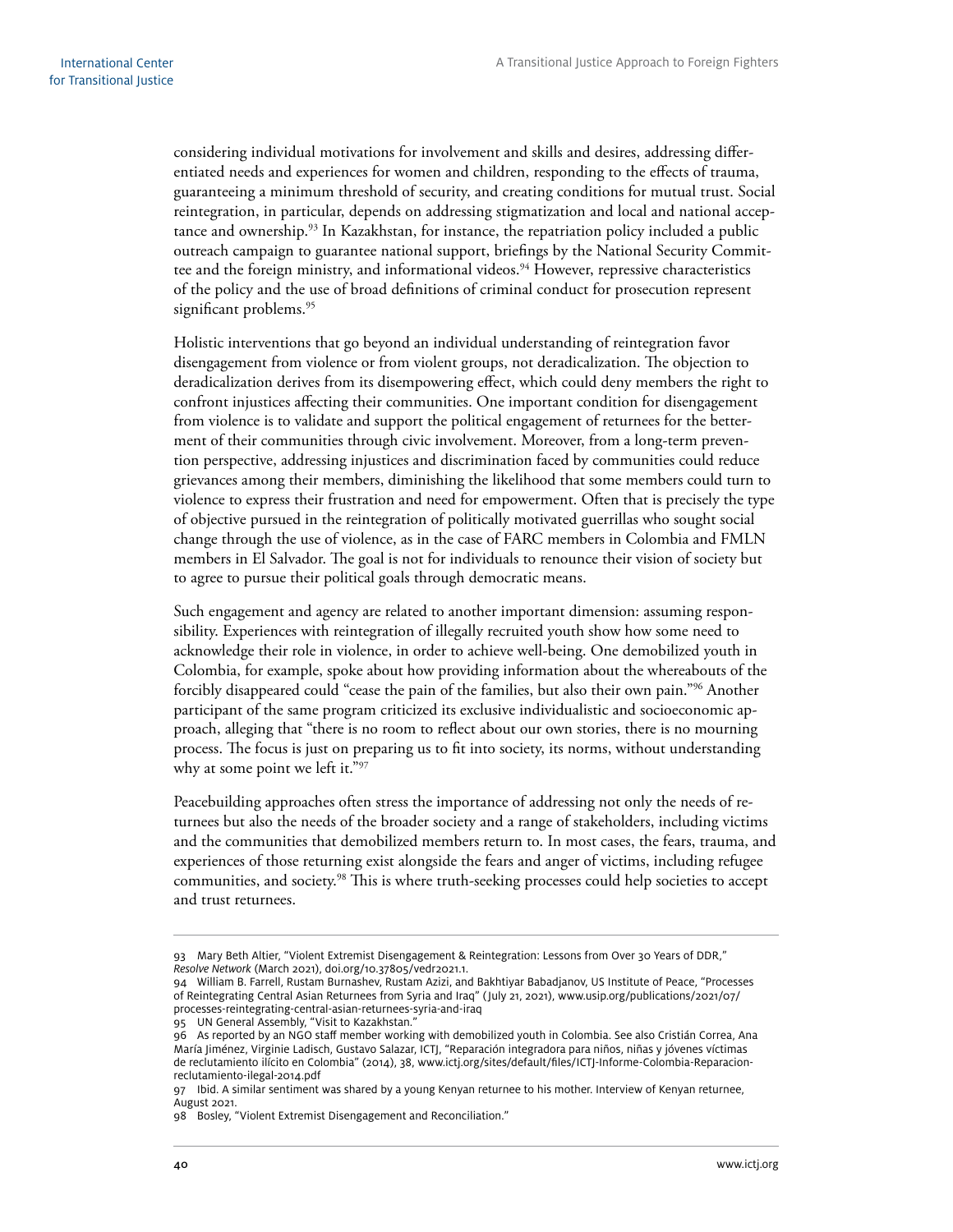<span id="page-46-0"></span>Before applying such lessons across contexts, however, it is crucial to evaluate the relevant factors in each society, including through an assessment of the dominant perceptions about those returning or being repatriated and their communities of origin. For those returning to Australia, Canada, European countries, or the United States, prejudices and discrimination against Muslim and immigrant communities cannot be overlooked; similar prejudices exist in Kenya and Nigeria―and in Iraq towards the Sunni. This may help to explain why Muslim-majority countries such as Kosovo and Bosnia have been more open to repatriating their Muslim and immigrant citizens, calling them citizens, not "foreign terrorist fighters." Addressing such discrimination requires a careful outreach policy towards society and communities of origin or resettling, including forming alliances to sustain the process and preparing for possible backlash should returnees engage in acts of violence at some point.

As in other transitional justice contexts, inclusive truth-seeking processes that identify the factors that contributed to armed conflict can help to define reforms needed for guaranteeing nonrepetition. In this case, investigations should try to identify the factors that contributed to persons engaging with ISIS and other groups and in extremist violence—and to what degree those factors persist or have even increased. Kenya's Truth, Justice and Reconciliation Commission, for example, acknowledged that abuses by the country's security sector, mainly the military and police, were a major cause of grievance among returning defectors, which many named as a primary reason for joining Al-Shabab and other groups. In response, it recommended a range of reforms to guarantee nonrecurrence. Limited research on ISIS defectors has shown that the testimonies and narratives of former foreign fighters can shed light on crimes, methods of recruitment, and motivations for joining, which could be incorporated into broader truth-telling processes.99 In general, the result of such truth telling should not be a series of community-level actions but strategies and reforms that address wider societal problems.

#### **Building Trust through Community and National Involvement**

As with any attempt to confront past injustices, a policy for addressing the phenomenon of foreign fighters through accountability, reintegration, and long-term prevention of violence requires society's buy-in. Policies that need to be sustained over time to achieve results rely on the continuous support and trust of a range of actors. Addressing resistance, criticisms, and fears are therefore essential components of effectiveness.

Transitional justice policies are always contested. The strong emotions that follow the use of political violence and perceived threats and vulnerability often translate into a demand for retaliation. After years of carefully drafting a comprehensive peace accord in Colombia that included an accountability and truth-seeking process, its ratification referendum was lost due to a combination of fear of an unknown situation, a complex agreement insufficiently explained, distrust of government, and political manipulation and misinformation by the opposition. Public debate in transitional scenarios is often defined by binary approaches, stressing either retribution or turning the page. This reality requires implementing public outreach programs to resistance.

In the case of foreign fighters, strategies should start with revising the labels used to describe them and their extensive portrayal as "terrorists." They should involve dialogue and engagement in the public space that are not limited to those directly affected by the policy. The discussion should be shifted from one based on fear to one based on human rights, national integration, and a concept of citizenship that is open to anyone who adheres to these values, even if they are from a different cultural tradition.

<sup>99</sup> Peter R. Neumann, The International Center for the Study of Radicalisation and Political Violence, King's College London, "Victims, Perpetrators, Assets: The Narratives of Islamic State Defectors" (2015).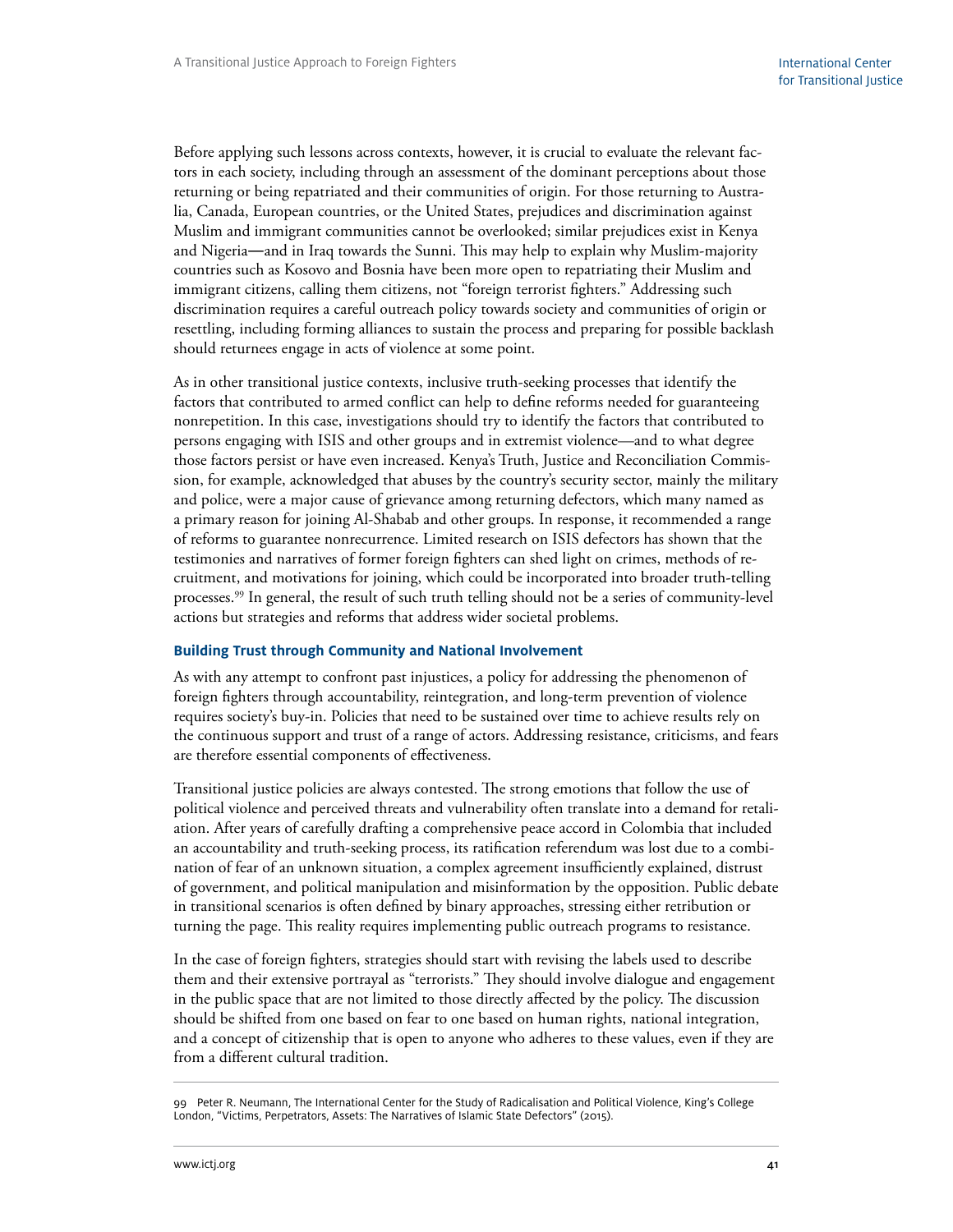<span id="page-47-0"></span>One relevant lesson from the field of transitional justice is the need to understand public outreach beyond mere dissemination of information or one-time consultations. Buy-in is most often achieved when justice measures are able to establish a collaborative relationship among the different actors and communities. Such collaboration does not mean a lack of conflict or disagreement but, rather, the ability to engage in dialogue and address conflicting interests.

An outreach and engagement process needs to specifically focus on communities of return. The reintegration of returnees requires community trust. The community needs to feel safe with the person who is returning, without fearing retribution from the fighter groups they have disengaged from (which is a frequent concern in the coastal region of Kenya) or state security services that may distrust any reintegration effort.<sup>100</sup> Community engagement can also help to reduce stigmatization of those returning by involving them in consultations aimed at trauma healing, forgiveness, and reconciliation with returnees, which have proven impactful in contexts like Kenya, especially when spearheaded by nongovernmental organizations.

#### **Transitional Justice Approaches for Countries in Conflict: Syria and Iraq**

Addressing the foreign fighter phenomenon in isolation from other dimensions of the armed conflict would risk the resurgence of the conflict. It would send a dangerous message that countries of origin care little for victims or detainees who remain in camps or those convicted in summary trials. In fact, the foreign fighter phenomenon clearly illustrates the interrelatedness of perceptions of injustice that happen abroad and those happening domestically, particularly among groups that share a common identity. Moreover, addressing the entirety of the situation in Iraq and northeast Syria is an imperative deriving from the notion of the universality of human rights and shared responsibility. It is argued here that a transitional justice approach to foreign fighters requires addressing the consequences of the violations committed in the communities affected by a conflict involving foreign fighters, whether or not foreign fighters are part of that process.

One common element in both Iraq and Syria, however, is the internment of foreigners who were engaged in the conflict. In both contexts, institutional settings and practices show the inability or unwillingness of national and international powers to provide solutions based on the rule of law and the respect for basic human rights. Those conditions affect not only foreigners, but all internees who experience prolonged, illegal detention under dire conditions that constitute human rights violations. Under those conditions, the imperative of countries of origin that have the capacity and willingness to provide rights-based remedies for their citizens cannot be clearer. Under a universal commitment to protect human rights and prevent torture and ill treatment, states that have the capacity to save people from those conditions need to act. If nonderogable human rights are inalienable, then prior conduct cannot be used as an excuse to expose individuals to ill treatment. It would also be a clumsy way to prevent internees from engaging in political violence or terrorist acts once they obtain their freedom, a condition that may affect thousands of children who cannot be blamed for being interned.

Experiences with partial solutions can be a source of new grievances and intercommunity division, as when court rulings provide justice or reparations for certain violations and conflictaffected communities while ignoring others. In contexts involving foreign fighters, it could

<sup>100</sup> Efforts in Kenya to decentralize counterterrorism policies through county programs face serious obstacles, because families and communities where young men returning from Somalia are threatened by security services that perceive them as involved in terrorist networks and community members who consider them to be collaborators with the security services. Interview with Zaina Kombo (August 2021).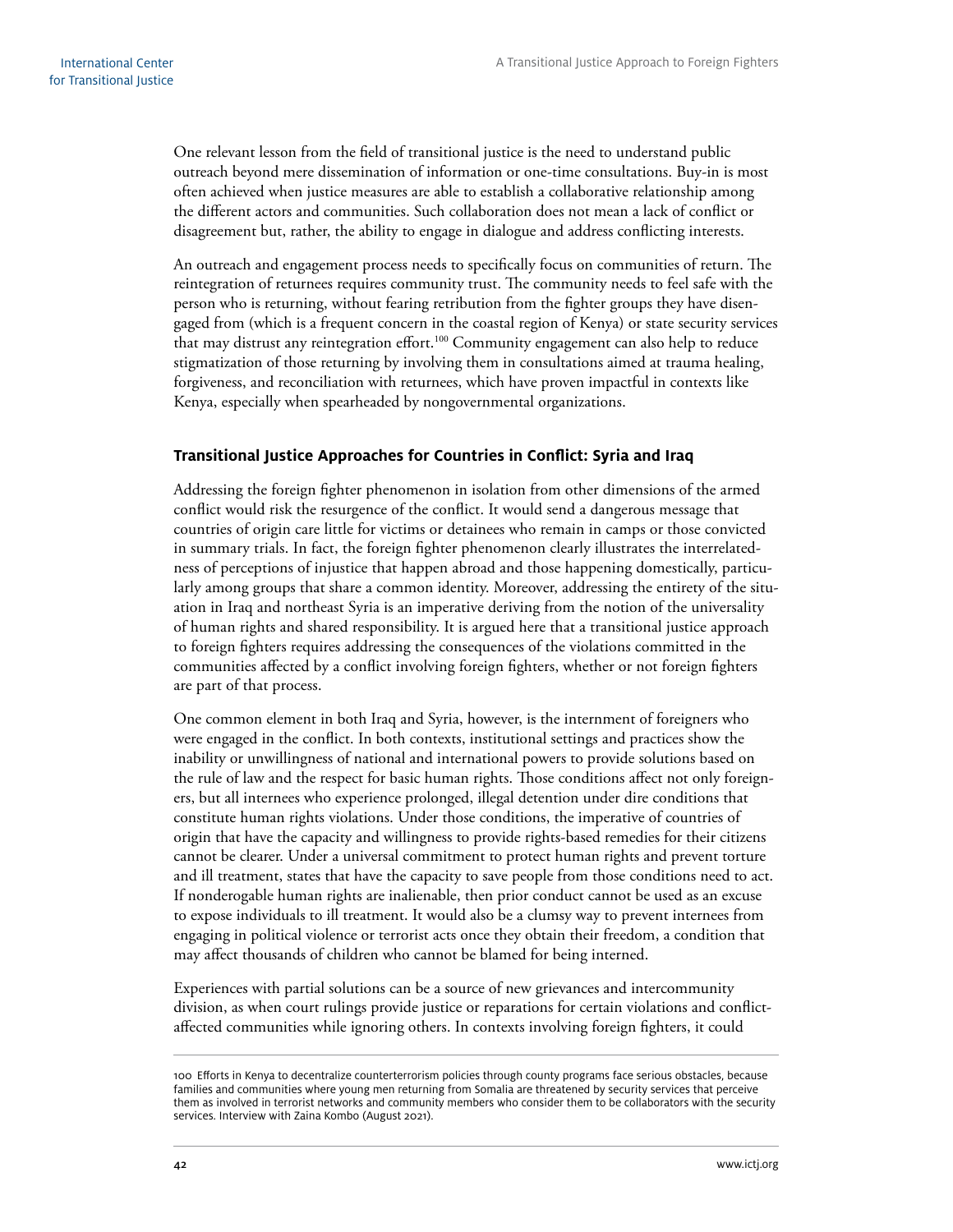<span id="page-48-0"></span>reinforce the perception of the radical injustice of the international framework, despite its lofty goals of universalism and human rights. In more practical terms, if countries of origin are determined to hold returning combatants accountable, they will need to conduct investigations requiring some degree of engagement and collaboration with victims, affected communities, and civil society groups on the ground in Syria and Iraq.

Additionally, less punitive approaches based on the conditions of those interned, their motivations for surrendering, and their level of engagement and commitment to violent conflict could offer more effective responses than mere punishment. This requires distinguishing among internees based on their level of commitment to violence in the present and offering conditions for accountability and reintegration that will be respected. Fulfilling promises for humane treatment and clear pathways for reintegration of those who surrender can help to build trust and contribute to the ongoing dismantling of armed groups and prevent their resurgence, as testimonies of recently defected members of Boko Haram in Nigeria attest.<sup>101</sup>

It is important to acknowledge that Iraq and Syria have not pursued transitional justice as a way to address the widespread crimes committed by state and nonstate actors in their territories, the harms suffered by hundreds of thousands of victims, and the local, national, regional, and international dynamics that caused and contributed to these conflicts. While individuals, groups, and communities most affected by the violence continue to demand justice, peace, dignity, and equality, the challenges that actors face in attempting to address past wrongs are immense, in terms of security, access, capacity, and politics. At the same time, however, experiences in other contexts such as Colombia demonstrate the value of discussing and even implementing limited transitional justice processes while conflict and abuse are ongoing. While a more comprehensive transitional justice program may depend on a political settlement to an armed conflict, pursuing limited efforts before that stage can help to keep the concerns of victims on the agenda and make it more likely that any future settlement makes transitional justice a central aim. Proposals for addressing foreign fighters through a transitional justice lens in these contexts should be considered with this in mind.

#### **Iraq**

Both Iraq and Syria are suffering enormously from the meddling of foreign powers. This makes it difficult to determine which conflicts originate from within their own communities and which have been instigated by external interests. The nature of the relationships between Shia, Sunni, Kurds, and other minorities living in these countries makes it even more challenging to distinguish between internal and external dynamics.

The current situation in both countries, however, suggests the strong likelihood of persistent or resurgent armed conflict. In Iraq, some experts warn of the potential for "ISIS 2.0."102 In the area formerly controlled by ISIS in Iraq and the Kurdistan Autonomous Region, the persecution experienced by members of the Sunni community is troubling. Under the banner of pursuing justice for crimes committed by ISIS, vast numbers of Sunnis are being prosecuted and sentenced based on little evidence, with total disrespect for basic notions of due process of law.103 Others are being held in dire conditions in displacement camps, while their homes and

<sup>101</sup> As reported by *The New York Times,* less punitive approaches promised by the Nigerian government are having an effect in massive defection of Boko Haram members, in addition to the death of their leader, but those promises need to be fulfilled. Ruth Maclean and Ismail Alfa, "Thousands of Boko Haram Members Surrendered. They Moved In Next Door," *New York Times,* September 23, 2021, www.nytimes.com/2021/09/23/world/africa/boko-haram-surrender.html 102 Belkis Wille, "The Fall of Mosul May Not Be the End of ISIS But the Beginning of ISIS 2.0: Iraq's Abuse of Civilians Will Make it Easy for the Next Version of the Extremist Group to Recruit," *Human Rights Watch Dispatches,* July 2019. 103 Human Rights Watch, "Flawed Justice: Accountability for ISIS Crimes in Iraq," December 2017.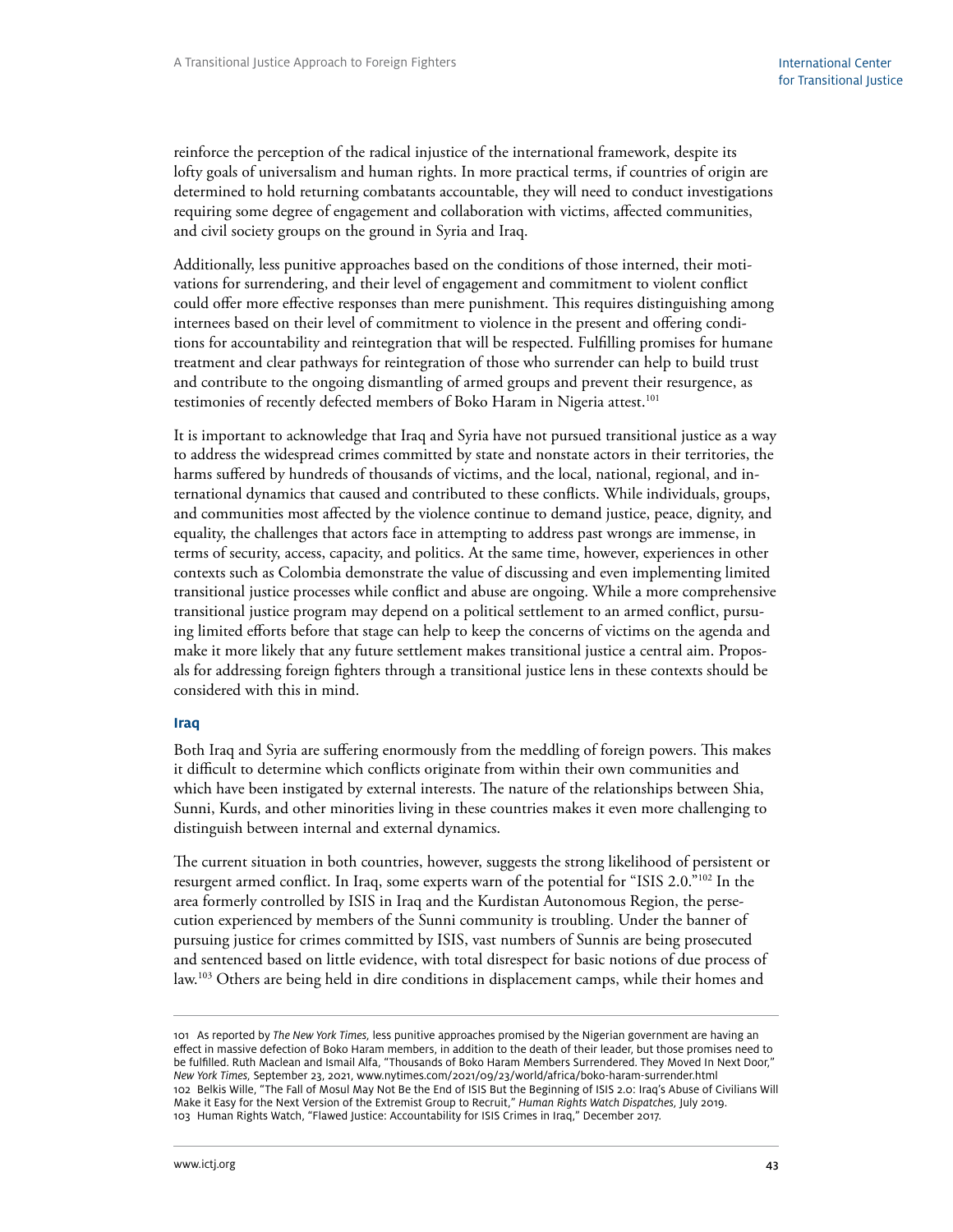cities are taken over by new arrivals. These summary investigations and trials do not necessarily offer a sense of justice to victims, including those living in displacement camps, as they are mostly based on membership in or support for ISIS, not on evidence of participation in serious international humanitarian law violations. Despite some specific efforts to apply basic ruleof-law principles to certain categories of defendants, like children, the overall policy rests on massive incarceration and presumption of guilt, lack of judicial independence, expedient trials under extraordinary powers that violate due process of law, and harsh penalties for minor offenses, like mere membership in ISIS.104

The few efforts to locate and identify the forcibly disappeared, even if they may provide alleviation to some victims, are limited. Special committees established by the Iraqi government to investigate enforced disappearances allegedly committed by forces in support of or under government control have been characterized as having limited investigative powers and capacity and lack of independence from security services. The recommendations made by these committees remain mostly unimplemented, with few criminal investigations and limited progress in the search for remains.<sup>105</sup>

One particular problem frequently reported by different actors interviewed for this study and surveyed in the region is the lack of trust in the government and authorities.<sup>106</sup> Corruption and abuse of power, major factors for the support of ISIS, persist or have worsened, which limits the effectiveness and credibility of the accountability measures being implemented. The overarching narrative of security and counterterrorism that gives authorities unchecked powers creates new opportunities for abuse and provokes new resentment. The reliance on militias for security perpetuates the sectarian use of security and accountability. Under these conditions, security and justice are a guarantee for some and a threat of repression for others, with little hope for justice.

The lack of peaceful channels for addressing injustice and abuse may be seeding grounds for new violence. Reforms implemented to improve human rights protection, like the Iraqi High Commission for Human Rights, have been co-opted by partisan quotas that undermine its independence.107 The Kurdistan Autonomous Region, which has been more open to collaboration with UNITAD and international organizations and more trusted by local residents,<sup>108</sup> still faces similar challenges. When confronted with allegations of abuse and demands for justice, the Kurdistan Regional Government (KRG) responded with denials, instead of initiating serious and impartial investigations.<sup>109</sup> All of these conditions create fertile ground for what one scholar called more than ten years ago a "global foreign fighter pipeline,"110 making it not only a problem for Iraq or the KRG, but also a global concern.

<sup>104</sup> Human Rights Watch, "Iraq: Step Toward Justice for ISIS Child Suspects," December 13, 2020, [www.hrw.org/](https://www.hrw.org/news/2020/12/13/iraq-step-toward-justice-isis-child-suspects) [news/2020/12/13/iraq-step-toward-justice-isis-child-suspects](https://www.hrw.org/news/2020/12/13/iraq-step-toward-justice-isis-child-suspects).

<sup>105</sup> UNAMI/OHCHR, "Enforced Disappearances from Anbar Governorate 2015-2016: Accountability for Victims and the Right to Truth" (2020).

<sup>106</sup> Interviews with Habib Nassar, Frances Topham Smallwood, and Sam van Vliet, from Impunity Watch, August 2021, and Hanny Megally, of the UN Commission of Inquiry on Syria, August 2021; and Al-Saiedi et al., "Never Forget." 107 MENA Rights Group, "Iraq: Evaluation Report of the Iraqi High Commission for Human Rights. Report submitted to the Sub-Committee on Accreditation of National Human Rights Institutions as Part of the Re-accreditation of the Iraqi High Commission for Human Rights (IHCHR)" (February 19, 2021).

<sup>108</sup> Al-Saiedi et al., "Never Forget."

<sup>109</sup> Belkis Willie, "KRG Response to War Crimes Allegations in Iraq Falls Short: KRG Denies Evidence of Mass Execution Despite Evidence," *Human Rights Watch Dispatches,* April 2018. Lack of responsiveness to allegations of violations committed while fighting terrorism, even when extensively reported by state independent institutions, are frequent in the case of Kenya too, as reported by the Kenya National Commission of Human Rights, "The Error of Fighting Terror with Terror: Preliminary Report of KNCHR Investigations on Human Rights Abuses in the Ongoing Crackdown against Terrorism" (2015), [www.knchr.org/Portals/0/CivilAndPoliticalReports/The%20Error%20of%20Fighting%20Terror%20](http://www.knchr.org/Portals/0/CivilAndPoliticalReports/The%20Error%20of%20Fighting%20Terror%20With%20Terror.pdf) [With%20Terror.pdf.](http://www.knchr.org/Portals/0/CivilAndPoliticalReports/The%20Error%20of%20Fighting%20Terror%20With%20Terror.pdf)

<sup>110</sup> Clint Watts, "Countering Terrorism from the Second Foreign Fighters Glut," Small Wars Journal (2009), https://smallwarsjournal.com/blog/journal/docs-temp/247-watts.pdf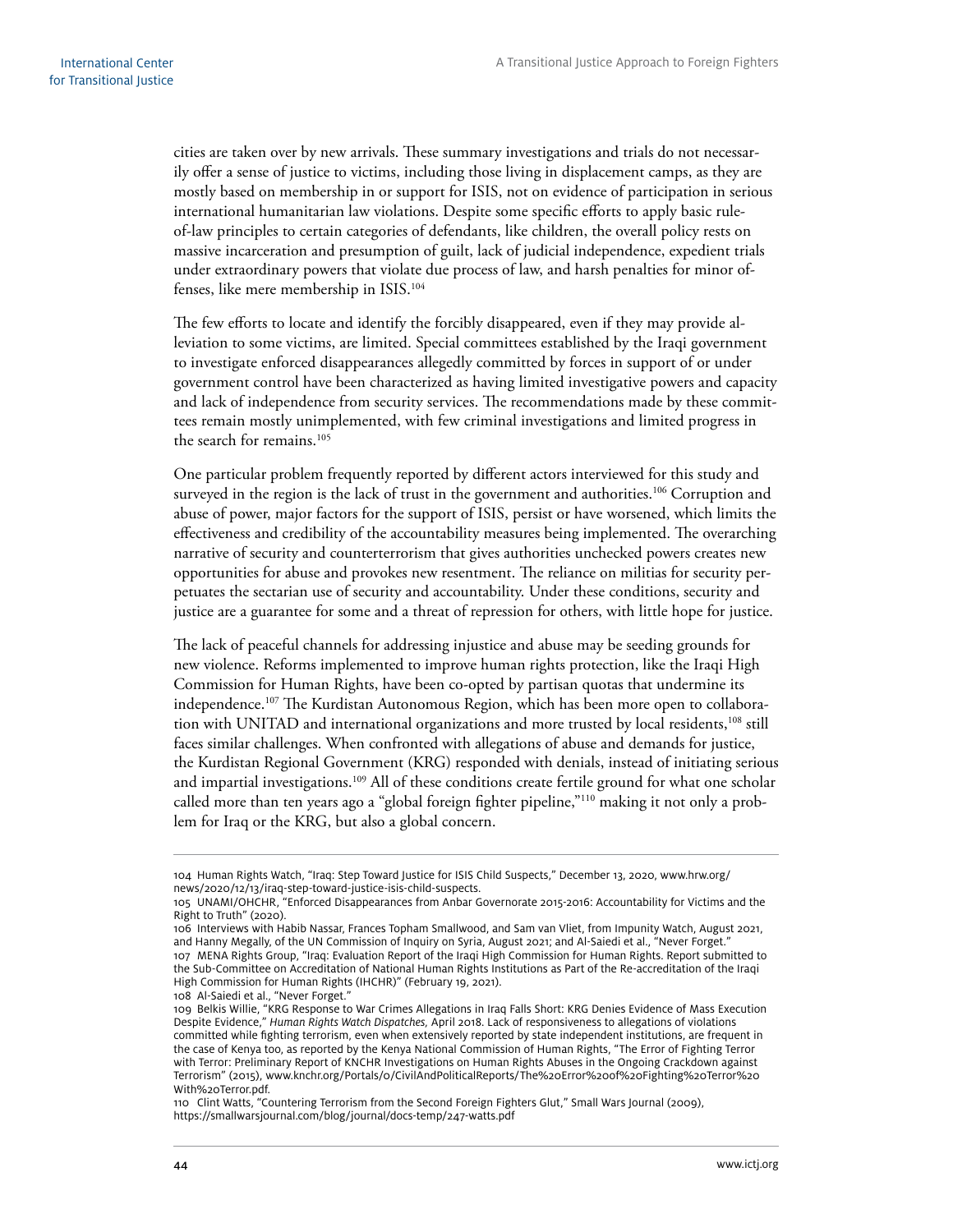The 2019 "Never Forget" study of conflict-affected communities in northern Iraq provides relevant insights into the priorities of those living in this difficult situation regarding peace and justice.111 Serving as a harsh indictment of the Iraqi government, but also of the international community as complicit and ineffective, the views shared by these populations offer important guidance for designing policies that respond to local needs for security, justice, and fairness. Piecemeal efforts, like expanding initial efforts to find some of the forcibly disappeared from the Yazidi genocide, could provide relief to some people, while leaving many other issues unaddressed. Selective forms of justice, focused only on ISIS or Yazidi victims or sexual or genderbased violence,<sup>112</sup> without addressing serious crimes committed by other actors or against other groups, would nurture the perception of injustice and oppression.<sup>113</sup>

Different actors have made comprehensive recommendations for justice, some of them based on lessons from transitional justice, but they have been largely ignored because they would threaten the existing balance of power. Specific recommendations for improving prosecutions, like focusing investigations on those most responsible while establishing alternative measures for those found not complicit in the planning or execution of serious crimes,<sup>114</sup> could improve the effectiveness of justice efforts. When mere group membership is a punishable crime that can be established without substantial evidence, however, it may seem easier to simply send everybody to jail, just in case. Research pointing to different forms of engagement and collaboration among those who remained in Mosul under ISIS occupation offers a nuanced picture of living conditions and support,<sup>115</sup> but those distinctions have not been used to change the situation of thousands who are incarcerated without being charged or without evidence of their involvement in serious violations of international humanitarian law.

Reparation policies based on existing laws can offer some forms of support and opportunities for reconstruction in affected communities. However, Law No. 20 of 2009 has proven to be only partly effective, due to the limited categories of losses it offers that prioritize men and those with documented violations as beneficiaries. Awards are determined on a case-by-case basis, which makes implementation slow and inaccessible to many. The later inclusion of legal entities as "victims" limits accessibility to poor people with limited evidence and ability to make successful claims, particularly in the area occupied by ISIS. A cumbersome application process and significant backlog makes it an ineffective tool for more urgent reconstruction. Recommendations to members of the US-led coalition to assume their responsibility for reparations have gone unaddressed.116

The Yazidi Female Survivors Law has been praised for including conflict-related sexual violence and recognizing additional forms of reparations beyond compensation, particularly rehabilitation, which includes psychosocial support, educational opportunities, employment, and address-

<sup>111</sup> Al-Saiedi et al., "Never Forget."

<sup>112</sup> Coalition for Just Reparations, "Towards a Viable Reparations Scheme for Survivors of Conflict Related Sexual Violence In Iraq: Policy paper" (2020); and Global Network of Women Peacebuilders, "Seeking Accountability and Preventing Reoccurrence: Addressing Conflict-Related Sexual Slavery through the Women, Peace, and Security Agenda. Case Study: Conflict-Related Sexual Slavery and the Yazidi Genocide, Iraq" (2020).

<sup>113</sup> Impunity Watch, PAX, and Syrian Center for Media and Freedom of Expression, "ISIS-only Tribunal: Selective, Politicised Justice Will Do more Harm Than Good," Policy Brief (October 2019).

<sup>114</sup> Mara Redlich Revkin, Institute for Integrated Transitions, "The Limits of Punishment: Transitional Justice and Violent Extremism," Iraq case study (2018); Human Rights Watch, "Flawed Justice"; and Kristen Kao and Mara Redlich Revkin, Gothenburg University, "To Punish or to Pardon? Reintegrating Rebel Collaborators After Conflict in Iraq," Working Paper No. 17 (2018).

<sup>115</sup> Kao et. al., "To Punish or to Pardon?."

<sup>116</sup> Ceasefire - Centre for Civilian Rights and Minority Rights Group International, "Mosul after the Battle: Reparations for Civilian Harm and the Future of Ninewa" (January 2020); and Ceasefire - Centre for Civilian Rights and Minority Rights Group International, Clara Sandoval and Miriam Puttick, "Reparations for the Victims of Conflict in Iraq: Lessons learned from Comparative Practice" (November 2017).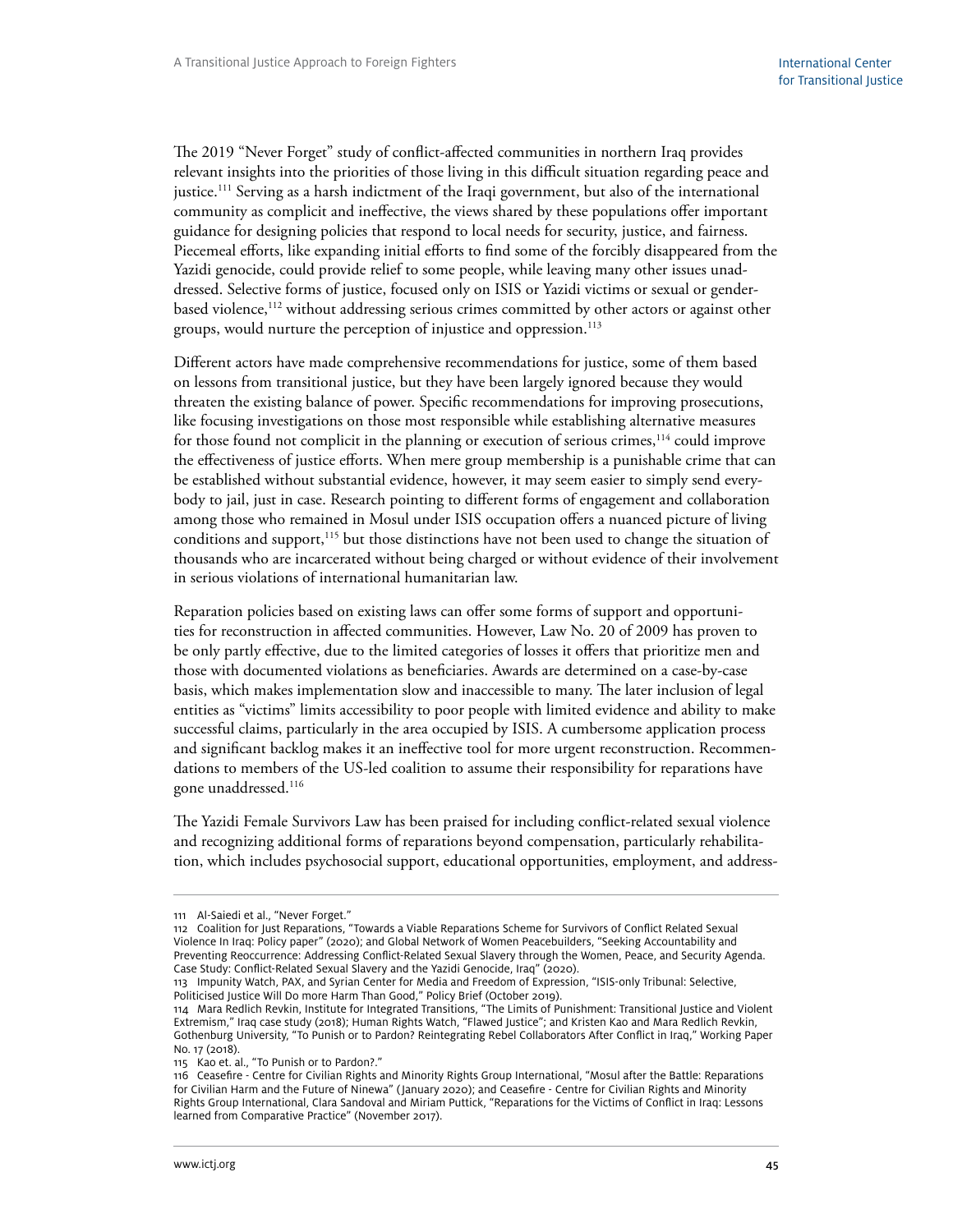<span id="page-51-0"></span>ing the legal status of children born of rape. This law certainly complements Law 20, adding a missing gender dimension. Recommendations have been made to expand the law to other victims of conflict-related sexual violence committed by ISIS who are not Yazidi, which would be a welcome development.<sup>117</sup> Any expansion of the applicability of such a law, though, should also address the acceptance of children born from rape and their mothers by their communities, and guarantee their adequate integration as an essential component of reparations. However, the legal framework for reparations would mark just the beginning of the challenge of effectively providing reparations to all victims without requiring insurmountable burdens of evidence or revictimizing applicants already experiencing trauma and stigmatization. If done correctly, measures facilitating accessibility could also serve to improve the implementation of Law 20.

Fewer recommendations have been made about reintegrating families or those with low-level involvement in atrocities committed by ISIS, even if there is support for the idea of peaceful coexistence.<sup>118</sup> The number and consistency of many recommendations could serve as useful guidance for the Iraqi government and KRG, although most have been ignored. The Global Programme on Prosecution, Rehabilitation and Reintegration could assist the implementation of these recommendations, as well as the Global Framework for United Nations Support on Syria/Iraq Third Country National Returnees, managed by UNOCT and UNICEF. Further, if suggested improvements for prosecutions, reparations, or reintegration are adopted but implemented selectively, favoring certain categories of victims or leaving out violations committed by certain groups excluded, they will have limited effect. Moreover, justice and reparations for past violations are undermined if authorities fail to ensure nonrepetition by ignoring government abuse and corruption.

#### **Syria**

The situation in Syria is very different but no less challenging than the one in Iraq. Because the conflict with ISIS is part of a broader armed conflict, with different players controlling different regions, policy proposals for Syria are limited to the northeast region, an area now controlled by SDF. The lack of a clear governing structure with legitimacy and international recognition for SDF rule makes it difficult to establish a comprehensive policy for addressing violations attributed to ISIS even for those regions. However, that precariousness can favor collaborative efforts, with states committed to implementing policies that are more firmly rooted in human rights. This should be understood as a responsibility for those states with the capacity to have a positive influence on creating conditions for sustainable peace based on guaranteeing human rights to all the different communities and people who live there. Compared to Iraq, potential interventions in northeast Syria depend much more on the coalition supporting SDF and other western states, with Iraqi Kurdistan in between those two positions. This makes it more feasible to develop a comprehensive policy for addressing the violations committed by ISIS, including establishing conditions for the release of internees who do not bear responsibility for serious crimes, while implementing mechanisms for the investigation and prevention of violations committed by SDF and other groups. Nevertheless, AANES's precarious hold on power and lack of legitimacy requires adopting a flexible approach, working with the provisional administration as a de facto ruler, but also with other political or community leaders, so that the process is not perceived as propping up SDF or relying exclusively on its ability to stay in power in a volatile region.

Given the nature and magnitude of the violations committed in Syria, transitional justice can offer lessons that could be adapted specifically for that context. A combination of criminal justice, truth seeking, and reparations designed to address massive violations could offer a sense of

<sup>117</sup> Güley Bor, LSE Middle East Centre, "Response to and Reparations for Conflict-Related Sexual Violence in Iraq: The Case of Shi'a Turkmen Survivors in Tel Afar" (October 2019).

<sup>118</sup> Al-Saiedi et al., "Never Forget."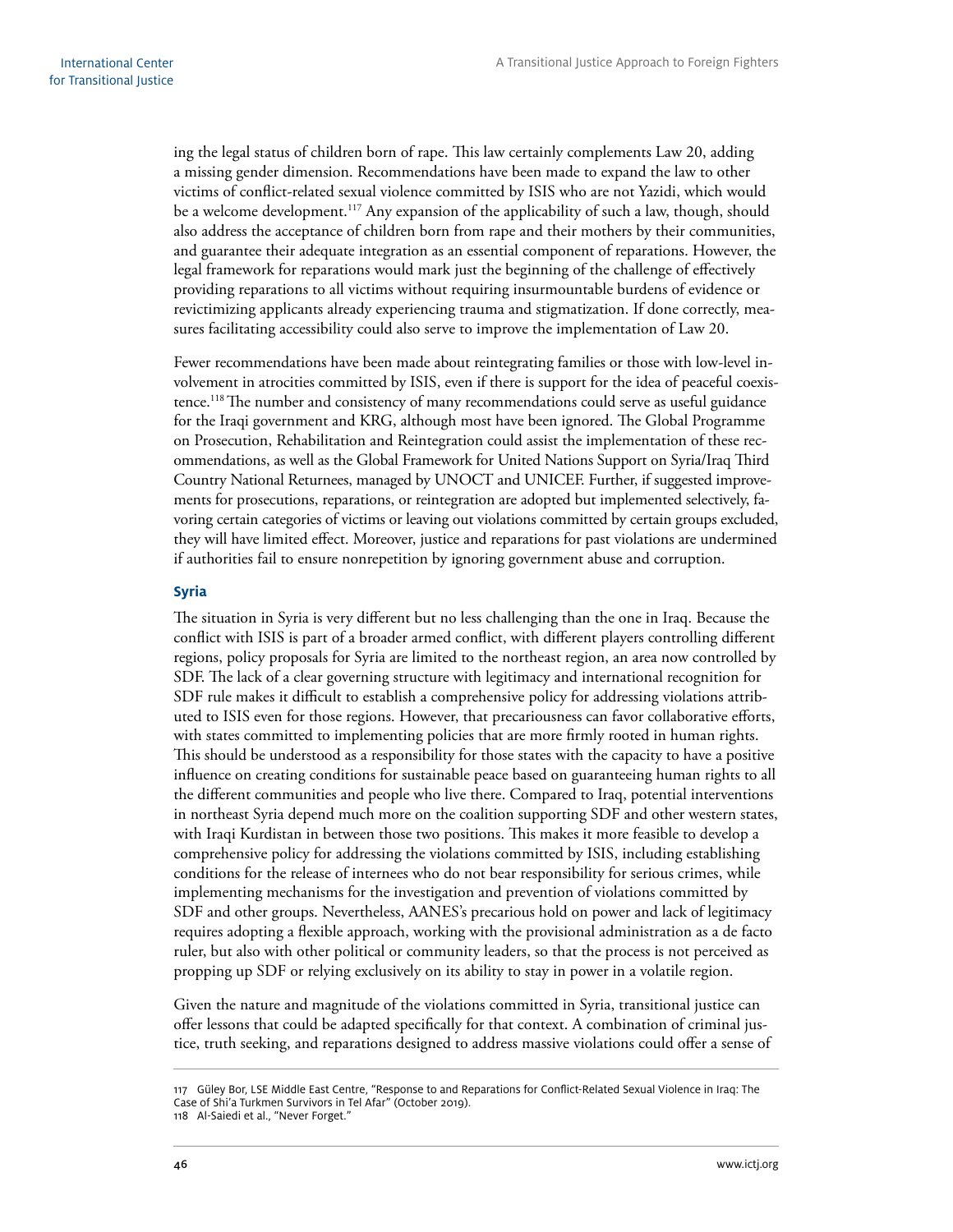accountability and redress, while reducing the likelihood of revenge killings and limiting resentments that could lead to the resurgence of violence. This could include: screenings to determine which internees should be freed and which should join a rehabilitation process or be investigated for possible serious crimes; developing criminal investigations and trials directed at those most responsible; creating rehabilitation and reintegration process for all others; and strategies involving truth seeking, community dialogue, and forms of acknowledgment of responsibility. These efforts should be centered on community involvement and mechanisms that can offer truth and transparency to victims and affected communities. Even more important than handing down sentences would be to give communities a sense of justice. A leading human rights advocate who works in the region and has vast experience on transitional justice affirms:

Beyond criminal accountability, foreign assistance should support justice measures seeking to address the real and immediate needs of affected populations, politically, technically, and financially. These measures may include mechanisms to search for the disappeared, individual and collective reparation for survivors and affected communities, and policies for the protection of property of displaced persons. Furthermore, international assistance should promote and support justice processes that directly associate affected communities, victims, and grassroots actors and allow them to participate meaningfully in defining priorities, as well as designing and implementing corresponding policies.<sup>119</sup>

A wide range of stakeholders should be involved in examining the needs and priorities of those affected by the conflict in northeast Syria. Consultations should be conducted with communities that tended to support or feel sympathetic to ISIS, those under ISIS occupation who could not escape and needed to provide some kind of collaboration to survive, those who suffered violations committed by other groups, and those interned for being in the wrong place at the wrong time. Communities need to perceive that these efforts are motivated by a need for justice, not revenge.

Based on remote consultations with people in the region, one commentator proposed a "multidimensional justice," including establishing "truth commissions that could provide more in-depth analysis of the full range of crimes committed by ISIS," "deepening understanding of the inner working of the group," and forms of reparations "such as monetary compensation or public apologies" to be defined through extensive consultations.<sup>120</sup> The proposal includes the creation of "Missing Persons Committees," which may require technical cooperation from entities with relevant experience, like the commission set up in Iraq to search for and identify missing Yazidi, and "healing programmes," understood as "platforms for victims and former ISIS members to interact," which could draw on "traditional or religious practices."121 The proposal is based on several conditions, including issues of authority, independence of the mechanisms, transparency, due process, victims' agency, and civil society participation.<sup>122</sup>

Incorporating victims and affected communities in the design and implementation of such policies is particularly important to ensure that they are appropriate to the context and have public buy-in,<sup>123</sup> especially given the significant influence of the United States and other coalition members that support SDF and the problems of the institutional legitimacy of the SDF author-

<sup>119</sup> Habib Nassar, "The Failure of Top-Down Approaches to Transitional Justice: What Iraqis and Syrians Teach Us," *PeaceLab-Blog,* December 13, 2018, https://peacelab.blog/2018/12/the-failure-of-top-down-approaches-to-transitionaljustice-what-iraqis-and-syrians-teach-us

<sup>120</sup> Haid Haid, Chatham House, "Breaking the Cycle of Violence Transitional Justice for the Victims of ISIS in Syria," Research Paper (April 2020), 7

<sup>121</sup> Ibid.

<sup>122</sup> Ibid, 9–12.

<sup>123</sup> Interviews with Haid Haid, of the Middle East and North Africa Programme at Chatham House; and Habib Nassar, Frances Topham Smallwood, and Sam van Vliet, of Impunity Watch, August 2021.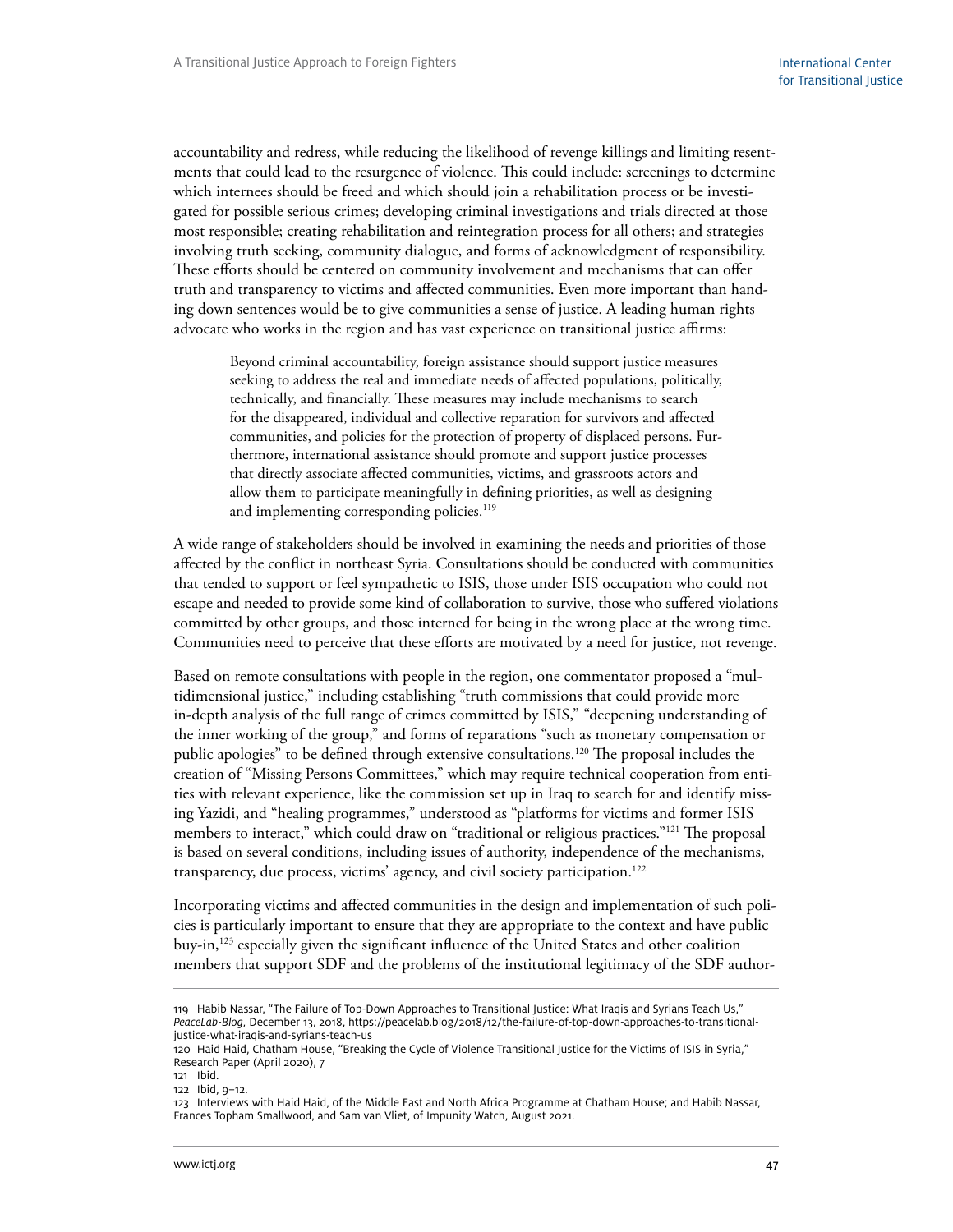<span id="page-53-0"></span>ity, particularly among Arab communities in the region. The participation of communities most affected by crimes committed by ISIS and communities where most internees will likely end up relocating will be essential to their effectiveness as peacebuilding tools. Involving victims and women is particularly critical in Syria, as they are often sidelined, which explains in part the lack of response to sexual and gender-based violence in Syria.<sup>124</sup> Beyond criminal investigations, their participation in defining and taking an active role in truth seeking, reintegration, and reparations is essential if the aim is reintegration of those released. The whole population living in the area may have daily interactions with those released, not just community leaders and decision makers. Their legitimate grievances, and their attitudes towards returnees, may seriously affect any reintegration effort. Preventing stigmatization or revenge requires their involvement.

#### **Screening**

Given the number and diversity of people interned in camps in Syria, there is a need for a largescale screening process to identify individuals who were involved in serious crimes, to expedite the release of those who do not need to be held. However, the large number of children among the internees should be presumed innocent and immediately freed, except for the very few who may be responsible for crimes based on specific evidence. The screening process for adults requires transparent assessments, involving victim representatives, SDF security, and other entities. The current screening process, implemented by SDF, needs to be evaluated in order to assess whether and to what degree it goes beyond mere security and criminal justice considerations. In Nigeria, a similar screening process not only lacks transparency, clear standards, and independent controls, but relies on prolonged extrajudicial detention of large numbers of people captured by the army from areas previously controlled by Boko-Haram, including former combatants as well as people who live there and, in most cases, suffer Boko Haram subjugation.125

However, current levels of resentment and mistrust, after so much suffering, require a high degree of involvement of community representatives in the screening process for adults. This could prevent stigmatization or revenge against those released. Setting up this process may require careful consultation with affected communities, providing information on the kinds of issues to be considered in the screening, and an institutional framework that addresses the problems of legitimacy that SDF faces. The involvement of the UN Office of the High Commissioner of Human Rights as a third party could help to bolster the legitimacy and fairness of this approach.

#### Defining Conditions for Freeing Internees

Poor conditions makes living in internment camps an untenable situation. They are breeding grounds for further violence, abuse, and human trafficking as well as further resentment and grievances. The conditions themselves constitute systematic violations of the most basic human rights, which possibly increase recruitment by groups that could reengage in political violence. The initial liberation of thousands of internees by SDF released the pressure to some degree; however, those releases, made under agreement with local leaders, may have been of people with links to those communities. In those cases, it was easier to assess individual involvement in the commission of serious crimes and the degree of threat each represented, as the leader involved may have known them. More can be done to improve the capacity of returnees to integrate into communities and for communities to accept them without fear of reprisal or stigmatization. The acceptance of community leaders provides at least a baseline for working on reintegration.

<sup>124</sup> This does not mean that only women can be victims of sexual violence. Stigma towards sexual violence could be a bigger factor for male victims.

<sup>125</sup> Vanda Felbab-Brown, Mark Freeman, Mara Revkin, and Ron Slye, Institute for Integrated Transitions, "The Limits of Punishment: Transitional Justice and Violent Extremism" (2018).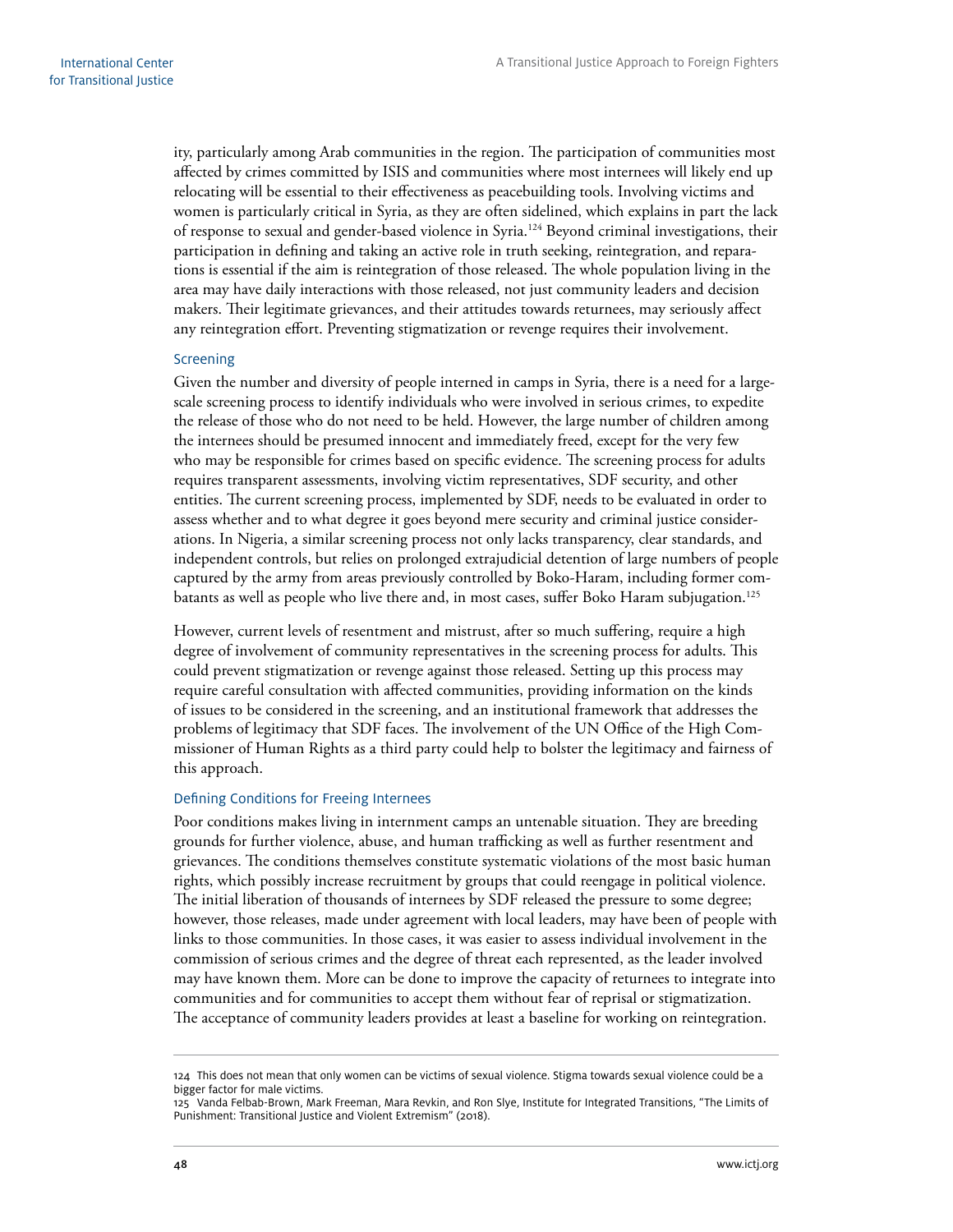Early release of the majority of children requires measures for guaranteeing their best interests are served. This involves guaranteeing safe conditions for resettlement and family unification and, particularly, release with their mothers. Unless there is strong evidence that mothers of children have been involved in the commission of serious crimes, they should be released as well, through an expedited process.

The main challenge is how to deal with those who do not belong to communities in the areas where internees would be able to return. One group comprises Iraqi nationals or nationals of other countries who are threatened with repression, discrimination, imprisonment, and torture should they return and other foreigners whose countries of origin present similar conditions. They should not be repatriated or expelled to those countries as it would constitute a violation of the prohibition of refoulement. Another group comprises Syrian nationals from areas occupied by the Syrian government or by other forces that would oppose their return. It is also unlikely that Turkey would accept returnees sent by SDF or efforts by SDF to engage in negotiations about them. Finding a resettlement solution for these internees may require further consultations. If no other solutions are found, they may need to be located to displacement camps under some form of management that provides security, conditions of well-being that guarantee the enjoyment of their rights under international human rights law, and an opportunity to make decisions about their future settlement. This may require the involvement of entities with experience working with refugees and displacement, such as the International Organization for Migration and the UN Refugee Agency.

Among those who will need to be relocated, most likely in the region, if security and political conditions allow, are other foreigners who may not be able to return to their countries of origin, some of whom were fighters. Because they have neither roots in communities of return nor cultural proximity to the rest of the population, their integration might prove more difficult. For those who participated in fighting, integration could pose serious challenges. There are no comparative experiences of resettling former foreign combatants. This effort may require careful processes of truth seeking, expressions of repentance, and involvement in community reconstruction to build trust. A more expensive but tenuous alternative would be implementing security measures to assure the safety of the communities and those resettling, to reduce the likelihood of revenge killings.

Community acceptance of the thousands of internees to be released would require both community-based approaches and more general methods to promote acceptance and reduce stigmatization or revenge attacks. This could be done through a combination of community reintegration programs and truth-seeking initiatives, which may require the participation of community leaders, civil society, religious groups, and AANES. Immediate consultations with these actors are needed to define strategies for internees in camps and for when they are freed or relocated. Broad inclusion in these consultations could help give legitimacy to those strategies in a context of political volatility, where AANES's authority cannot be considered a given in the long term. Kenya provides a helpful example of defining policies at the county level and incorporating local leaders. Imams have proven helpful in developing counter-narratives to stigmatization and facilitating deradicalization or disengagement. It is an example that also offers important warnings, though, against the use of security and counterterrorist approaches and police overreach, which have subverted many of the efforts and led to the intimidation and even persecution of some of those involved.<sup>126</sup>

<sup>126</sup> Interviews with Zaina Kmobo, from Haki Kenya, and separate interviews with several Kenyan returnees from Somalia, August, 2021.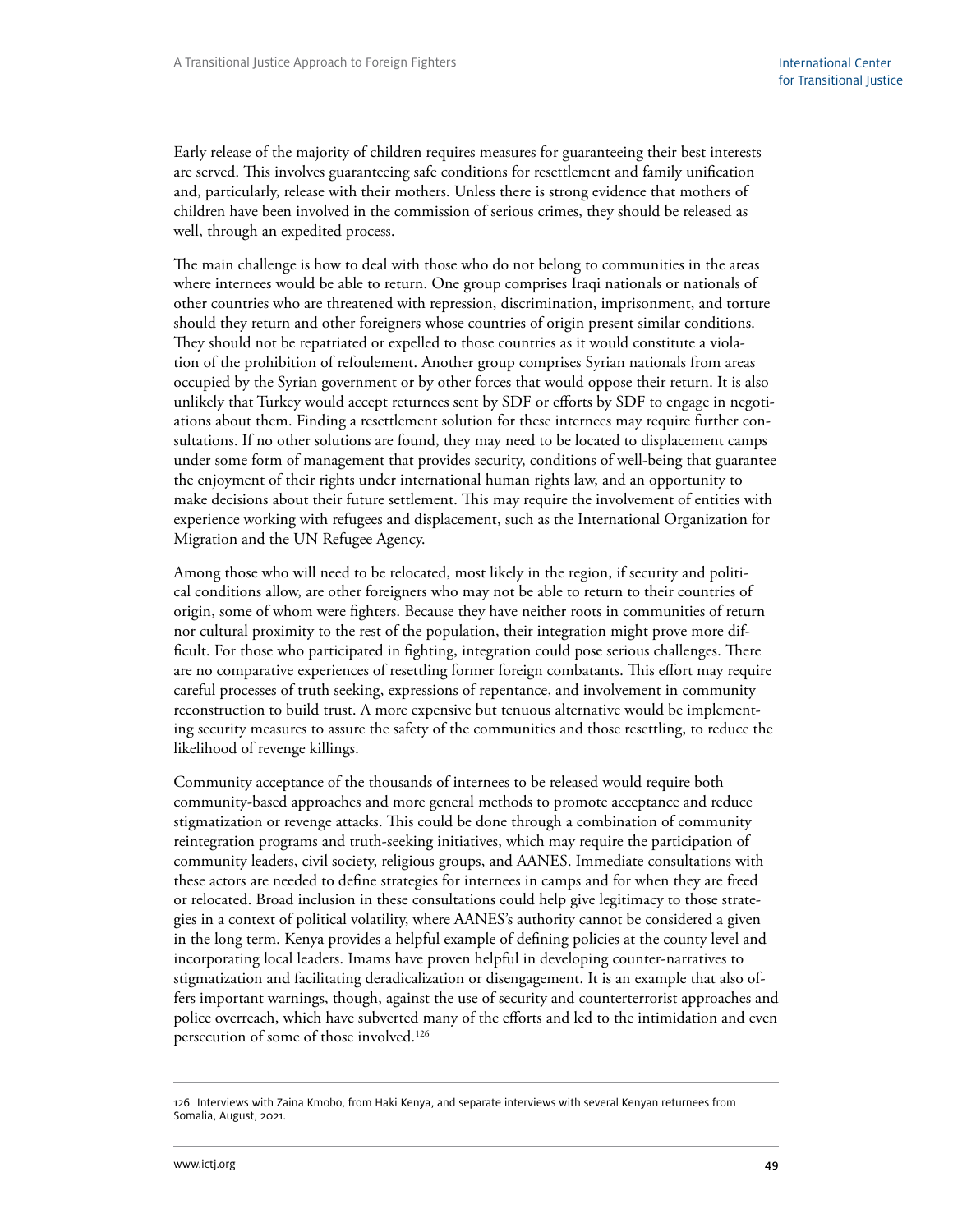Community-based approaches could be drawn from experiences of reintegrating child soldiers and other community reconciliation initiatives, mentioned above. These methods combine work with returnees' family members or those closest to them and the broader community. They may depend on the size of the community and degree of cohesion and the grievances that community members may have against returnees. They should include some ceremonial aspects that give voice to victims' complaints and grievances and allow returnees to respond as well as healing aspects, such as those suggested above.<sup>127</sup> Their design should depend on returnees' level of participation in any form of abuse and their perceived involvement by respective communities. One primary goal could be to better align that public perception of guilt with the specific roles that returnees played, resisting generalizations.

Often reintegration processes are accompanied by economic stabilization for returnees. Although that can be important for guaranteeing reintegration, providing benefits to returnees can be a two-edged sword, especially if they exceed the benefits and treatment that victims receive. This is one of the most serious criticisms of disarmament, demobilization, and reintegration programs in the absence of reparations. Any benefits should not be provided in ways that put returnees in a better condition than that of affected communities and victims. If the goal is to obtain community acceptance of returnees, careful considerations should be made to offer shared benefits. Reintegration of former combatants in Sierra Leone, for example, included school packages for the entire receiving community, not just returnees' direct beneficiaries.<sup>128</sup>

The need for acceptance of returnees through the inclusion of acknowledgment of violations suffered by affected communities and the implementation of certain forms of reparations or other benefits has been included in some reparation efforts for victims of sexual violence and their children. Women abducted by the Lord Resistance Army in Uganda and their children, for example, have been viewed with suspicion by members of their communities of origin for what they consider "introducing extra-community lineage" and being associated with those who caused harm to the community—even if they were clearly victims of the same group. It has been recommended that states design forms of reparation that involve community consultations, to avoid reinforcing stigmatization or resentment against returnees.<sup>129</sup>

One challenge that a community reintegration process might face is timing. Developing an effective program requires holding consultations with internees' families and the communities to which they will return. However, the need for immediate release may require some short-term measures while further design, preparation, and budgeting are carried out. This is a situation that transitional justice processes often face. Providing immediate assistance to both communities and returnees could be an adaptive mechanism in the same way that assistance is provided when conditions make a reparations policy difficult.<sup>130</sup> This may require accommodating different needs and being sensitive to the reactions of communities of return, to foster inclusive responses and avoid conflict.

<sup>127</sup> Haid, "Breaking the Cycle of Violence," 8.

<sup>128</sup> Through the Community Education Investment Program. See UNICEF, "The Disarmament and Demobilization and Reintegration of Children Associated with the Fighting Forces: Lessons Learned in Sierra Leone (1998–2002)" (2005). 129 Virginie Ladisch, ICTJ, "From Rejection to Redress: Overcoming Legacies of Conflict-Related Sexual Violence in Northern Uganda" (2015), www.ictj.org/sites/default/files/ICTJ-Report-Uganda-Children-2015.pdf 130 See, for example, the interim relief program implemented in Nepal and interim reparations implemented in Sierra Leone. Both experiences show that one risk of choosing interim policies is that, with the pressure lowered, the government felt less compelled to implement definitive and more comprehensive measures. On Nepal, see Ruben Carranza, ICTJ, "Relief, Reparations, and the Root Causes of Conflict in Nepal" (2012), [https://www.ictj.org/publication/](https://www.ictj.org/publication/relief-reparations-and-root-causes-conflict-nepal) [relief-reparations-and-root-causes-conflict-nepal;](https://www.ictj.org/publication/relief-reparations-and-root-causes-conflict-nepal) and ICTJ, "From Relief to Reparations: Listening to the Voices of Victims" (January 9, 2012), www.ictj.org/publication/relief-reparations-listening-voices-victims. On Sierra Leone, see Mohamed Suma and Cristián Correa, ICTJ, "Report and Proposals for the Implementation of Reparations in Sierra Leone" (2011), www.ictj.org/publication/report-and-proposals-implementation-reparations-sierra-leone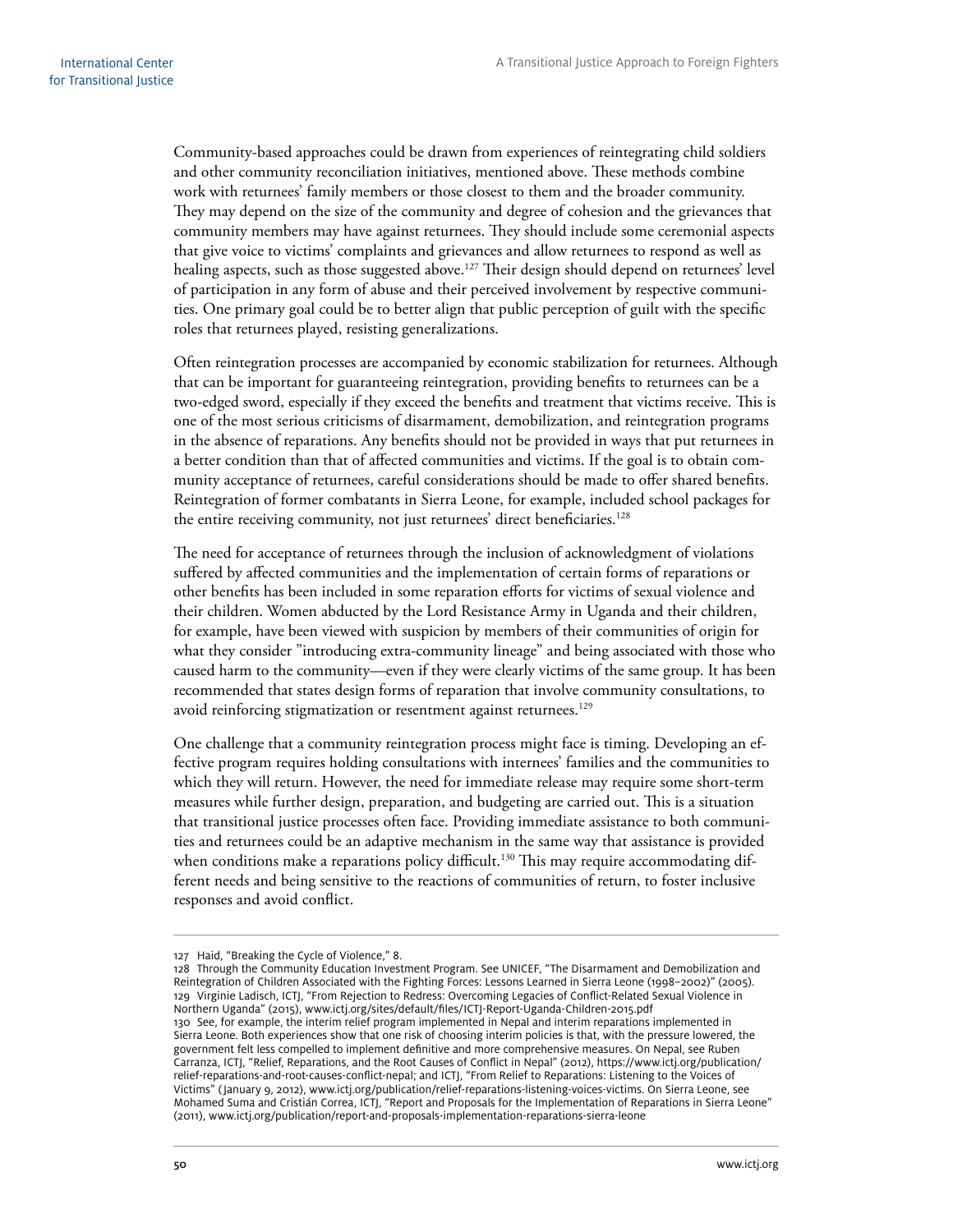#### <span id="page-56-0"></span>Truth Seeking

Truth commissions can play a role in general investigations that help to guide prosecutions towards the most serious crimes and those most responsible for violations in the conflict. However, investigative mandates are just one part of what truth commissions can offer, which is closely associated with the work of commissions of inquiry. Investigative methods and standards for truth commissions vary; they are not equal to those required for criminal prosecution. Moreover, the contributions of truth commissions tend to be more significant in understanding the causes and overall consequences of a conflict, giving voice to victims in more flexible ways than judicial proceedings and exploring issues that are relevant to the future peaceful coexistence of communities affected by violence.

In the context of conflicts involving ISIS, a truth-seeking exercise that includes diverse voices and operates independently of power brokers could help to identify the conditions that facilitated the rise of ISIS, which is important for preventing recurrence. According to one interviewee, "Because political and social grievances are the main driver behind local grievances, political and security reforms should be the priority."131 A truth-seeking effort could help to identify those grievances and propose reforms to address them, even if part of a longer-term agenda for political reform.

Designing a truth-seeking exercise would require consultations among the different people who inhabit the region about what they wish to know and what should be acknowledged publicly. It would require a mechanism for selecting a group of individuals to serve as commissioners who could be trusted by members of different communities and granting them powers that would keep them remain independent of authorities, including the SDF. It may require examining the issues that provoke resistance from SDF and some states involved in the conflict. It would require resources to reach different communities and hold meetings and dialogue sessions with different actors. Finally, it would need guarantees of security for those speaking out, confidentiality, and in some cases protection from prosecution based on statements given under confidential protection.

Implementing a truth-seeking process, though, requires certain minimal conditions of security and trust. In this case, neither those who were in any way involved or associated with ISIS nor victims of violations committed by ISIS, SDF, or other armed groups or coalition forces may feel safe to talk. Under such circumstances, only small local efforts in communities that offer safe conditions for various actors to speak may be feasible. Another option is to implement a confidential consultation process to identify grievances, needs, and demands among different communities; build trust; and prevent corruption and abuse, as part of a gradual process of reducing intercommunal tensions and improve safety.

#### Reparations, Assistance, and Reconstruction

In a context like northeast Syria, reparations cannot be fully disconnected from assistance and reconstruction. The urgency of addressing the needs of people in the region, including not only those who lived there before the conflict, but also those who relocated there or were displaced during the conflict, demands an approach to reparations based more on needs than strict restitutio ad integrum. This is one of the main lessons for reparations policies drawn from transitional justice experiences, given the irreparable nature of the suffering and damage caused by conflict. This requires an approach very different to the kinds of reparations ordered in judicial settings or even of claims commissions, like the ones implemented in Iraq and elsewhere.

<sup>131</sup> Interview with Syrian ICTJ consultant Qutaiba Idlbi, July 2021.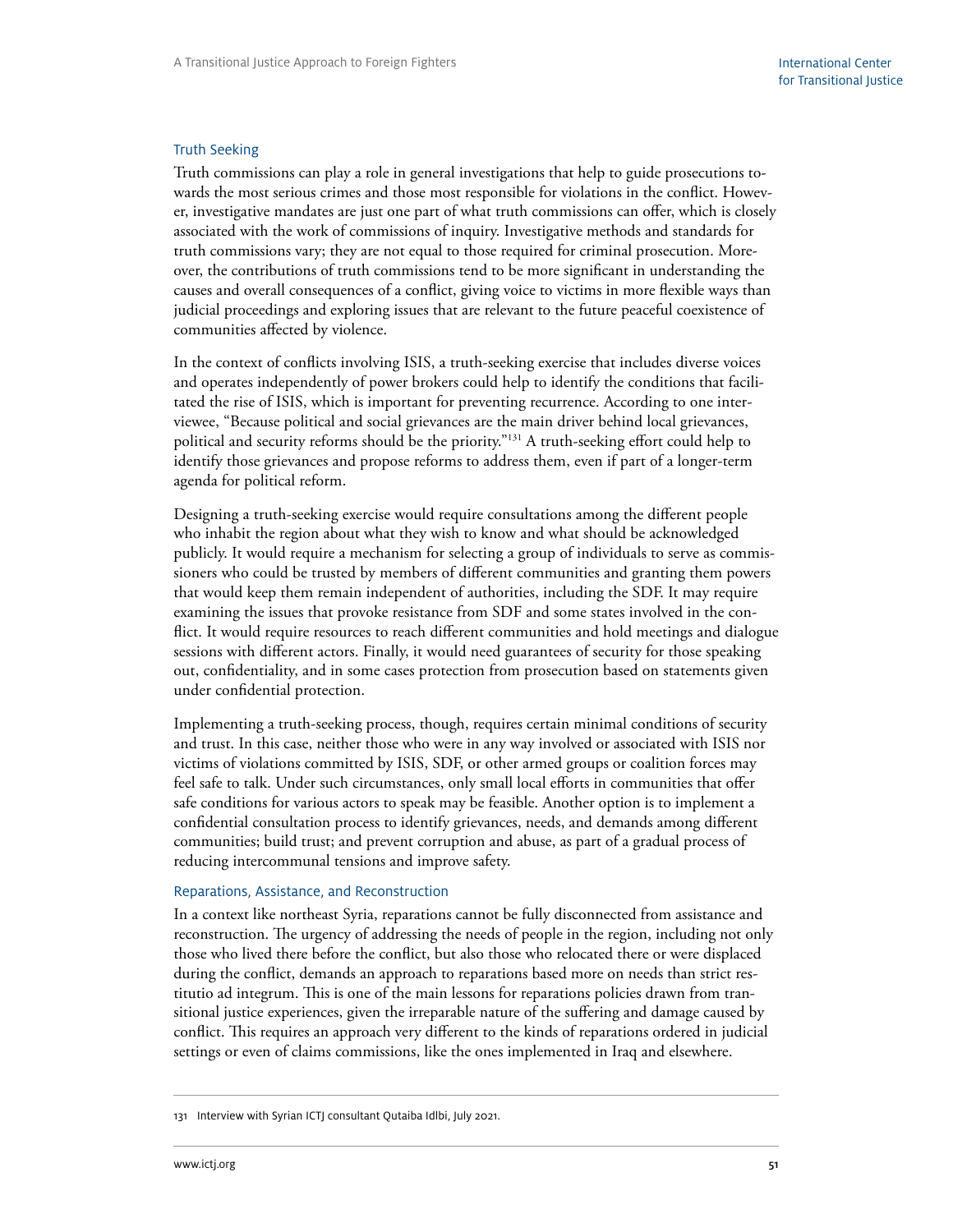<span id="page-57-0"></span>Any discussion about reparations needs to start from a guarantee of basic living conditions for everybody in the region, including basic services, schooling, health care, shelter, and rebuilding the economic output of the population. This requires asking what is needed to live in conditions of dignity or to reconstruct what was lost collectively, rather than understandings of reparation that tend to focus on individualized responses.

Forms of collective reparations or reconstruction efforts that directly involve former fighters, like ISIS members, could have a reparatory effect. They could represent what one observer called "giving back to the community," as an essential aspect of reparations.<sup>132</sup> This approach is being tried in Colombia, where FARC members are engaged in clearing landmines and unexploded devices. Additionally, the Special Jurisdiction for Peace is designing "restorative sanctions" for those found guilty of crimes who acknowledge their responsibility, a process to be defined with community involvement under Article 141 of Law 1957 of 2019. However, any initiative that involves former fighters needs careful human rights monitoring in order to minimize risks to their safety as well as any form of forced labor. Funding for these projects, and reconstruction more generally, may need to come from donor contributions, perhaps from states whose citizens were involved in the conflict and/or states interested in supporting the peacebuilding process; however, contributions may need to be framed from the perspective of reconstruction and assistance rather than as a response to an obligation to provide reparations. The approach should not follow the practice of compensation claims or trials but, instead, peacebuilding and community reconstruction. The design and implementation of the projects should be done with the local authorities and community leaders, emphasizing the involvement of women. Lessons from community reparations programs in Morocco; Peru; Aceh, Indonesia; and Colombia could help to craft effective policies and avoid corruption.<sup>133</sup>

#### Criminal Investigations

As mentioned, the difficulty of investigating massive crimes committed in the context of conflict makes it challenging to prosecute offenders, which has translated, instead, into massive prosecutions for mere group membership or playing minor roles in ISIS, even if they carried weapons. This constitutes a poor form of justice because it does not provide truth for victims and it could result in treating fighters who played a significant role in commanding operations that resulted in massacres and other crimes against humanity the same as fighters with a minimal or nonexistent role. This wide-net approach to criminal justice that results in mass incarceration may provide the appearance of justice and contain the resurgence of ISIS in the short term, but it could create further risks in the long term when those given short sentences are released, escape, or obtain their release with a change in political power. The more that fighters are automatically treated as war criminals or terrorists, the more they are socialized in detention to use violence to achieve their goals and seek revenge.

Given the time and conditions needed for serious investigations, it is advisable to follow lessons from justice processes in conflict and post-conflict scenarios, where investigations have targeted the most serious offenders and low-level participants face prosecutions for less serious offenses, applying differentiated treatments aimed at long-term disengagement. Experiences in Rwanda

<sup>132</sup> Interview with Haid Haid, August 2021.

<sup>133</sup> For Morocco, see ICTJ, "The Rabat Report: The Concept and Challenges of Collective Reparations" (2011), https://www.ictj.org/publication/rabat-report-concept-and-challenges-collective-reparations, and Mustapha Hadji, ICTJ, "Moving from Mirage to Reality: Transitional Justice and Prevention in Morocco" (2021), [https://www.ictj.org/publication/](https://www.ictj.org/publication/moving-mirage-reality-transitional-justice-and-prevention-morocco) [moving-mirage-reality-transitional-justice-and-prevention-morocco](https://www.ictj.org/publication/moving-mirage-reality-transitional-justice-and-prevention-morocco). For Peru, see Julie Guillerot, ICTJ, "Alive in the Demand for Change: Transitional Justice and Prevention in Peru" (2021), https://www.ictj.org/publication/alive-demandchange-transitional-justice-and-prevention-peru. For Colombia, see Cristián Correa, ICTJ, "From Principles to Practice: Challenges of Implementing Reparations for Massive Violations in Colombia" (2015), [https://www.ictj.org/publication/](https://www.ictj.org/publication/principles-practice-challenges-implementing-reparations-massive-violations-colombia) [principles-practice-challenges-implementing-reparations-massive-violations-colombia.](https://www.ictj.org/publication/principles-practice-challenges-implementing-reparations-massive-violations-colombia)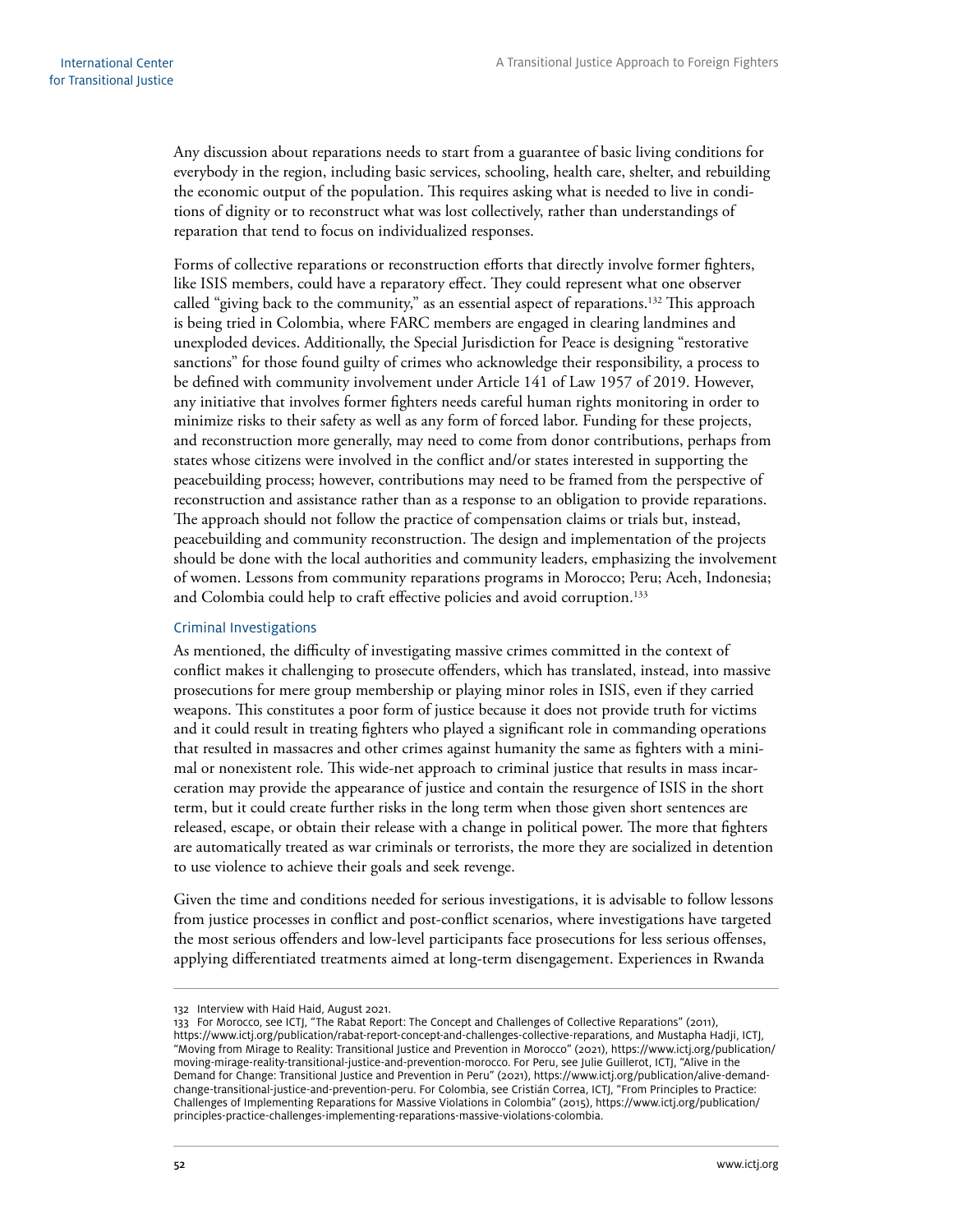and Colombia134 point to forms of criminal accountability for massive numbers of defendants, differentiating between their levels of responsibility. Conditional benefits in exchange for collaboration could help not only to improve the capacity to target those most responsible for serious crimes, but also provide information for finding the missing and forcibly disappeared, clarifying facts beyond criminal investigations and obtaining acknowledgment of responsibility, apologies, and other forms of symbolic reparations.

Even if there is political support for adopting an appropriate and targeted criminal justice policy, designing a legitimate and effective mechanism that can guarantee impartiality and due process of law is extremely difficult. The International, Impartial and Independent Mechanism can help prosecutions based on universal jurisdiction in other countries and eventually make a referral to the International Criminal Court or to a future court established by a legitimate government. However, none of these alternatives offer a response at the scale and that is needed for victims. Several options have been proposed, including the creation of an international court or a hybrid mechanism or interventions modeled on the experience of the International Commission Against Impunity for Guatemala, which achieved significant success in improving the capacity of Guatemalan authorities to advance justice. Nevertheless, all of them face serious problems of legitimacy and feasibility. The UN Security Council, which is the only organ that has authority to create a special court in these circumstances, is unlikely to reach an agreement or to guarantee such a special court would be legitimate, impartial, and not limited to ISIS. Given the political obstacles to establishing any type of court system, however, the only way forward may be to provide support to the SDF-established judicial system while stressing the importance of other mechanisms. It would require significant capacity and legitimacy building. SDF's de facto rule requires finding ways to give legitimacy to a judicial institution and guarantee its independence from the administration, SDF, other armed groups, and foreign powers operating in the area, and to establish a jurisdiction that does not exclude crimes committed by any faction. Those conditions and other due process guarantees are not in place, but AANES seems to be open to outside assistance to increase its legitimacy, a situation that does not exist in Iraq.<sup>135</sup>

Another complex political obstacle to conducting investigations and trials in this context is the need to address all of the most serious crimes, regardless of who committed them. Proposals for special courts that would try only SIS members, without examining the criminal responsibility of SDF members, armed groups, or members of the international coalition who fought against ISIS for similar crimes, would be perceived as victors' justice. Even if limited to crimes committed in SDF-controlled territory, investigations may also implicate members of the Syrian Armed Forces and its allies as well as Turkish forces. No matter the practical difficulty or feasibility, the statute of any criminal justice mechanism cannot target one single group but must be based, instead, on a specific time period and territory and specific types of crimes.<sup>136</sup>

The use of criminal justice to address this complex situation seems to be a priority of the international community. This is not surprising because those instruments have been prioritized by the UN framework and several western nations as the instruments that western nations are

135 Tanya Mehra and Matthew Wentworth, International Centre for Counter-Terrorism, "New Kid on the Block: Prosecution of ISIS fighters by the Autonomous Administration of North and East Syria" (2021). 136 For critique of an ISIS-only tribunal, see Impunity Watch, "ISIS-Only Tribunal: Selective, Politicised Justice Will Do

<sup>134</sup> Most discussions on Colombia tend to focus on the 2016 Peace Agreement and the different institutions set up by it to respond to massive violations. However, there is a wealth of experience from different waves of demobilization of armed groups and the prosecution of those responsible, both members of those groups and state actors, that precedes the peace accords. One notable mention is the system established by Law 975 of 2005, which focused on prosecuting commanders and those with higher responsibility among the different demobilized paramilitary groups, while demobilizing and reintegrating the rank and file members. This effort contributed to creating conditions of trust that helped in reaching an agreement with FARC, the main group that those paramilitary groups fought.

More Harm Than Good," Policy Brief (October 31, 2019).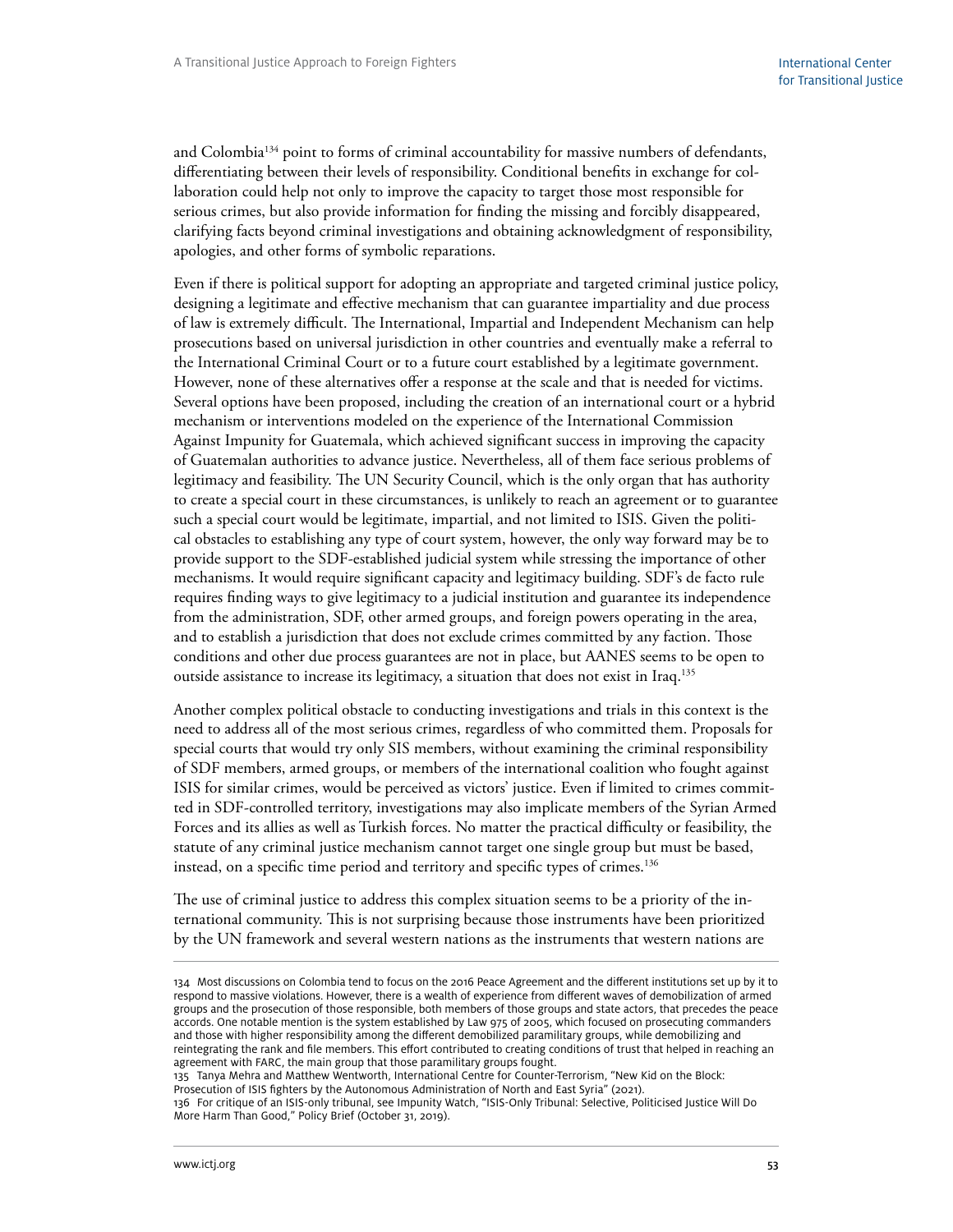more familiar with when dealing with crime. It is also a convenient response for countries of origin that refuse to repatriate their nationals and prefer to outsource their responsibility as a way to provide accountability. Those knowledgeable with the situation, however, insist that military or criminal justice responses are not the primary solution to the complex challenges affecting the region. Rather, they suggest focusing efforts on rehabilitation, reparations, finding the missing and forcibly disappeared, and reconstruction. It seems like mere retribution and an excessive reliance on criminal justice are being imposed from the outside on those affected by the conflict.<sup>137</sup>

Finding responses to critical dilemmas and different priorities is something transitional justice is often forced to do. Adapting to the context, including its particular needs, resources, and obstacles, is essential for advancing justice and guaranteeing the rights of victims in difficult circumstances. The response should not be to wait for optimal conditions, but to identify opportunities, and strategically sequence different efforts, and look for ways to have an impact.<sup>138</sup> As in other processes, it may be advisable to start with reparations, truth seeking, and reintegration, supported by significant assistance and reconstruction efforts, instead of trying to apply a comprehensive cookie-cutter approach. In fact, if the voices of those affected by conflict are taken seriously in defining a policy for northeast Syria, alternative strategies should be implemented without becoming entangled in discussions about legitimacy.

137 Interview of Hanny Megally, August 2021.

<sup>138</sup> Roger Duthie and Paul Seils (eds.), *Justice Mosaics: How Context Shapes Transitional Justice in Fractured Societies*  (International Center for Transitional Justice, New York, 2017).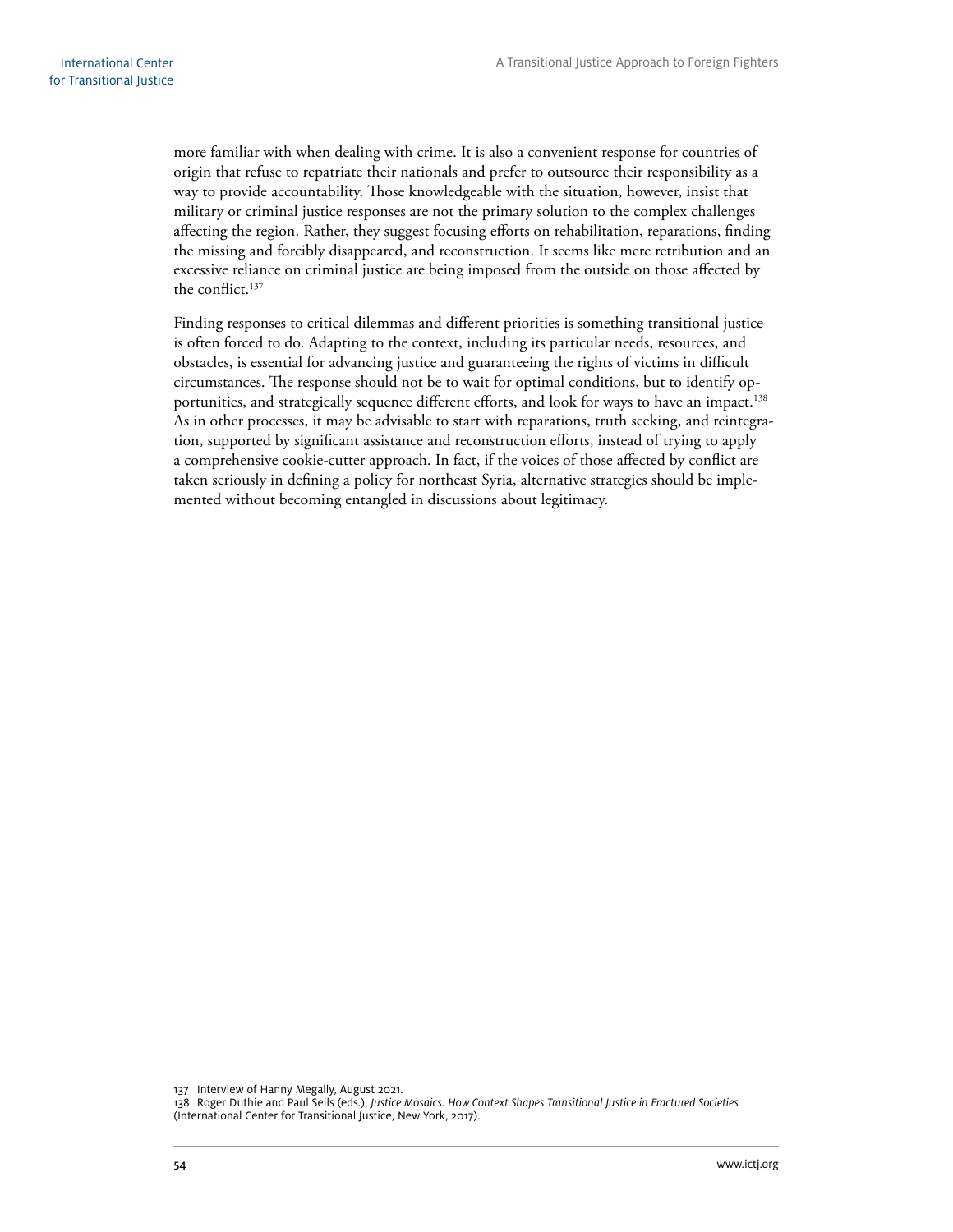## <span id="page-60-0"></span>Conclusions

Implementing effective justice responses to violence and abuses characterized as terrorism or violent extremism is a very difficult task. One of the main difficulties is the volatility of the global threat that such violence is perceived to represent. Societies that are not used to experiencing large-scale political violence or armed conflict tend to respond to this threat with alarm, implementing counterterrorism and countering-violent-extremism measures focused on security, punishment, and even repression. States previously more exposed to political violence have often used "terrorism" rhetoric as justification to strengthen already-existing repressive policies and systems.

Exploring more comprehensive, rights-based responses to violence and abuse in contexts where foreign fighters are a significant presence—which are often seen through the lens of terrorism or violent extremism—is valuable from both justice and prevention perspectives. Experiences in peacebuilding, transitional justice, reintegration of child soldiers, and disengagement of gang members offer useful examples to be adapted as part of such responses. These are all interventions capable of responding to complex dilemmas, not simple, one-tool solutions. They can offer nuanced approaches that consider the interests and needs of the different actors involved. They are complex in themselves, however, which makes them sometimes perceived as difficult to communicate, but they are nevertheless more connected to people's day-to-day experiences of civil interaction, community relationships, and conflict resolution. They are also better suited to long-term goals, such as the fight against impunity, the prevention of the recurrence of abuses, and sustainable peace.

In contrast to security and punitive measures, these more comprehensive, rights-based approaches inherently involve a long-term perspective on justice and prevention, which can make them politically more difficult to sustain. Locking up those who are perceived as a threat may seem to create an immediate sense of safety and protection and even a certain amount of justice when court sentences are understood as retribution. It also responds well to the rhetoric of nativism, racism, and discrimination and the collective demonization of an enemy, which fits into a narrative in which those using violence constitute an external threat, rather than belonging to the national community, making primarily criminal justice and security approaches more easily delivered and popularized. At the same time, however, it often ignores the consequences for not only those directly subjected to such measures, but also their communities of origin as well. The potential for members of those communities to feel alienated by such measures, reinforcing their experience of discrimination and daily experience of exclusion and marginalization, should be an important part of the equation. Recognizing the proven risk of the recurrence of armed conflict and political violence can help to ensure the political commitment needed to address an issue like foreign fighters more effectively in the short and long term.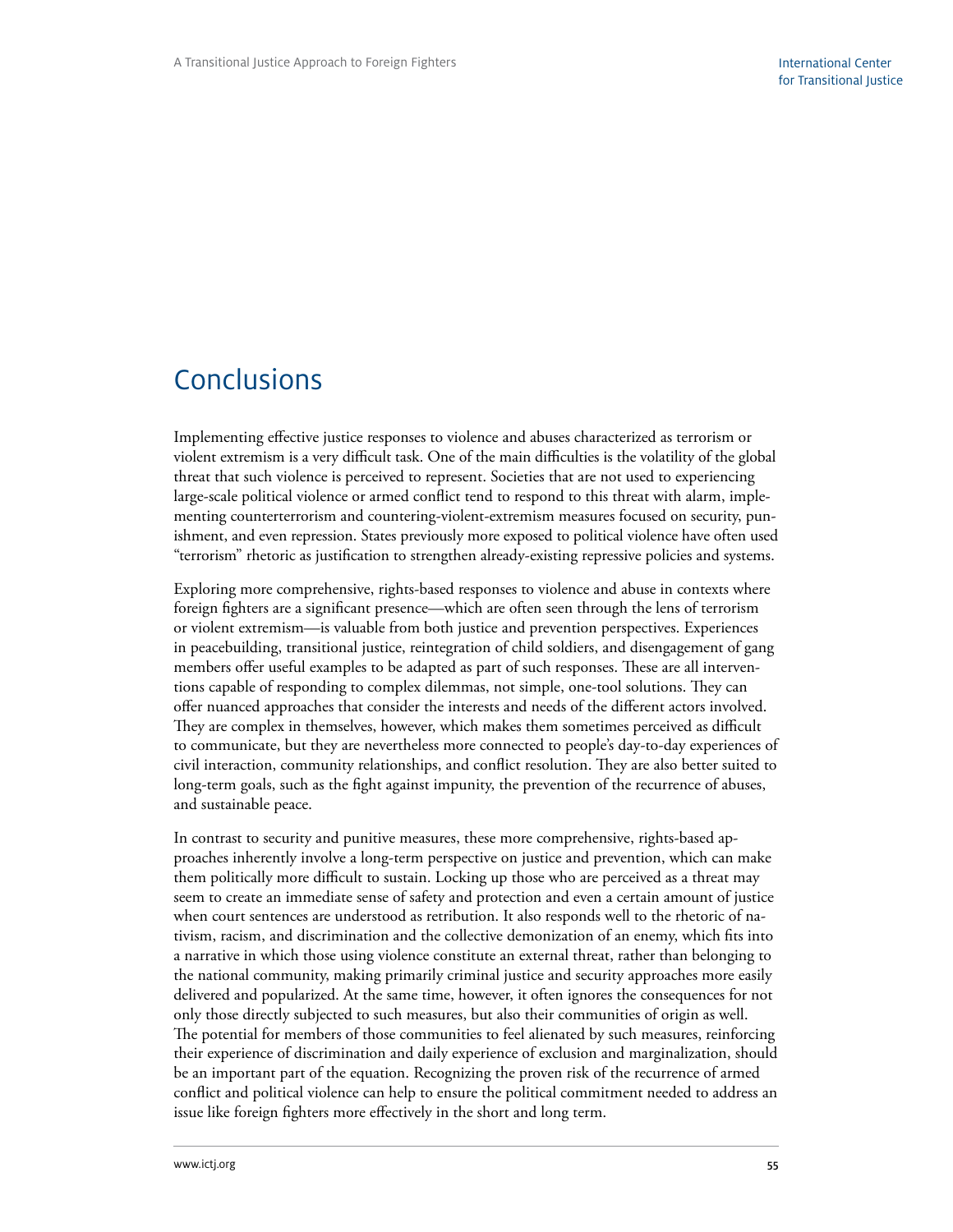Adopting a comprehensive and rights-based approach to issues such as foreign fighters requires expanding the discussion about political violence beyond the narrow-minded and often manipulative focus on terrorism and violent extremism. It requires expanding the circle of potential responses beyond pure security or punitive approaches. It also requires taking statements about international collaboration and promotion of human rights seriously when facing these challenges. The nature of this type of violence and injustice cannot be addressed by states acting alone, thinking only about their short-term safety. The call for cooperation is a call for assuming responsibility to the extent of each state's capacity. There is no clearer issue here than the repatriation of those who are now in internment camps or prisons in Syria and Iraq and face real risks of serious harm, in violation of human rights obligations. Countries of origin that have institutional resources to guarantee independent justice and due process of law are more capable of dealing with foreign fighters in ways that are consistent with their inalienable rights. They can also deliver forms of accountability for the crimes committed by foreign fighters that respond to the rights of the victims. Similarly, they have the capacity to rescue thousands of children and other internees who have no responsibility for the serious violations of international humanitarian law committed in the conflict. States should meet their responsibilities and facilitate the reintegration of their own citizens back into society in ways that could reduce the likelihood of a resurgence of violence. They should implement reintegration policies that, by involving communities of origin and addressing their grievances, could contribute to social cohesion and better celebrate the diversity of their national community.

Finally, even if such a comprehensive response to foreign fighters is implemented by countries of origin, international peace, security, and human rights cannot be secured if each country is only concerned with its own citizens. A strategy that responds to foreign fighters requires addressing the situation of victims of the armed conflict in which they took part and the human rights and international humanitarian law violations for which they, and possibly other actors, bear responsibility. Victims and affected communities also need conditions of peace and respect for human dignity. They have rights that need to be considered, including the rights to know about the violations they suffered, to see that perpetrators are confronted with the consequences of their wrongdoing, and to find their loved ones who were disappeared or are missing. Accountability for crimes connected to foreign fighters cannot dismiss victims' rights because they were committed in a foreign country. In this sense, a transitional justice approach to foreign fighters requires dealing not just with foreign fighters themselves but with all of the abuses committed as part of the broader context of violence in which they engaged and by the groups with which they were associated.

In summary, a strategy for responding to what has been termed terrorism and violent extremism can be more effective in terms of outcomes such as justice and prevention if it is based on the protection and promotion of human rights or what the Special Rapporteur on human rights and counterterrorism defines not as balancing security and human rights but finding "a positive interplay" between the two.<sup>139</sup> This requires strengthening such interplay in the framework defined by the UN Security Council to ensure that this message is clearly understood by states parties and committing to action plans that could translate the well-established human rights framework into concrete and comprehensive responses based on shared responsibility.

<sup>139</sup> UN General Assembly, "Promotion and Protection of Human Rights," para. 18.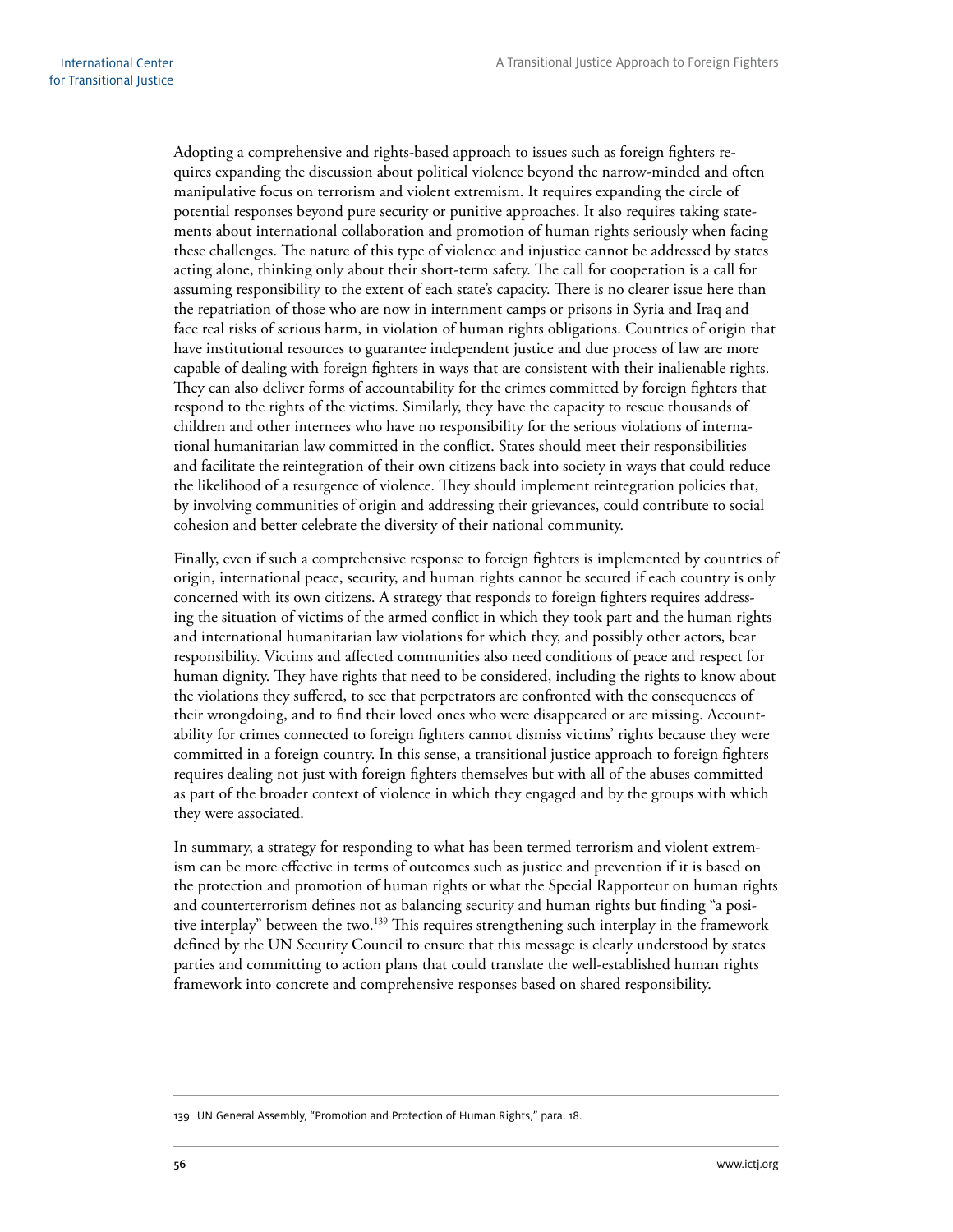# <span id="page-62-0"></span>Recommendations

A transitional justice approach to foreign fighters would be aimed at addressing the causes and consequences of the massive human rights and international humanitarian law violations committed in contexts where significant numbers of people traveled across borders to support armed groups in a conflict zone. A primary purpose of transitional justice is to promote compliance with the human rights obligations of a range of different actors in such contexts. It should not be understood as an alternative framework for human rights compliance, given that actors already hold clear legal obligations under international law. These recommendations, therefore, do not offer alternatives to human rights compliance but potential mechanisms to ensure compliance. The recommendations are articulated in general terms. As with any transitional justice processes, they should be adapted to the particular context of each relevant country. This is particularly important regarding countries where the violations occurred or are occurring, where, for example, the lack of a clearly established and legitimate government may affect the feasibility of the proposals.

#### **For countries of origin**

- Assume responsibility for justice and long-term prevention by repatriating citizens and all those who have a legitimate claim to citizenship, in full compliance with human rights obligations, providing for the immediate reintegration of those who bear no responsibility in serious violations of human rights law or international humanitarian law, while holding accountable and reintegrating those who are found responsible for such crimes
- Immediately repatriate children, in compliance with the Convention on the Rights of the Child, consistent with the obligation to proceed based on their best interests, respectful of their right to not be separated from their parents, and mindful that they should be presumed as victims of a situation of abuse and illegal detention while interned in camps.
- Immediately repatriate women, considering that a high proportion of them are unlikely to be responsible for crimes under international law or to represent a serious threat to commit acts of violence, and mindful of the serious risk of suffering harm they run while in interned in camps.
- Implement a screening process of those adults repatriated or who have returned, identifying those for whom there is credible evidence that they may be responsible for crimes under international law or that they represent a serious threat to commit acts of violence. Avoid subjecting all those not identified to any form of surveillance or security records.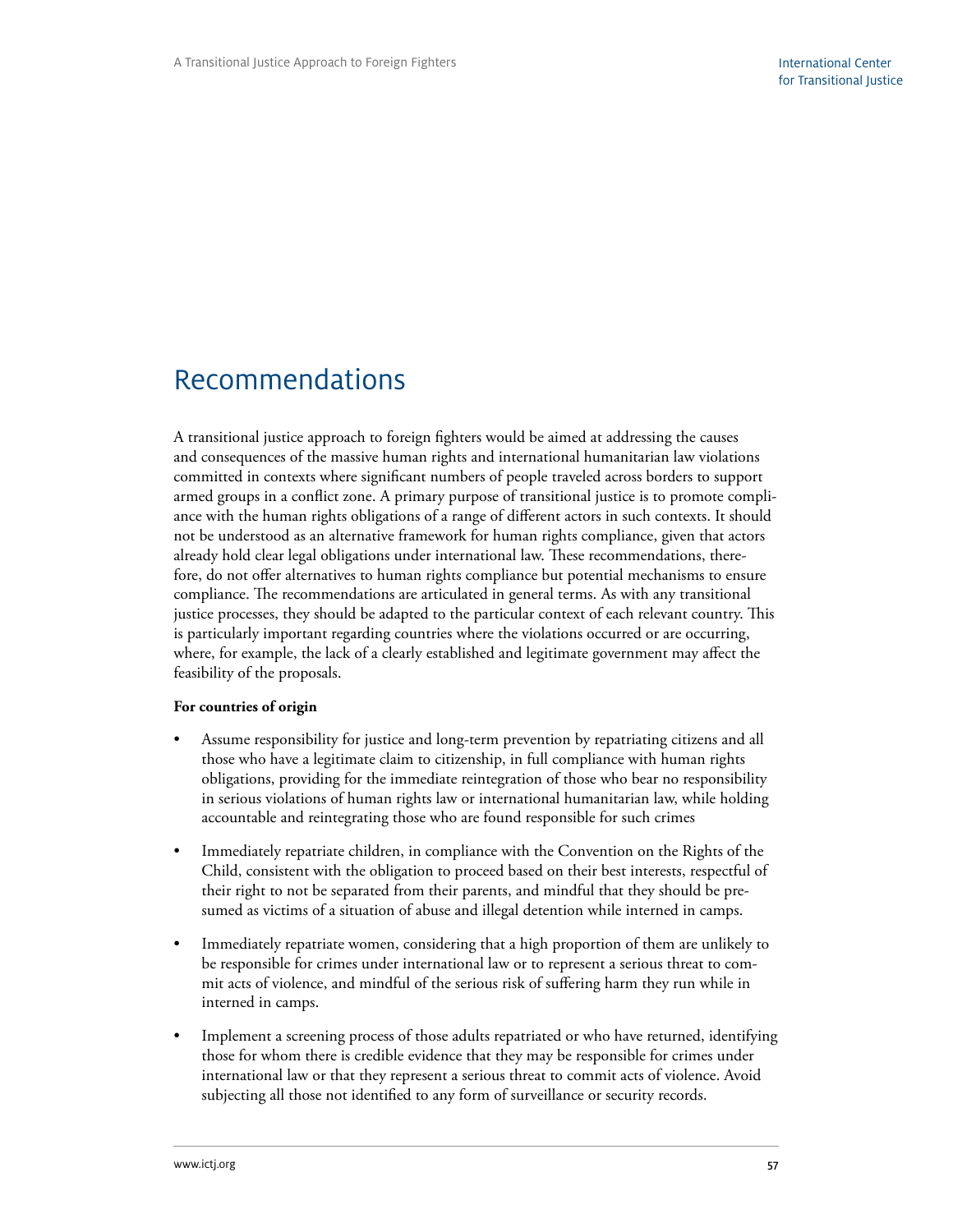- Adopt a discourse that facilitates reintegration and reduces stigmatization of returnees, particularly by rejecting the application of terms such as "foreigner" to citizens, "terrorist" to persons who have not been found guilty of terrorist offenses based on basic rule of law provisions, and "fighter" to the large majority of returnees who were not involved in active combat.
- Develop national frameworks and institutional settings to address the different challenges that return, accountability, and reintegration present, not exclusively based on security concerns or security institutions, in full compliance with human rights obligations and with the integration of human rights institutions and civil society actors in these processes.
- Implement outreach campaigns, consultations, and community dialogues to identify resistance to repatriation, accountability, and reintegration and to articulate the need for a long-term, rights-based approach; target outreach efforts to the wider community, victims' communities, and communities of origin of returnees or potential reintegration, as appropriate, and ensure their long-term engagement and capacity to respond adequately to possible crises.
- Proactively reach out to all citizens and persons with a legitimate claim to citizenship, providing necessary consular services.
- Define and implement reintegration programs for returnees who were not involved in crimes under international law, including those repatriated as well as those returning voluntarily. Focus reintegration programs on preventing their engagement in political violence or violent crime, rather than their ideological views or religious beliefs. Consider appropriate distinctions among returnees based on their reasons for joining armed groups; their psychological, economic, educational, health, and social needs; and their skills and priorities, as well as gender and age. Engage early with families and communities of origin to prepare conditions for reintegration.
- Draw lessons from other reintegration programs and studies in relevant areas, including economic reintegration, psychosocial support (given the likelihood of returnees' experience of trauma), health care, skills development, and community acceptance and mutual trust; incorporate the resources, views, concerns, and capabilities of potential reintegration communities.
- Implement truth-seeking processes to facilitate community acceptance and reintegration and to identify factors that led citizens to engage with armed groups in other countries, including grievances resulting from police and security sector abuse and broader forms of political, social, and economic exclusion and structural discrimination, applying lessons from local and national truth-seeking and reconciliation activities implemented in postconflict countries.
- Implement institutional and societal reforms at the community and national levels to address the factors that contributed to the foreign fighter problem, including security and justice sector reform and, at a broader level, social and economic inclusion and equality.
- Ensure that the national counterterrorism policy and security responses do not interfere with or repress legitimate political engagement for the betterment of communities of origin or the reduction of discrimination or any form of exclusion of religious, ethnic, or migrant communities.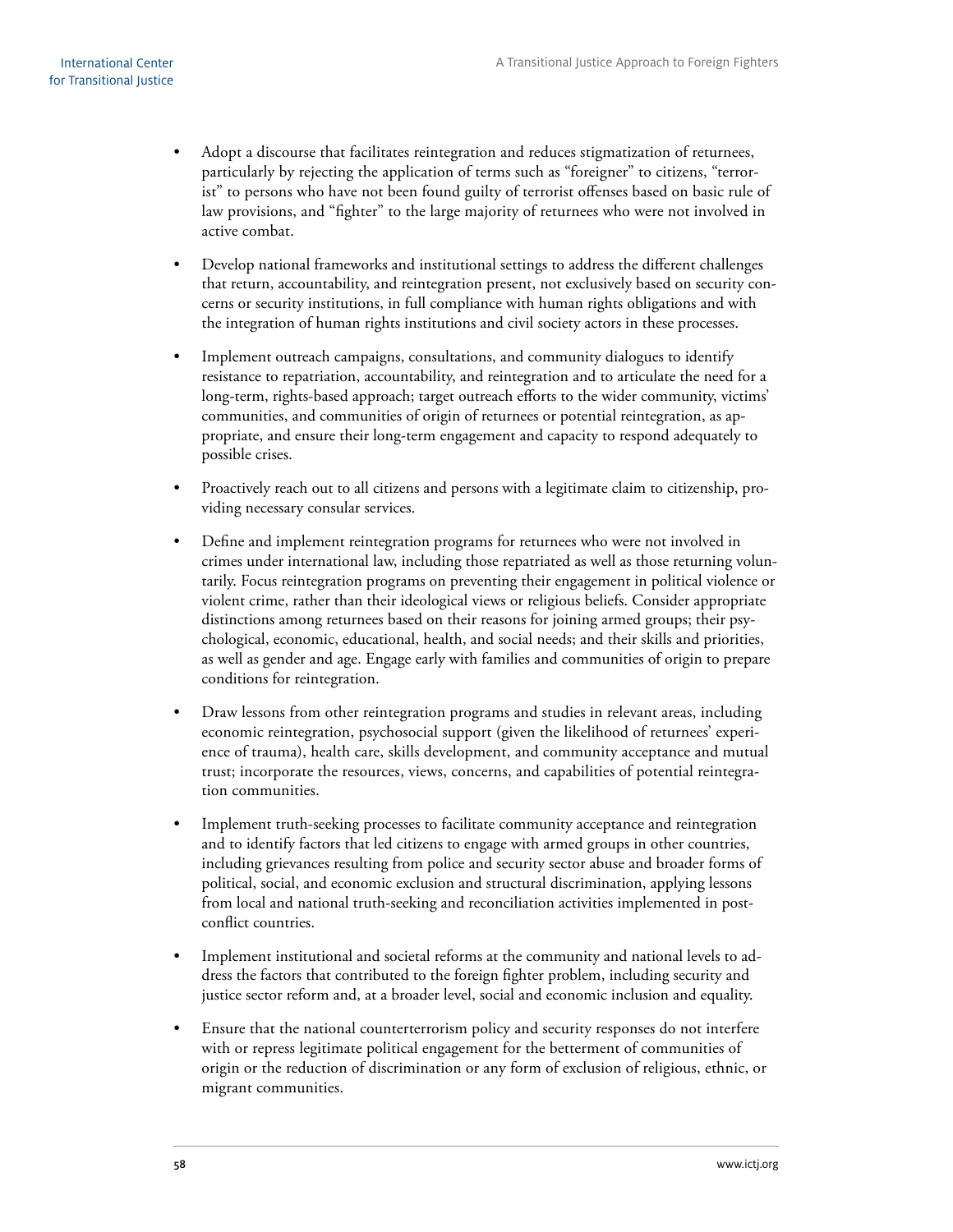- Implement investigations and prosecutorial strategies for returnees who may bear criminal responsibility for crimes that constitute grave breaches of international humanitarian law or serious violations of human rights, with mechanisms in place for victims to participate in or be informed about proceedings and findings and mechanisms for judicial or prosecutorial collaboration and the use of information obtained from the battlefield as evidence, in full compliance with due process of law, and particularly the presumption of innocence and the equality of arms.
- Develop a system for allowing reduced or alternative sentences to former fighters as incentives for collaboration, provision of information about other serious violations committed during the conflict or information to help the search for the missing and forcibly disappeared, and reparations for victims, acknowledgment of wrongdoing, and, if pertinent, apologies; include the participation of victims during implementation. Make sure that any form of incentive for collaboration does not interfere with the right to be presumed innocent, the right to defense, and the right to due process of law, and guarantees that defendant decisions are made with appropriate counsel advise.
- Identify mechanisms through which the convicted can provide material or symbolic reparations and information to help the search for the missing and forcibly disappeared.
- Design and implement a reintegration process for those being investigated, tried, and sentenced, as recommended above, but adapted to persons involved in the commission of serious crimes, considering in its definition relevant experiences as well as the different stakeholders regarding their implementation, including prosecutors, judges, the prison service, guards, parole officers, and those providing rehabilitation services, in ways that guarantee the coherence of the treatment that participants receive. Include an accompaniment and reintegration process after a prison term is completed.
- Promote and support efforts within the countries where returnees engaged in violence to address the damage caused by the conflict and the consequences of human rights violations through processes of accountability, reparations, truth, reform, and reconstruction efforts. Assist and support processes of consultation to define and implement these policies, based on obligations under international human rights law and international humanitarian law; ensure they are implemented and led by bodies and institutions that are independent of political interference and committed to the protection of human rights, in partnership with civil society and human rights actors.

**For countries where violations have been committed** (particularly Iraq, including the Kurdistan autonomous region; northeast Syria; and Turkey, because of the Syrian territory it now controls)

- Cooperate in the immediate human rights and international law compliant repatriation of women and children internees to their countries of origin if full human rights protections, including due process of law, can be guaranteed. When repatriating internees who potentially committed serious crimes, cooperate with countries of origin to screen and share information, with the participation of victims and affected communities.
- Cooperate with the countries of origin of the persons interned in camps or detained in prisons who were involved in serious crimes under international law to ensure their conditions of imprisonment meet human rights standards, screen and conduct investigations, share information, collaborate on legal and judicial matters, and help victims and affected communities to participate in these efforts.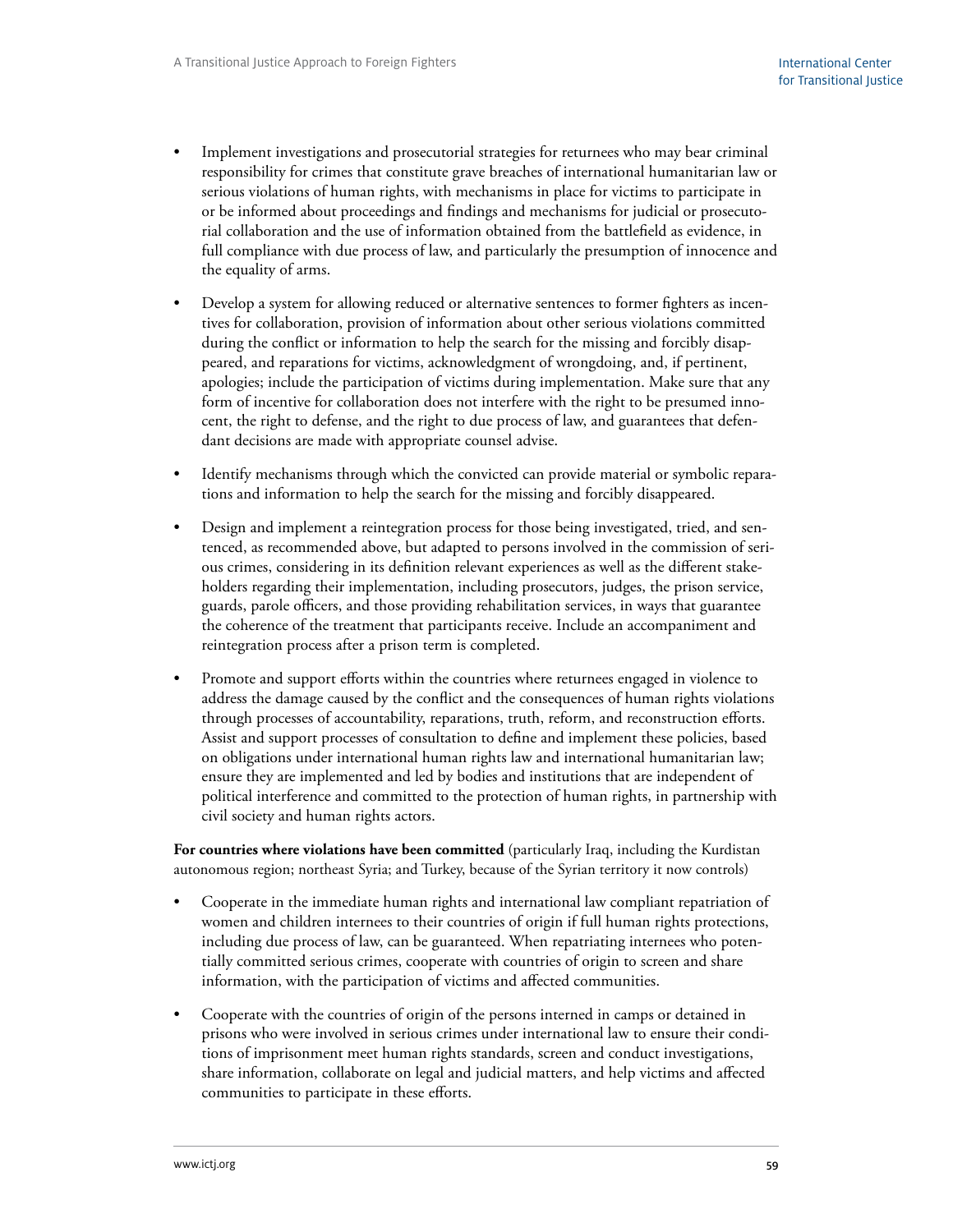- When safety and conditions allow, consult with victims and affected communities, including Sunni communities, about measures to provide accountability, truth, and reparations as well as measures to foster guarantees for future peaceful coexistence and safety under conditions that respect human rights.
- Screen internees to identify their level of possible involvement in grave breaches of international humanitarian law or serious human rights violations, based on specific evidence of their involvement, with the participation of affected communities and victims, if security conditions allow. Resettle out of detention camps all internees for whom there is no specific evidence of involvement in crimes under international law.
- Accept the cooperation of countries of origin in screening, investigating, and prosecuting foreign internees allegedly involved in crimes under international law, with the participation of victims and affected communities, if security conditions allow.
- Redefine existing criminal justice approaches to guarantee due process of law, in accordance with human rights obligations, particularly the 1984 Convention against Torture and Other Cruel, Inhuman or Degrading Treatment or Punishment; focus criminal investigations on those who bear responsibility for crimes under international law.
- Collaborate with international human rights bodies, nongovernmental organizations, and civil society groups to introduce reforms and accept monitoring of existing trial and detention conditions and to search for the missing and forcibly disappeared, with the participation of victims.
- Assess the possibility of implementing less punitive approaches for defectors, based on their level of engagement and possibility for reengagement in political violence, adapting positive and negative lessons from countries such as Kenya, Nigeria, the Philippines (in regards to the Moro Islamic Liberation Front), and Somaliland.
- Implement a transitional justice process that is based on the protection of human rights, the rule of law, and the promotion of sustainable peace, and led by bodies and institutions that are independent of political interference and committed to the protection of human rights, in partnership with civil society and human rights actors, in areas affected by armed conflict including:
	- Reconstruction in order to guarantee basic living conditions and facilitate the sustainable return and resettlement of internally displaced persons, prioritizing the return of those who lived in affected areas before the armed conflict; include a land restitution program for those expelled from their property, particularly from their homes, providing assistance for rebuilding without distinction based on religion or ethnicity or gender, guaranteeing women's equal right to access to property.
	- Measures for investigating, clarifying, and acknowledging the truth about violations committed by all sides in the conflict, their causes and consequences, and reparations based on consultations with victims, in an inclusive way, involving affected communities and helping to foster peaceful and safe coexistence.
	- Reintegration of those in camps who cannot be repatriated, or returned to their communities of origin in other parts (of Syria) due to occupation by hostile armed groups; assess risks based on consultations to reduce stigma and the possibility of revenge, minimize the likelihood of future engagement with armed groups, and facilitate peaceful and safe coexistence.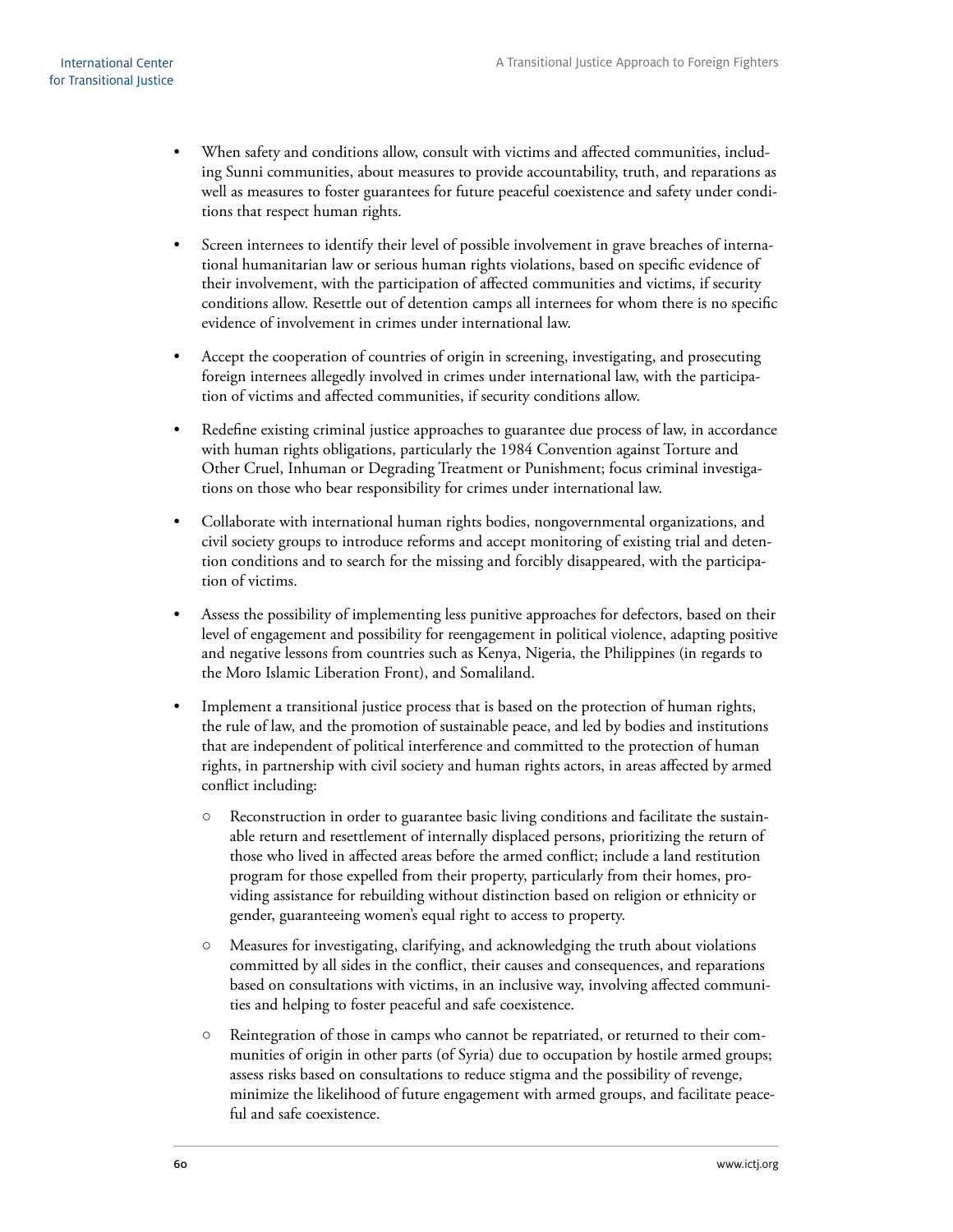- Remedies for victims of human rights violations or grave breaches of international humanitarian law committed by armed groups like ISIS or security forces conducting operations under the framework of counterterrorism, in full compliance with human rights norms. Define forms of reparations that can guarantee accessibility for all victims of the most serious violations, without discrimination based on the perpetrator, the identity of the victim, the role they played in the conflict, or gender; based on standards of evidence that do not pose an impossible burden for victims, particularly the vulnerable, members of ethnic minorities, women, and those who fear stigma or reprisals. Develop reparations mechanisms that are possible to implement and reach all victims that qualify with goods and services that respond to the most serious consequences of violations, delivered expediently, with full transparency and control mechanisms to prevent corruption.
- Implement reforms to prevent the recurrence of political violence or to strengthen the effectiveness of check and balances or accountability for them based on the factors that motivated people to join or support violent armed groups, lessons learned from truth-seeking processes to be implemented in the country, and factors identified by affected communities as possible contributors to the future resurgence of armed groups. In general, assess the possibility of reforms to reduce government corruption, abuse of power, and discrimination in accessing jobs, education, and opportunities for communities vulnerable to engagement in political violence or to address long-held grievances from community members that could contribute to repeated cycles of violence.

#### **For the international community**

- Adopt a comprehensive, rights-based, rule of law approach to foreign fighters, focused on the protection and promotion of human rights of all those involved, as an essential element and precondition for peace and security.
- Critically assess the role played by the UN Security Council and its relevant decisions under Chapter VII of the UN Charter in regard to foreign fighters, recognizing its responsibility to safeguard human rights as a core principle of the UN, as affirmed by international human rights law and the preamble of the UN Charter, including its provisions considered as ius cogens, by an independent panel that could make recommendations to the council.
- Revise the discourse around foreign fighters to reduce their association with terrorism and violent extremism, replacing, for example, the expression "foreign terrorist fighters" with a term that suggests they are members of the national community and presumed innocent, avoids stigmatizing all those who are not responsible for crimes, and underscores the obligation of states with respect to return, accountability, reintegration, and long-term security and peace.
- Promote a stronger commitment to state responsibility for common security, including exercising jurisdiction over citizens responsible for serious crimes, with full respect for the rights of victims and due process of law, and repatriating internees in conflict zones.
- Promote the immediate voluntary repatriation of children and women who are interned, imprisoned, or residing in conflict zones and in danger of harm to countries of origin, based on their best interests and the protection of their rights under international law.
- Clarify that any decision made under the existing framework does not entail obligations that could undermine member states' ability to define legislation under their democratic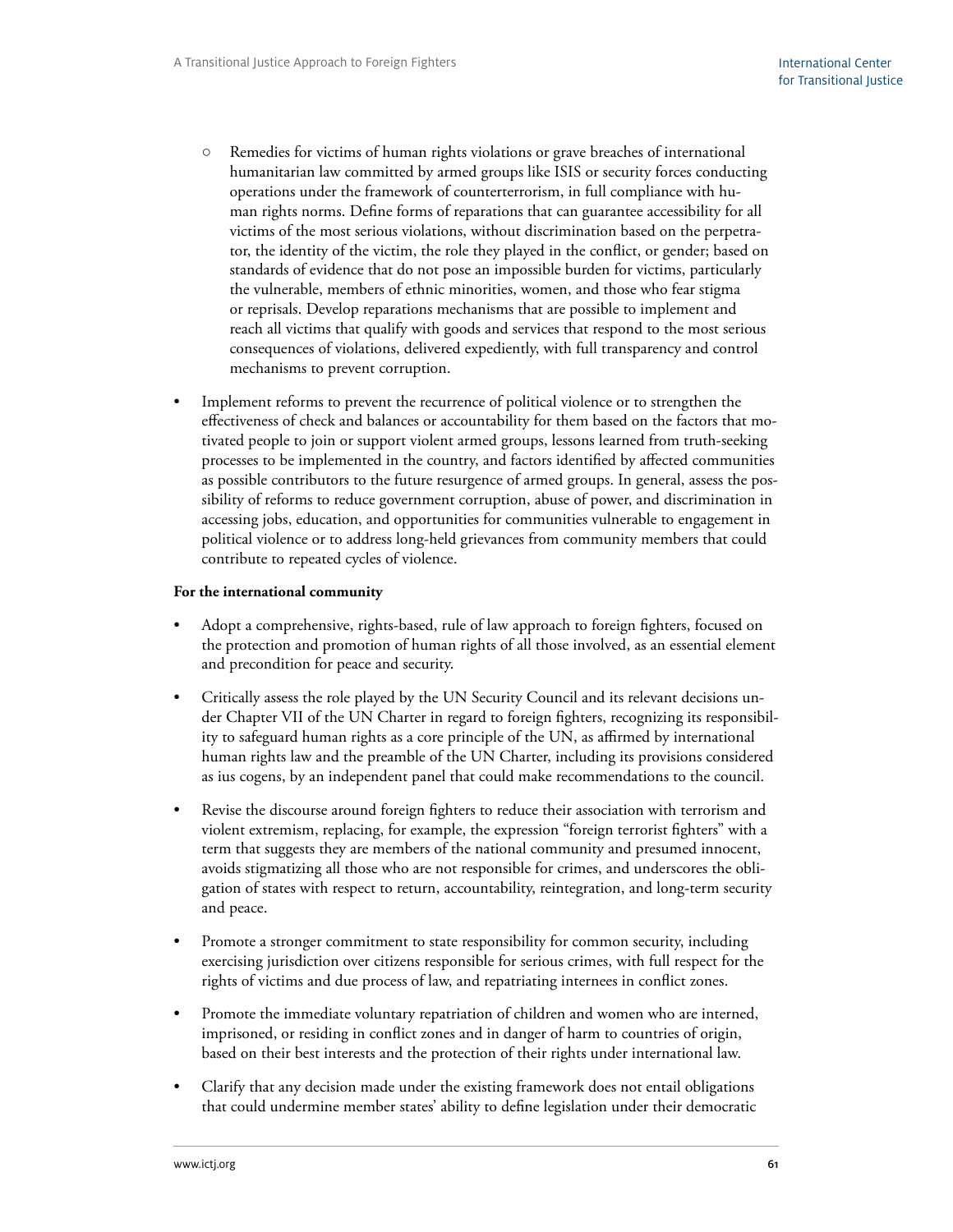and constitutionally defined processes, respectful of separations of branches of government and existing constitutional check and balances, including human rights obligations.

- Ensure that the international approach to foreign fighters is defined by transparency and the participation of civil society groups, including human rights actors.
- Support the reconstruction of areas affected by conflict involving foreign fighters, providing technical, financial, and political assistance to help to improve living conditions, reduce corruption, facilitate inclusion, and address grievances, with an emphasis on guaranteeing better living conditions for victims and affected communities.
- Promote and support the design and implementation of transitional justice principles and processes through technical, financial, and political assistance, as part of a comprehensive approach to foreign fighters that can include, but is not limited to, measures such as criminal justice, reparations, truth seeking, reintegration, search for the disappeared and missing, and reform in both countries of origin and countries in conflict.
- Investigate the involvement of states' own agents and armed groups acting in support of or under state control, particularly states that intervened in or provided direct assistance to parties involved in armed conflict where foreign fighters committed grave breaches of international humanitarian law or applicable human rights law. If necessary, investigate and prosecute those suspected of responsibility. In cases where those crimes are part of a pattern of abuse or reflect deficits in military doctrine, training, command structure, or accountability mechanisms, implement corresponding reforms to prevent recurrence. Finally, support and strengthen the International, Impartial and Independent Mechanism established by the UN General Assembly.